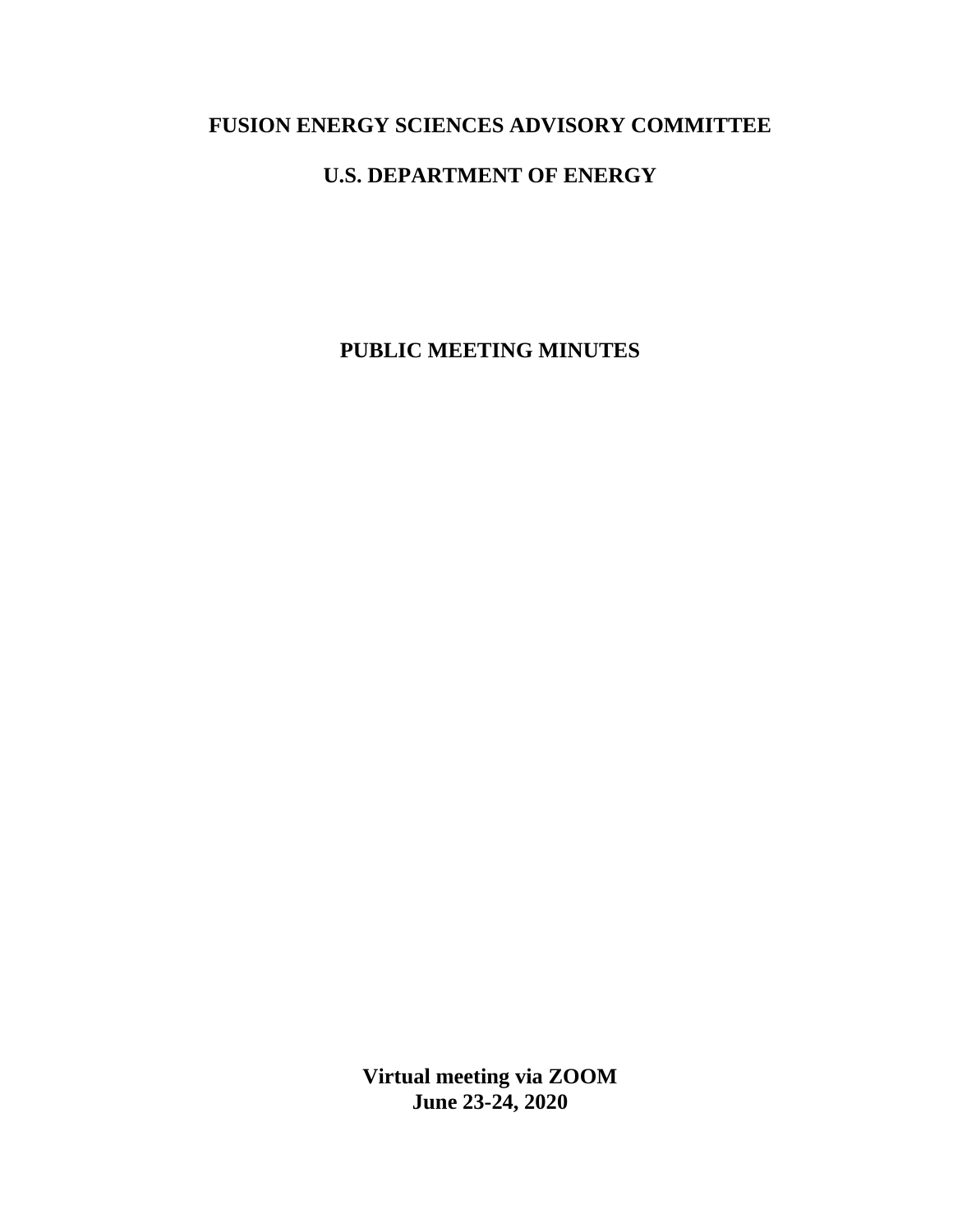# **Fusion Energy Sciences Advisory Committee Meeting June 23-24, 2020**

The U.S. Department of Energy (DOE) Fusion Energy Sciences Advisory Committee (FESAC) convened on Tuesday June 23, 2020 from 11:00 a.m. – 5:30 p.m. EDT and on Wednesday June 24, 2020 from 11:00 a.m. – 1:30 p.m. EDT. The meeting was open to the public and conducted in accordance with the requirements of the Federal Advisory Committee Act (FACA). Information about FESAC and this meeting is available online at https://science.osti.gov/fes/fesac.

# **Committee Members Present**:

- Dr. Don Rej (Chair), Los Alamos National Laboratory (LANL)
- Dr. Troy Carter, University of California, Los Angeles
- Dr. Charles Kessel, Oak Ridge National Laboratory (ORNL)
- Dr. Stephen Knowlton (Vice-Chair), Auburn University
- Dr. Tammy Ma, Lawrence Livermore National Laboratory (LLNL)
- Dr. Rajesh Maingi, Princeton Plasma Physics Laboratory (PPPL)
- Dr. Lorin Matthews, Baylor University
- Dr. Scott Parker, University of Colorado, Boulder
- Dr. Gertrude Patello, Pacific Northwest National Laboratory (PNNL)
- Dr. Thomas Sunn Pedersen, University of Greifswald
- Dr. Susanna Reyes, SLAC National Accelerator Laboratory
- Dr. Fred Skiff, University of Iowa
- Dr. Philip Snyder, General Atomics
- Dr. Paul Terry, University of Wisconsin
- Dr. Erik Trask, TAE Technologies, Inc.
- Dr. Mitchell Walker, Georgia Institute of Technology
- Dr. Anne White, Massachusetts Institute of Technology (MIT)
- Dr. Brian Wirth, University of Tennessee

## **Committee Members Absent**:

Dr. Ralph Izzo, Public Service Enterprise Group

## **Ex-Officio Members Present**:

Dr. John Verboncoeur, IEEE - Nuclear and Plasma Sciences Society, Michigan State University Dr. Paul Wilson, American Nuclear Society - Fusion Energy Division, University of Wisconsin-Madison

## **Ex-Officio Members Absent:**

Dr. Ellen Zweibel, American Physical Society – Division of Plasma Physics, University of Wisconsin-Madison

## **DOE Personnel**:

Dr. James Van Dam, Associate Director for Fusion Energy Sciences (FES), DOE Dr. Samuel Barish, Acting Designated Federal Officer, FESAC, DOE Dr. Harriet Kung, Deputy Director for Science Programs, Office of Science, DOE

## **Other attendees**:

Dr. Julie Carruthers, Senior Science and Technology Advisor, Office of Science, DOE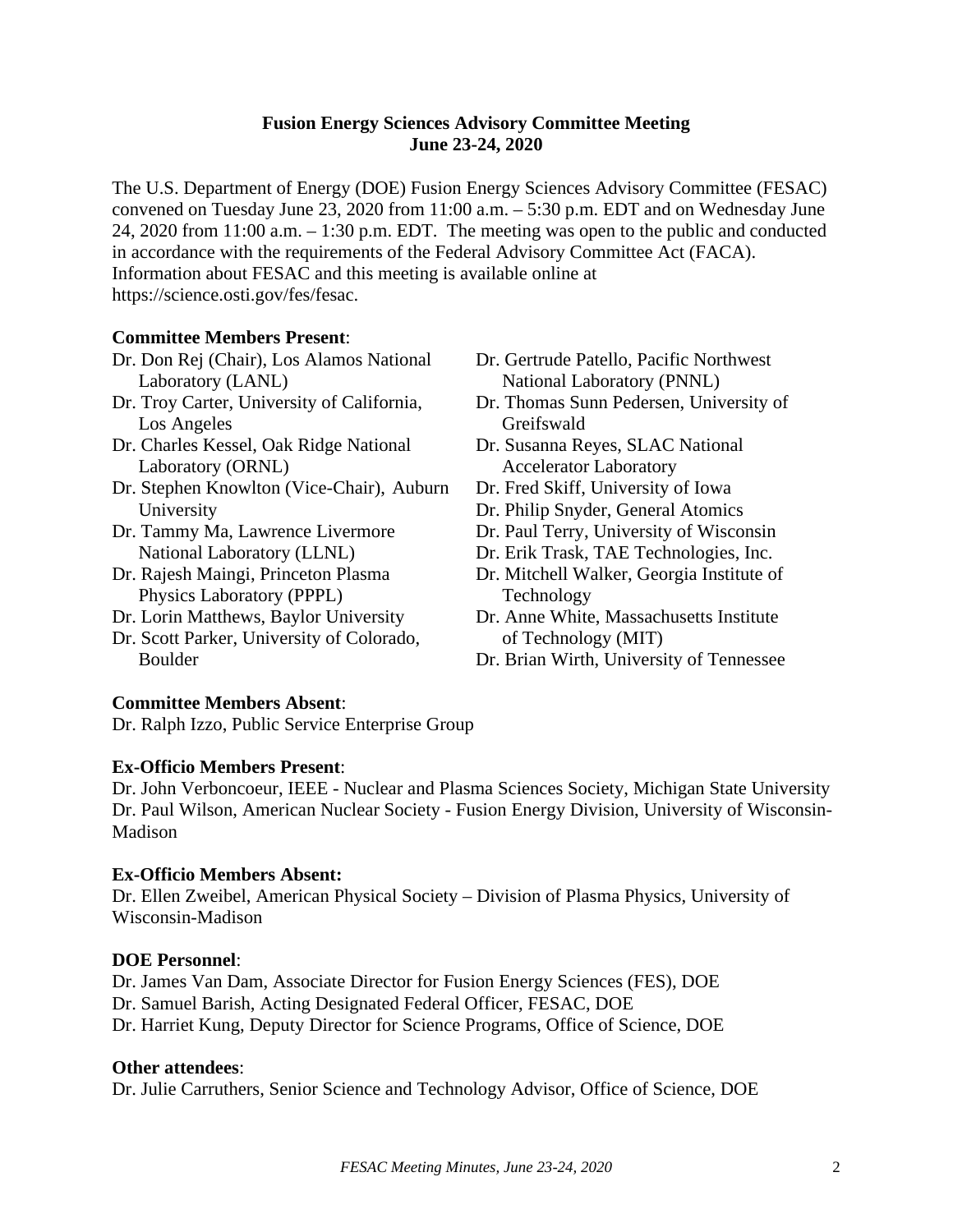Dr. Mark Kushner, University of Michigan Dr. Gary Zank, University of Alabama

Other members of the fusion community attended the meeting.

# *July 23, 2020*

Dr. Rej congratulated Dr. Kung in her new position in the Office of Science (SC). In directing the six SC programs, Dr. Kung oversees approximately \$6B of science funding. This represents the Federal Government's largest investment in basic science.

Dr. Rej stressed the importance of the long-range plan and offered his personal observations for FESAC members. Phase 1 of the FES Long Range Strategic Planning process was led by the American Physical Society with its community planning process, and it was a great success in bringing the community together. Phase 1 was completed in March 2020. The FESAC Subcommittee to develop a long-range plan for the FES program, under the direction of Dr. Carter, is leading the second phase.

Dr. Rej attended almost all subcommittee meetings as an ex-officio member since March 17. The subcommittee has been impressive in its leadership, technical and balanced experience in fusion energy and plasma physics, community awareness, quality work, teamwork, and commitment. The work of the subcommittee will enable FESAC to deliver the report to SC in December 2020.

Dr. Rej introduced Dr. Kung to present *News from the Office of Science*.

Dr. Kung expressed gratitude for being chosen as the Deputy Director for Science Programs; she is interested in working with the SC community. Dr. Kung provided a brief overview and updates of SC activities, including the SC reorganization, a budget update, the community's response to the long-range planning activity, and how DOE as an agency is responding to the science and technology challenges and opportunities, while dealing with COVID 19.

The major motivation of the programmatic reorganization of SC is to better align the organization to achieve strategic goals, as reflected in the new organizational chart. The primary realignment is at the top levels of the organization; there are very few personnel changes at the levels below the deputy director. Dr. Stephen Binkley has been promoted to the newly established Principal Deputy Director position in SC, resulting in the elimination of the position of Deputy Director for Resource Management.

The new structure became effective April 12, 2020, with Dr. Chris Fall as the Director of SC, Dr. Binkley as the Principal Deputy Director, Dr. Kung as the Deputy Director for Science Programs, and Juston Fontaine as the Deputy Director for Field Operations. This organizational structure highlights important directions and priorities, including the following new offices: Office of Diversity, Inclusion, and Research Integrity; Office of Strategic Planning and Interagency Coordination; Office of International Science and Technology (S&T) Cooperation and Trusted Research; and Office of Crosscutting and Special Initiatives.

In addition to the six program offices currently under the Deputy Director for Science Programs (SC-3), there are four offices. These are the Office of Communications and Public Affairs (CPA), Office of Scientific and Technical Information (OSTI), Office of Workforce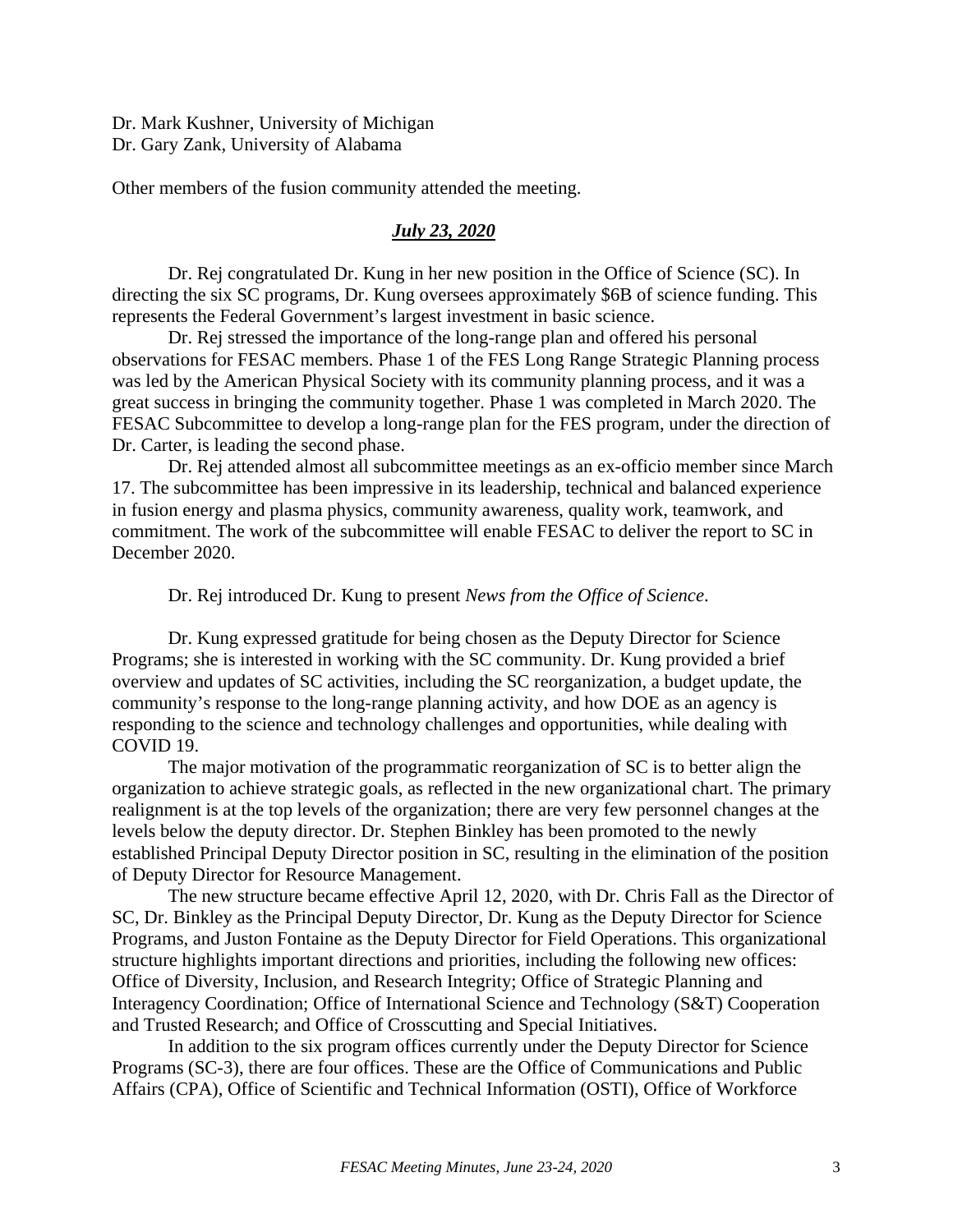Development of Teachers and Scientists (WDTS), and Office of Grants and Contracts Support (GCS). This organizational structure is intended to foster more closely integrated relationships and partnerships between the Offices of Science Programs and Communications and Public Affairs. It also facilitates better portfolio analyses available through OSTI's various functionalities. This includes using the information and data regarding the impacts of the scientific outputs of the Science Programs and working with CPA to tell a more compelling story. SC-3 will also need to work more closely with GCS in trying to lower barriers to engage with the community as well as with the training and education opportunities supported by the WDTS program.

Regarding the budget, FY20 annual appropriations for SC equaled \$7B. Additionally, the CARES Act provided \$99.5M for COVID response. Considering just the annual appropriation, SC generally maintained funding levels across the programs as well as a balanced portfolio to support operating facilities and maintaining projects. For FY21, SC requested a lower budget of about \$5.84B. In the previous three fiscal years, there has been a significant reduction in the level of requested appropriations. Congress has continued to appropriate more than has been requested, showing strong support for SC activities. This is especially true for FES. The FES program has had strong support from both Congress and the fusion community.

This is an important time to build on the credibility and progress the subcommittee has achieved to expand the diversity and reach in the activities outlined by the Long-Range Planning activity. These types of tasks, if done well, will have significant, lasting impacts on both the FES community and the SC community as a whole.

One example of such a successful planning process is that of the Office of Advanced Scientific Computing Research (ASCR). According to the "DOE Roadmap to Exascale Systems," the DOE National Laboratories have remained at the forefront of accelerated node systems. In 2012, the High Performance Computing community was relatively fractured and divided. The ORNL NVIDIA graphical processor unit (GPU) accelerated node system was a radical concept and not fully embraced by the community. ASCR was able to unite the community, build a unified vision, and develop a compelling and implementable plan. The community has started working together for a robust plan for future exascale systems. This required significant collaboration among the laboratories as well as between SC and National Nuclear Security Administration (NNSA) laboratories specifically.

The success of the exascale roadmap is due to very systematic community engagement, beginning with information sharing. There are many information and requirement gathering workshops. DOE engaged with vendors and the training community to share lessons learned from the pre-exascale GPU machines. This established broad foundations and allowed the community to move towards staff sharing and vendor engagement through the Laboratories' Centers of Excellence, which in turn led to the co-design concept of hardware and software integration. The exascale roadmap is a successful example of systematic planning and execution of a vision with a clear and implementable plan.

The exascale roadmap provides the structure for the Exascale Computing Initiative (ECI). ASCR recognized that hardware alone will not address the entire Science mission for the Department. Rather, the hardware should be closely integrated and co-developed with the applications. There are two components to this effort. The first is ECI's Selected Program Office Application Development, primarily supported by the Offices of Biological and Environmental Research (BER), Basic Energy Sciences (BES), and NNSA. The second component is a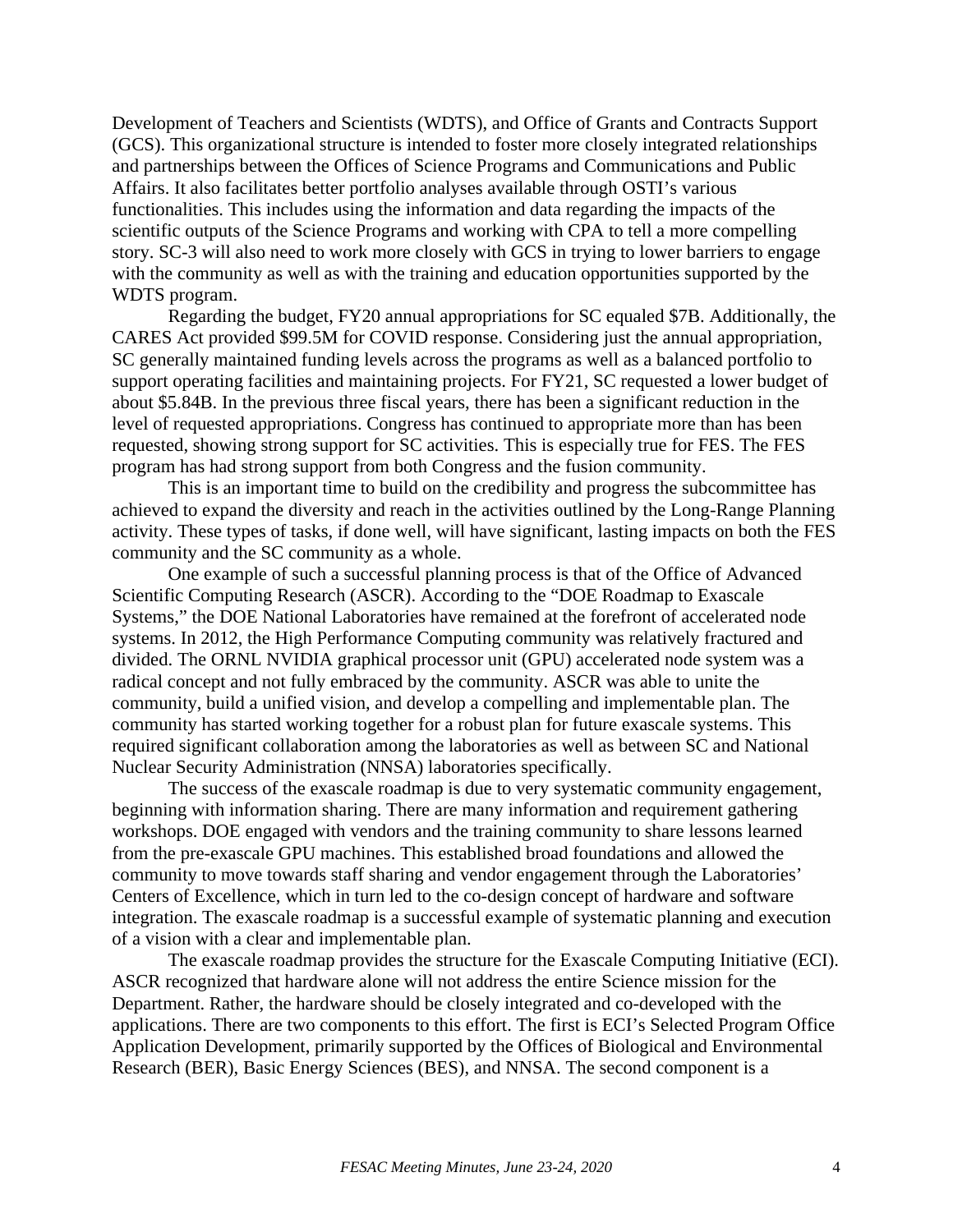dedicated Exascale Computing Project (ECP) that is co-developing exascale hardware and applications to optimize the value of the exascale computers planning to be developed.

One way to portray the success of ECP is in numbers. It is a seven-year, \$1.8B effort launched in 2016. There are six core DOE National Laboratories involved: Argonne, Lawrence Berkeley, Lawrence Livermore, Los Alamos, Oak Ridge, and Sandia. The cross-laboratory partnership utilized lessons learned from the Spallation Neutron Source (SNS). The success of SNS illustrates that any program's long-range planning and execution should not be done in isolation. There are many "lessons learned" shared by the community that should be considered. Consulting the collective bodies of knowledge with experience that supports fusion energy science in general can be useful in finalizing a concrete plan for the future.

Another example of a successful and impactful planning process is the BES community consensus building guided by BESAC. The BES light source has received significant attention relative to other user facilities, but the complexity has led to reconsiderations in technology choice and facility design in light of rapidly advancing technologies. This is an example of conducting two sequential long-range planning prioritization studies. During one of the upgrade projects, two of the sub-projects were redirected to take advantage of advances in technology to ensure the DOE remains at the forefront of the scientific field stewarded by these machines. Program success is evident in funding and community support.

It is critical to understand that a unified vision and community is the most powerful and important message you can send to DOE, the community, the administration, and Congress. The unified message should show priorities, and it should be clear, compelling, credible, defensible, and affordable.

Congress allocated \$99.5M for DOE to respond to the COVID-19 crisis. While DOE is not a response agency like the Federal Emergency Management Agency (FEMA) or the Centers for Disease Control (CDC), there are many capabilities across the laboratory complex that could be relevant. These include large-scale facilities, light and neutron sources, nanoscience centers, and high-performance computational resources. Additionally, there is broad expertise in novel testing for viral antigen and antibodies, drug discovery, vaccine development, supply chain bottlenecks, modeling and understanding disease spread, and molecular and structural biology.

To apply DOE resources and capabilities to the COVID pandemic, Dr. Fall developed the concept of a virtual laboratory. Although there are no DOE laboratories dedicated to biotechnology, there is significant expertise, capabilities, facilities, and experience that could be utilized. Thus, the first National Virtual Biotechnology Laboratory (NVBL) was created. The NVBL represents a consortium of 17 National Laboratories and takes advantage of DOE user facilities. This construct has operated since early March 2020, and has successfully served as a clearinghouse for responding quickly and systematically to COVID-19 S&T challenges.

The CARES Act funding has been used to both support DOE SC and NNSA user facilities, as well as a number of R&D projects that are not long-term basic research projects. These research projects are three- to six-month studies that take advantage of DOE core strengths and facilities. Initial research topics include epidemiology and logistical support, addressing supply chain bottlenecks by harnessing advanced manufacturing, medical therapeutics such as computational drug discovery and structural biology, innovations in testing capabilities, and understanding the fate and transport of viruses in the environment.

Dr. Kung briefly discussed three of the COVID research projects in more detail. The epidemiology modeling project takes advantage of DOE high-performance computing resources to project and model the spread and transmission of COVID. Advanced manufacturing of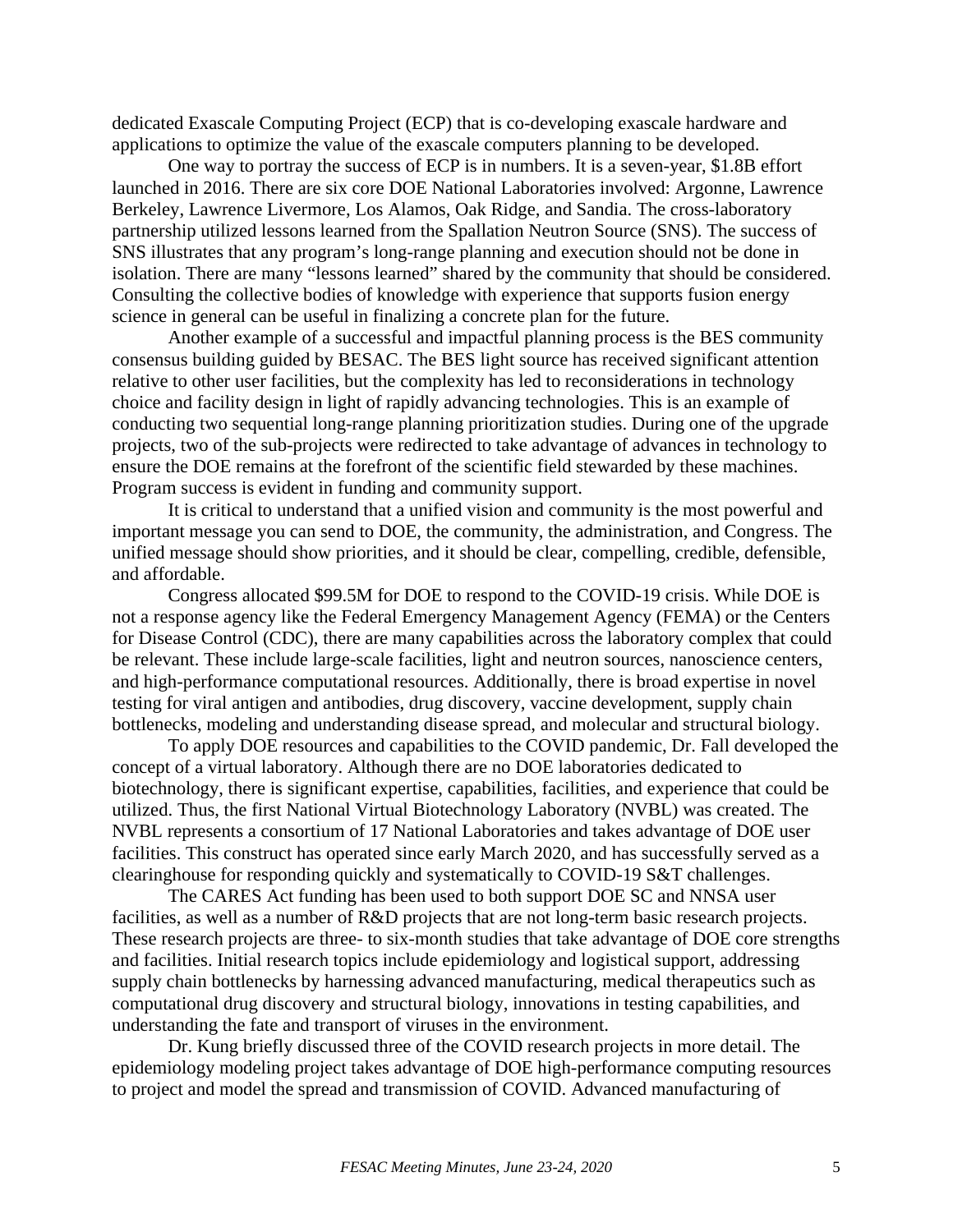medical supplies utilizes broad manufacturing capabilities to address supply chain issues in medical supplies, including tubes, swabs, testing plates, masks, respirators, and consumables. Finally, DOE capabilities in supercomputing, materials characterization, and nanoscience research are being used to inform the development of medical therapeutic interventions to target the SARS-CoV-2 virus.

## **Discussion**

**Dr. Brian Wirth** asked Dr. Kung to discuss international diversity. International inclusion and diversity is an important aspect of the diversity and inclusion mission of the DOE. The recent executive order limiting immigration and its effect on international students and postdocs is concerning as all of the offices are reliant on international collaboration. **Dr. Wirth** asked how the executive order affected the mission and activities of SC. **Dr. Kung** replied that the fusion community has demonstrated the success and mutual benefits of international collaboration. DOE advocates mutual benefits while protecting intellectual capacity and property as well as sensitive information. This is a delicate balance, and the Department is working with an intra-agency group to address these issues. There are several on-going efforts to determine the optimal process to vet the proper posture of the Department's approach toward foreign engagement, including considering the postures of other agencies such as the National Science Foundation and the National Institutes of Health. The concern about international collaboration in light of this executive order is shared by many, and SC will continue to work to steward the best science possible and with the best partnerships.

**Dr. Scott Parker** asked if the historic spread between requested and allocated funds will continue into to FY21 and beyond. **Dr. Kung** noted that, starting in 2018, there has been a pattern of fiscal constraint. Much to the credit of FES, fusion science and SC have maintained support in Congress. The gap between appropriation and request has presented challenges in funding, but SC has continued to present a compelling and convincing research agenda that shows the value and reason for sustained support.

**Dr. Carter** asked about the execution of the BES strategic planning process in particular. The BES community was very intellectually diverse. User facilities serve scientists coming from biology, physics, chemistry, and other fields. **Dr. Carter** asked Dr. Kung to describe how that community was engaged in the process, the steps of the process, and how community support was developed amidst such diversity. **Dr. Kung** stressed the importance of inclusivity. There were many stages, such as the Basic Research Needs Workshop and the Facilities Prioritization studies, which ensured the disciplines' leaders were part of the planning process. The credibility of the strategic plan that BES presented was also a major contributing factor. Note that the target audience of that report is ultimately policymakers. Yet without community support, recognizing that the directions identified by the strategic plan are truly the most current priorities in research and technology for each of the respective fields, the strategic plan will not be successful. The community has been engaged at every step of the process to ensure concerns are addressed to the extent possible. This prevents the strategic plan from representing only a subset of advocates' views. Another advantage of BES was the inherent diversity, facilitating early adoption of diverse viewpoints.

**Dr. Tammy Ma** expressed interest in the new Office of Accelerator R&D and Isotope R&D, now under Dr. Binkley. **Dr. Ma** asked Dr. Kung to explain the implications of having these and other topical science programs pulled out of Science Programs, particularly on the strategic planning process. **Dr. Kung** stated that having dedicated offices on topic areas is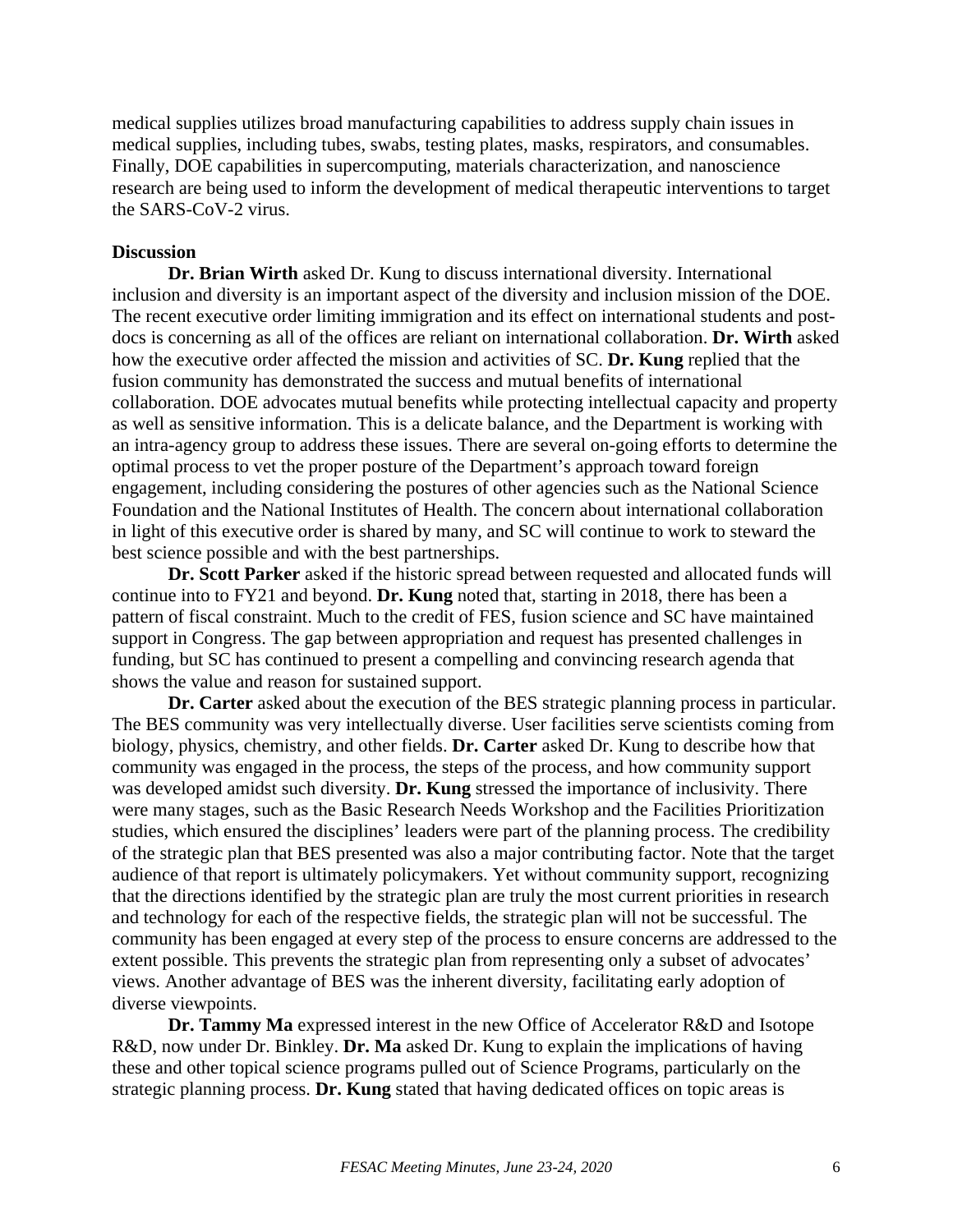intended to give greater visibility to the topic areas' critical needs and priorities. Ideally, the ties with the scientific programs would remain strong. For example, four of the Science Programs participating in Accelerator R&D will retain strong core research in Accelerator R&D. There will also be a new office focusing on the engineering and production stages, such as covering the "Valley of Death" in Technology Readiness Levels. As the visions of these two offices in Science Programs mature, SC will assist with defining their vision. It will be a synergistic development.

**Dr. Paul Terry** asked Dr. Kung to elaborate on developing exascale capabilities compared with developing applications to science problems, specifically the process being followed to generate the best ideas on how to optimize the match between the scientific needs and the computing capabilities to ensure the most can be obtained out of new capabilities in terms of advancing the science. **Dr. Kung** said that the matching between science and capabilities is a continuous process. ASCR endured a systematic requirements gathering workshop engaging with the five other program offices. As part of the BES planning process, the highest priority science applications that would most benefit from the exascale computing platform were identified. The BES community and those planning the exascale computing platform developed the priorities through numerous iterations to build consensus. The process can be described as "review, assess, evolve."

Dr. Rej thanked Dr. Kung for her time and introduced Dr. Van Dam to present *Fusion Energy Sciences Perspectives.*

Dr. Van Dam discussed the official location of FES in the new DOE organizational chart. FES is under the office of the Deputy Director for Science Programs, and Dr. Van Dam expressed gratitude for Dr. Kung as the Deputy Director. Dr. Van Dam also extended gratitude to the FESAC members that are rotating off the committee, Dr. Robert Cauble and Dr. Diane Demers, as well as the continuing and new members.

The COVID pandemic has had broad-reaching effects. The community has adapted well to working from home, although there have been delays and cancelations. DOE has adopted a three-phased approach for returning to the workplace while work continues from home. Some DOE laboratories have entered phase one of reopening, such as Princeton Plasma Physics Laboratory, while General Atomics (GA) and Oak Ridge National Laboratory have maintained a low level of support. GA is beginning the process at the DIII-D National Fusion Facility. Many collaborators conducting the experiments are working remotely. There are also technicians on site setting up instruments and running diagnostics. DOE will enter phase two on June 29, 2020. Phase one applied largely to political appointees. Phase two will affect the Deputy Director, Division Director, and Office Director level. Meetings and conferences are being held virtually or are being postponed.

Regarding DOE's response to COVID, a "Dear Colleague" letter was published soliciting ideas and suggestions regarding what options DOE could pursue. FES received numerous responses, and all of them are being considered.

In terms of budget status, FES received a strong FY20 budget appropriation, but it was delayed by three months. That delay led to an abbreviated schedule for issuing solicitations, reviewing applications, reviewing proposals, and awarding decisions. These steps must be completed by July because procurement requests must be delivered to the Chicago Site Office before the money is released. In FY20, FES issued eight Funding Opportunity Announcements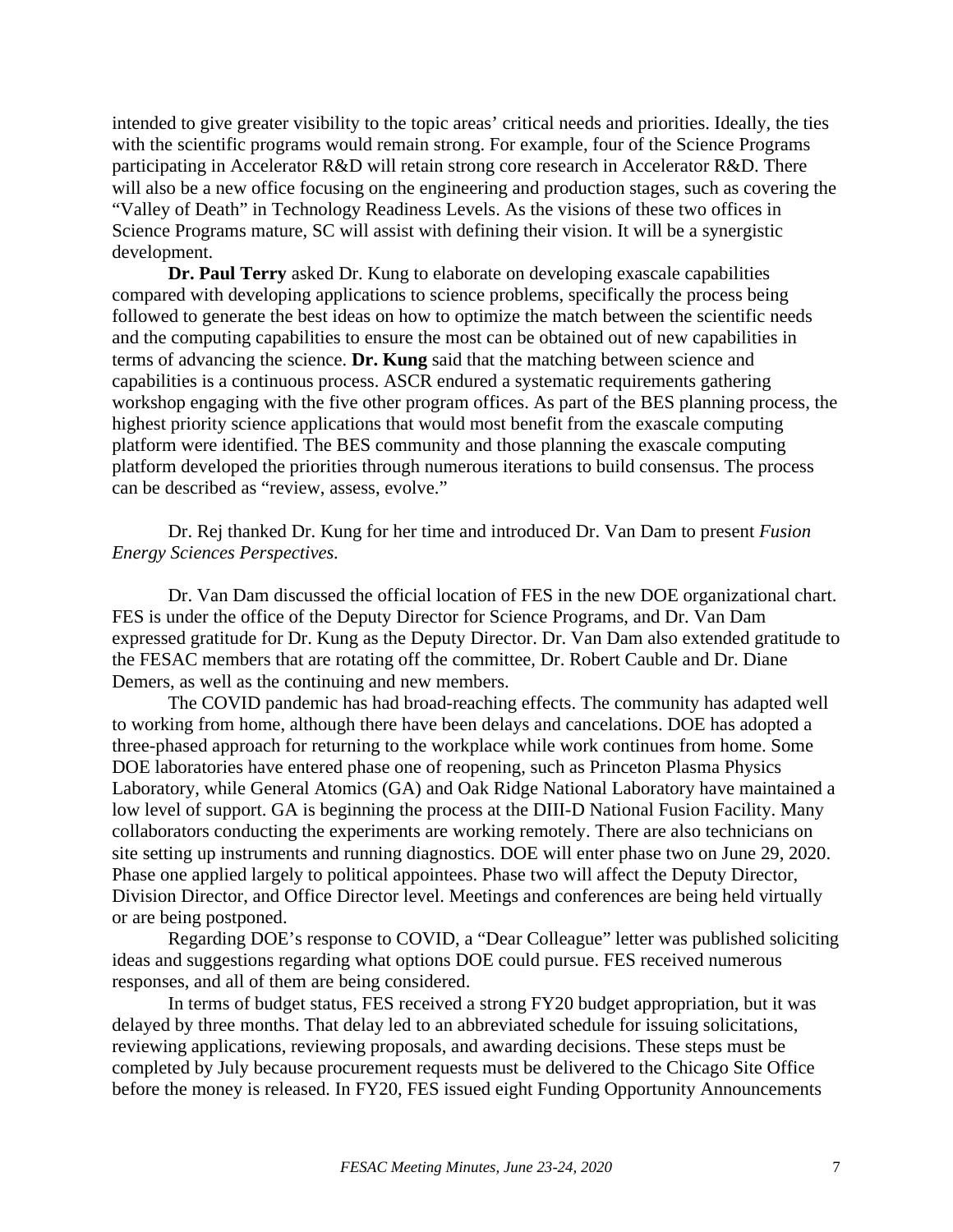(FOAs), which are for non-laboratories, four laboratory calls, a joint FOA with the Advanced Research Projects Agency – Energy (ARPA-E), an SC-wide call for the Early Career Research Program, the Innovation Network for Fusion Energy (INFUSE) request for assistance, and a LaserNetUS experimental call. In total, 15 solicitations are being executed. The congressional marks for the FY21 budget are expected in July.

There are numerous initiatives across SC, and FES is involved in many of them, such as quantum information science, artificial intelligence and machine learning, and microelectronics. Note that many of the initiatives are related to computing, which is an important subject for FES and SC more generally. The ECP is funded through the ASCR program office, and FES is participating in the *whole device modeling* application. Note also that the newest list of the top 500 supercomputers was published recently, and U.S. computers hold the ranks of two and three. Japan's Fugaku computer is now in first place. These are opportunities that could benefit the entire country, and they involve many SC programs.

DOE is in the budget formulation stage for FY22. To provide input to this process, FES has conducted individual budget planning meetings in which fusion researchers speak openly regarding their vision and current position.

Four active FOAs have companion laboratory calls. The status these are either *reviews completed* or *in progress*.

There has been significant progress on the International Thermonuclear Experimental Reactor (ITER), as shown in a photograph as visible from the sky. The large building in the center of the site is the assembly hall for the Tokamak Complex. It is roofed and walled-in. Inside, cryostat components are being installed, and the base was installed. The administrative offices are also complete and are connected to the assembly hall control room via a bridge and a tunnel.

DOE is producing a variety of components for ITER. Fabrication of the first central solenoid module is complete. The GA Magnet Technologies Center is building seven of these modules: six for use by ITER and one as a spare. An independent project review organized by FES is examining the plans for transporting the modules from San Diego to France. There are a significant number of safety precautions required in the transportation. It requires a wide variety of expertise, such as hoisting and rigging, oceanic transport, etc… Other large components DOE is producing for ITER include the Tokamak Cooling Water System and diagnostic components for heating systems, among others.

The ITER Council meeting that occurred June 17-18 was the first virtual ITER Council meeting. It included a presentation of the biennial Management Assessment, which contained 29 recommendations. The current Council Chair is Professor Luo Delong. The ITER Council commended the ITER Organization (IO) and the domestic agencies for the COVID-19 continuity plan. Staffing at the ITER site fell from about 2,000 to about 600 and is increasing again. There have been no instances of infection at the ITER work site. Productivity has been maintained in design and manufacturing, but there have been shutdowns. There will be a detailed report on the effect on productivity in a November ITER meeting. A number of milestones have been met, components have been delivered, and the project is almost 70% toward first plasma.

Dr. Van Dam extended congratulations to Japan's National Institutes for Quantum and Radiological Science and Technology (QST) for completing the JT-60SA, the world's largest superconducting tokamak, in March 2020. This project was completed under the Japan-European Union (JA-EU) Broader Approach program. While FES has not been a part of the process, FES has followed it closely and is discussing collaborative research with Japanese and European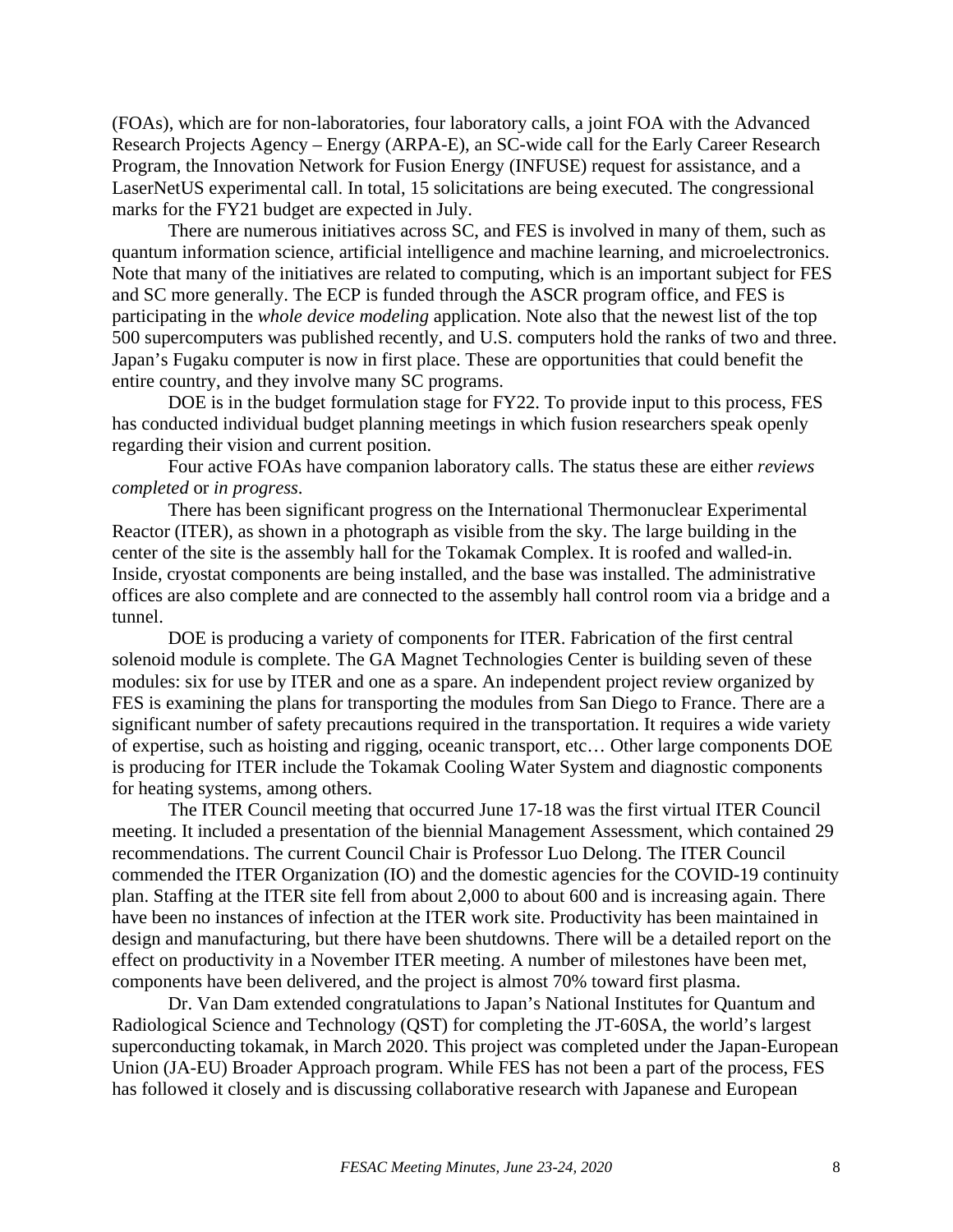colleagues. The Japanese-European Union collaboration began integrated commissioning, and they expect to have first plasma operation in autumn of 2020. Note that 2020 marks the  $40<sup>th</sup>$  year of US-Japan cooperation in fusion and plasma physics research. This has resulted in many workshops, publications, and friendships.

Regarding LaserNetUS, there were 39 experiments during cycle one (July – December 2019). Nine lasers are involved in this network, seven of which were used during this cycle. Some received upgrades. Dr. Donna Strickland won the 2018 Nobel Prize for chirp pulse amplification and is a member of the LaserNetUS Scientific Advisory Board. This board gives advice about LaserNetUS facility access, capability development, new research thrusts, and facility priorities.

Regarding public-private partnerships, FES is unique in SC for pushing forward on this. The INFUSE program received about \$4M in appropriations in FY20, and FES requested the budget to be doubled in FY21. Three new developments in INFUSE this year are expanding eligibility to foreign companies whose participation is beneficial to the U.S., raising the funding level and duration of awards, and relaxing the limits on the number of proposals. These were all contained in the Request for Assistance (RFA). Many proposals have been received, and FES may conduct a second RFA later this fiscal year if funding allows. In conjunction with the RFA, a Request for Information (RFI) was issued for Cost-Sharing Partnerships with Fusion Energy. There were 50 submissions, about 30 of which were unique (the remainder being joint submissions). These are being analyzed, and a summary is being prepared for Dr. Fall.

The 2020 Decadal Assessment of Plasma Science (2020 Decadal) is the fourth decadal assessment. It was scheduled to be developed before 2020, but the Secretary of Energy prioritized the National Academies of Sciences' Burning Plasma Research Report and allowed for the 2020 Decadal to be postponed. The public release of the 2020 Decadal was May 28, 2020. FES will take this report into consideration. Also, the FESAC Long-Range Planning (LRP) subcommittee will also use this report.

Dr. Van Dam thanked the LRP subcommittee for their hard work and dedication and reiterated the need for consensus. Funding goes to communities that reach consensus, prioritize, come together, and speak with one voice. Congress and the administration want to see coherence among the community and in the messaging.

On June 15<sup>th</sup>, 2020, FES [announced](https://science.osti.gov/-/media/fes/pdf/2020/NASEM_Award_Announcement_June_2020.pdf?la=en&hash=0B202ADC24CA0D6AD4CADE091BEFBAF8335B416C) that it will fund the National Academies to conduct a fast-track study on the development of a fusion pilot plant. DOE upper leadership was very interested in the 2019 Burning Plasma Research report and requested more research on the topic. FES worked with NASEM to author a statement of task, and NASEM will complete an eightmonth, fast-track study regarding construction of a fusion pilot plant (FPP) that produces electricity from fusion at the lowest possible capital cost.

Note that reports from the National Academies traditionally came from the National Research Council. The reports are now published by the National Academies of Sciences, Engineering, and Medicine (NASEM). Traditionally, these reports have 1.5 - 2.5-year studies that are more than 100 pages. The National Academies have recently been asked to do these studies faster, such as for COVID. There are three new types of consensus studies. One is an interview forum and is six months, the second is the committee-driven workshop study and is seven months, and the third is an expert-judgement study that is 10 months.

FES requested the committee-driven workshop study. The statement of task is concise and succinct: First, in developing and carrying out a plan for building an FPP, identify the key goals that need to be established for all critical aspects of the FPP. Second, list the principal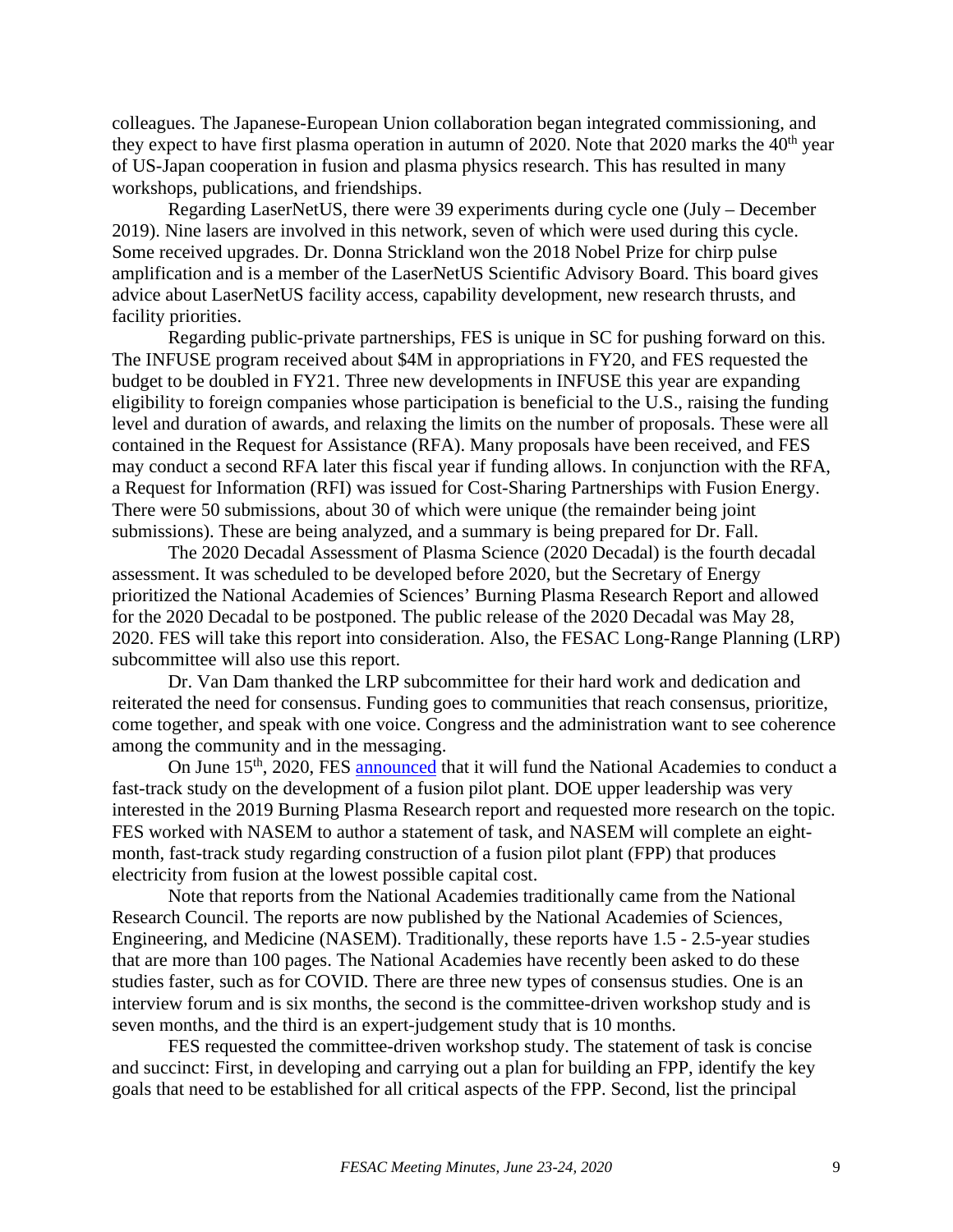innovations needed for the private sector to address, perhaps in concert with DOE, to meet the key goals mentioned above. This is a follow-up to a previous study for Business Process Reengineering (BPR) and is complementary to the FESAC long-range plan. Dr. Carter supports these new studies.

The statement of task establishes a committee to provide guidance for considering key goals for each of the FPP's anticipated phases of operation. Areas for key goals the committee may include are: scientific, for example materials and system performance and integration; technical, such as electrical output and availability; economic, including capital cost, time-frame, operating, and maintenance costs; environmental, for example, the level of radioactive wastes; and safety related, such as regulatory and tritium inventory goals.

In view of this charge, NASEM has proposed to utilize their Board on Physics and Astronomy (BPA) of the National Academy of Sciences, as well as the Nuclear and Radiation Studies Board and the Board on Energy and Environmental Systems, which are in the National Academy of Engineering program office. This represents the broad reach of the effort.

Regarding updates on personnel, Dr. Mickey Wade is now director of the Fusion Energy Division at ORNL. The former director, Dr. Phil Ferguson, is now the Division Director of Fusion & Materials for Nuclear Systems at ORNL. Dr. Wade was formerly the Deputy Director of the Magnetic Fusion Energy Division at GA. Additionally, FES is recruiting for three program manager positions. The results of the FES 2020 Early Career Research Awards have been published, and FES awarded three university awards and three laboratory awards. FES receives many applications for awards, but the awards are expensive. For example, the university awards are fully funded at the initiation of the research. FES tracks the recipients of these awards, and they quickly become leaders in their fields, so these awards represent strong investments in the respective field.

#### **Discussion**

**Dr. Pedersen** expressed interest in the FPP studies. Recalling that Dr. Van Dam indicated that the new NASEM studies should be device-independent, the answers to some of the questions will nevertheless differ by device. **Dr. Pedersen** asked Dr. Van Dam to elaborate on this. **Dr. Van Dam** noted that the charge requests the committee to identify "key goals, independent of confinement concept." The notion is to be concept-agnostic. The concept could be a tokamak, a stellarator, a field-reversed configuration (FRC), etc… As much as possible, the idea was to address the questions without getting into details. Note also that the LRP subcommittee is looking at a 10-year horizon. The FPP extends beyond that range. Regarding what technology will go into the pilot plant, the LRP subcommittee has its own ideas. This study is intended to be concept agnostic. **Dr. Pedersen** stressed that some of the technologies addressed would differ by concept and asked if all technologies would be considered or if certain types of technologies would be restricted by these concepts. **Dr. Van Dam** replied that it was the former; all technologies would be considered in the report.

**Dr. Snyder** asked about the NASEM follow-up study to the FPP. The details seemed to suggest factors like the cost of electricity would be considered. The wording that was included in the NAS report was chosen carefully to emphasize that the vision for the pilot plant was optimizing the path for realization of fusion electricity on the power grid while minimizing capital costs rather than cost of electricity. **Dr. Snyder** asked if the language in the report was clearly communicating that point. **Dr. Van Dam** stated that this new NAS study will not go in a particularly different path than that recommended by the burning plasma report.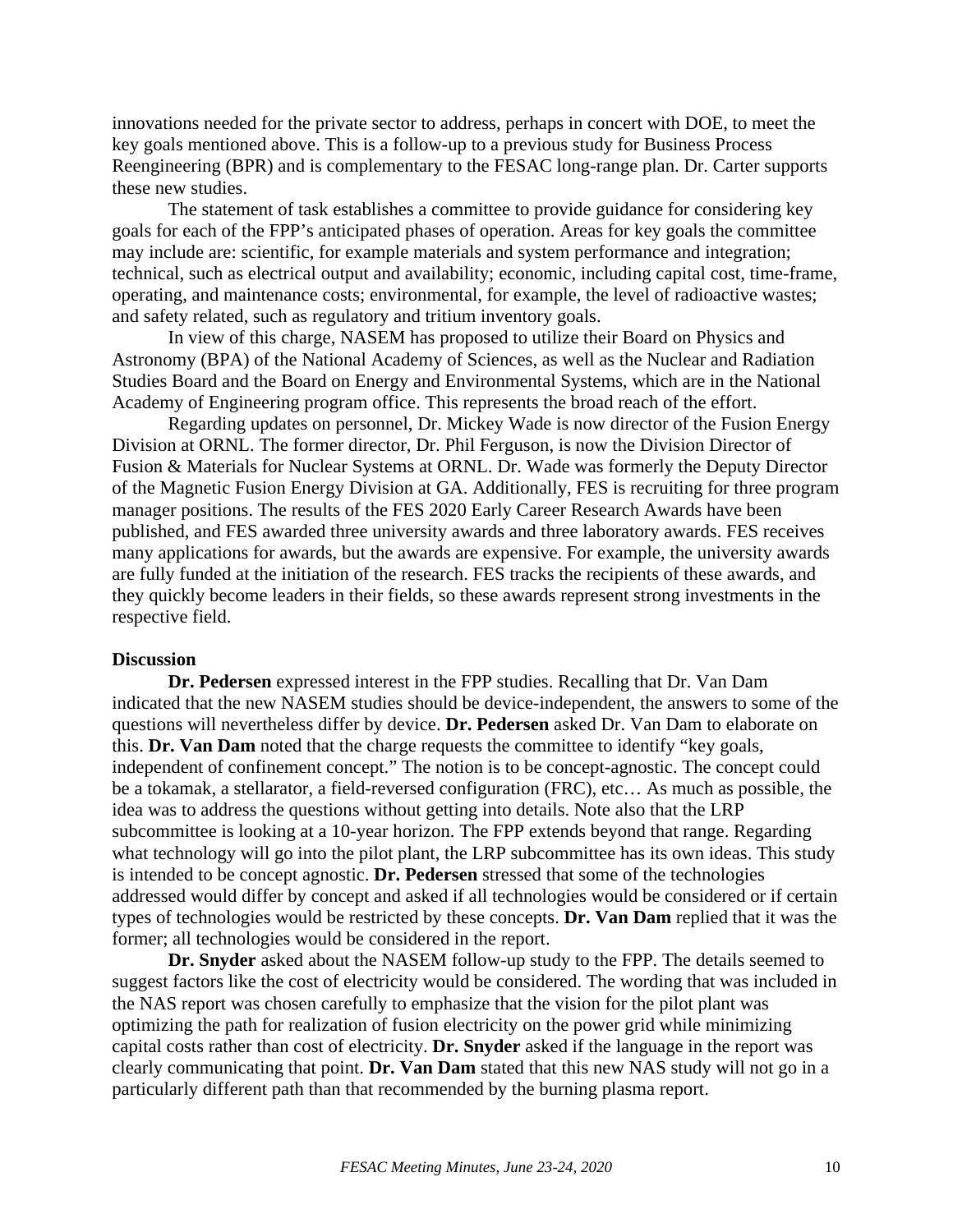**Dr. Snyder** noted that the budget process is still ongoing and asked if there was something from the LRP subcommittee that would be useful for FES in terms of input to the budget planning process and, if so, in what time-frame. **Dr. Van Dam** replied that all input is useful, and much is being offered. In terms of subcommittee input, there is a FACA process to follow for providing input. Dr. Carter will share information regarding what the subcommittee is doing, the results from focus groups, etc..., but the subcommittee is embargoed from discussing the content of the deliberation until the report has been published. Note that the CPP report is available, and FES has used the report for various purposes. For example, Undersecretary Paul Dabbar requested a briefing and requested the report in a different language for a particular purpose. FES also conducted data-mining on the CPP and other reports, which has been very useful.

**Dr. Tyler Ellis** asked when DOE might publish the cost-share program plan that was requested by Congress. **Dr. Van Dam** recalled that in the FY20 budget, there was language that requested an FES report regarding possible cost-share programs. FES worked diligently to write it, adapted it for our purposes, and asked for comments from SC including Dr. Kung, Dr. Binkley, and Dr. Fall. The report was then sent to Undersecretary Dabbar before the official concurrence process, which solicits more comments. The report is then formatted while FES officially responds to all of these comments. The report is presently at the Office of Management and Budget (OMB) for review. This is all part of the concurrence process. At some point, Congress will receive this report.

**Dr. Scott Parker** noted the difference between requested and allocated funds and asked two questions: first, what the extra money should be used for, and, second, if that difference is expected to continue into future fiscal years. **Dr. Van Dam** stated that the increase from the FY19 to the FY20 budget is almost entirely for ITER, which has been historically underfunded. In FY20, SC was able to repay its in-kind contributions in cash to ITER fully for both 2019 and 2020 calendar years. Again considering the FY19 budget, much of that budget was spent on midsized facilities upgrades and trying to bolster the work in several different areas. Several years ago, FES budgets were much more restricted by the level of appropriation. Other things the money is used for include solicitations for initiatives such as quantum information science (QIS) and machine learning, among others. Regarding the discrepancy between the budget request and allocation: Four years ago, Congress had budget caps, which led to unfavorable budget conditions. The caps were released for two years, re-imposed, and released again, due to COVID, which affected programs such as computing. There is a National High-Performance Computing Consortium across the Federal Government and is led by Dr. Barbara Helland of ASCR. Other examples include light-source machines and other facilities that have been maintaining operating status so that pharmaceutical companies and others can use the facilities. Also, the CDC and World Health Organization requested the Colorado State University Laser Lab undertake a project to determine if a specific spectrum of a laser could be used to disinfect PPE. **Dr. Parker** expressed concern in relying on the extra funding and emphasized the uncertainty it provides. **Dr. Van Dam** commented that Congress is happy with SC work. Other SC program offices have been effective in planning that supports budget activities. The SC budget has increased to \$7 billion, and it may not decrease. It may not increase as quickly as it has in recent years either. The political situation could also affect this.

Dr. Rej introduced Dr. Mark Kushner and Dr. Gary Zank to present the *2020 NAS Report - Plasma Science: Enabling Technology, Sustainability, Security, and Exploration.*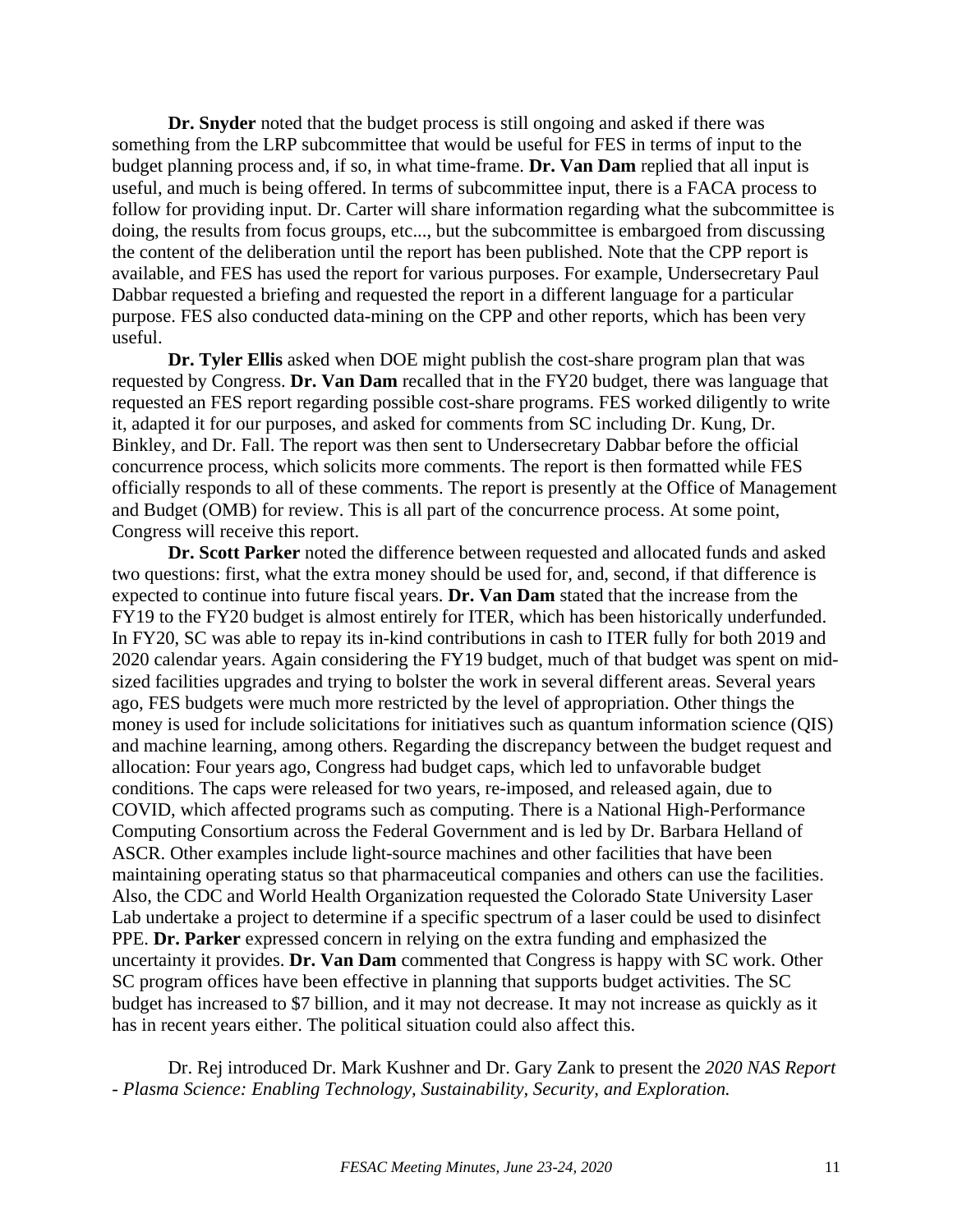Dr. Zank noted the breadth and intellectual diversity of the scientific field of fusion. Fusion is unique among some sciences in terms of its impact on all humans. Plasma Science and Engineering (PSE) has enabled many benefits, such as the Internet, jet turbines, medical implants, exploring our solar system, stockpile stewardship, hypersonic flight, and exploring if life can exist on exoplanets. In the future, fusion may provide nearly unlimited carbon-free electricity and compact particle accelerators used for medicine as well as new materials, forms of production, agriculture, and management of strategic weaponry, among others benefits.

The statement of task for writing this 2020 NAS Report is relatively generic for these types of projects. It is important to note that the recommendations were not to alter those offered in the Decadal Strategy for Solar and Space Physics, the mid-decadal assessment of that report, and the Strategic Plan for U.S. Burning Plasma Research. The study committee did an outstanding job. Diversity in sub-disciplines was well represented by the committee.

The report highlights five Grand Challenges in Plasma Science and Engineering. The first is understanding the behavior of plasmas under extreme conditions, and the second is mastering and understanding the interactions of the world's most powerful lasers and particle beams with plasmas. The third challenge is to accelerate the development of fusion-generated electricity. The fourth and fifth challenges are to demonstrate that lasers and pulse-power devices can produce inertially-confined fusion ignition, and to develop the capability for timely and actionable spaceweather observations and predictions, respectively.

While the study committee was not specifically tasked with addressing diversity, equity, and inclusion (DEI) in the statement of task, the committee considered that DEI topics were important to discuss. The committee did not gather data to generate statistics, but there is a lack of diversity in core areas of PSE that does not reflect the society it serves. The significant level of underrepresentation should be addressed by increasing participation of women, ethnic minorities, gender-preference and gender-identity minorities including members of the LGBTQ+ community, persons with disabilities, and any other underrepresented communities in PSE. The significant looming turnover due to an aging workforce represents an opportunity to improve diversity in PSE professions in addition to the other efforts being taken.

Dr. Kushner presented the findings and recommendations of the report. There are two levels of findings and recommendations. The first is referred to as Chapter 1 recommendations, which are the highest level and the broadest recommendations. There are six individual chapters that address sub-areas of plasma physics, and there are recommendations that are more specific to these areas in each of the chapters. All of the findings and recommendations are in Appendix B. In this overview, the recommendations are presented in abbreviated form.

The first set of recommendations may be considered the theme of the report. The major findings are, first, that plasma science and engineering is an inherently interdisciplinary field of research. While the underlying science has common intellectual threads, the community is organized into sometimes-isolated sub-disciplines. The second finding is that interagency (and inter-program) initiatives would fully exploit the interdisciplinary and multidisciplinary potential of PSE in fundamental and translational research if properly stewarded. These and other findings lead to the following main recommendations. First, Federal agencies that directly support PSE, such as NSF, DOE, and NNSA, and those potentially benefiting from PSE, such as NIH, the Environmental Protection Agency (EPA), and the US Department of Agriculture (USDA), should better coordinate their activities extending into offices within the larger Federal agencies, such as BES or FES. Second, the Federal agencies and programs focused on fundamental plasma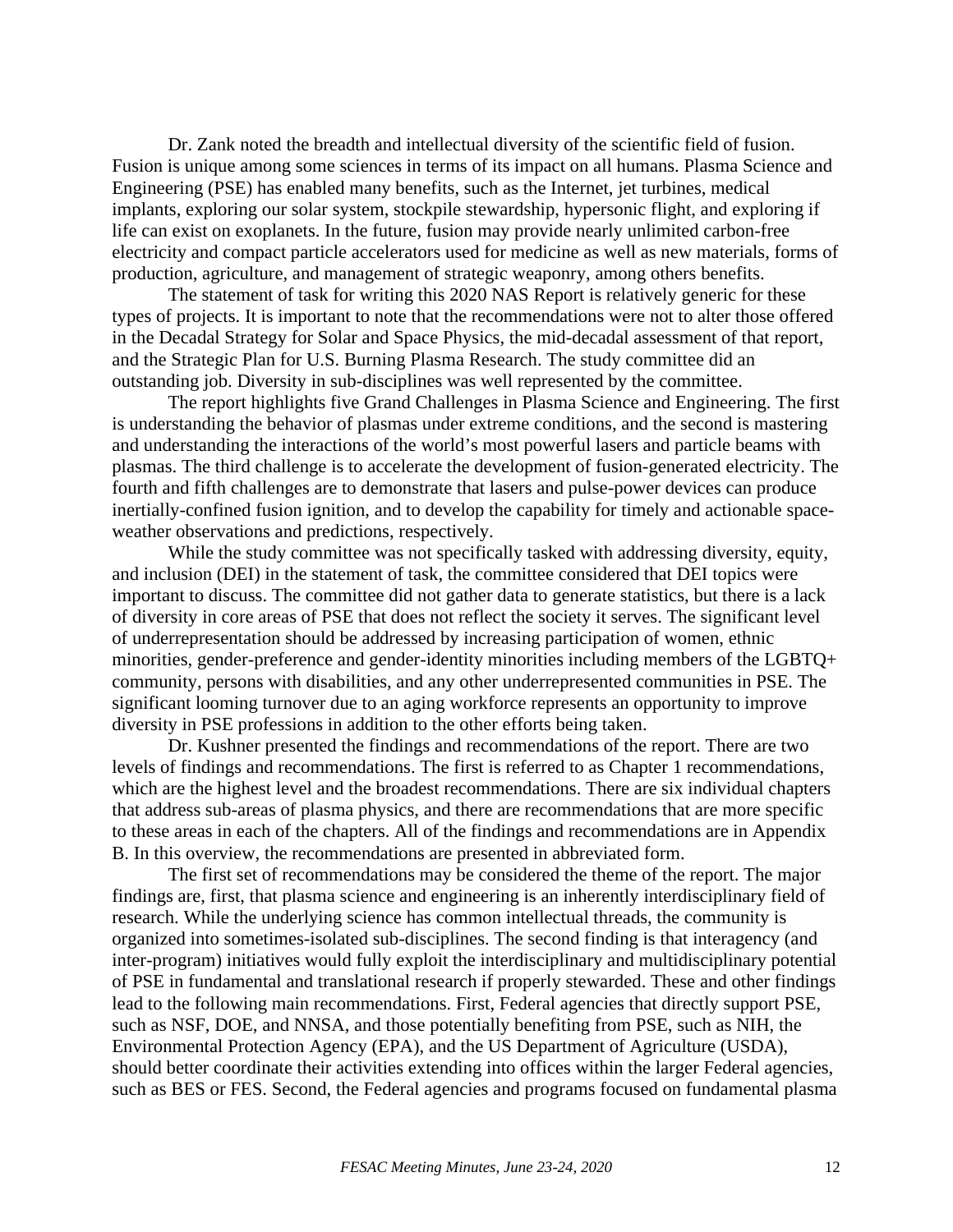research and those focused on science and technologies that use plasmas should jointly coordinate and support initiatives with new funding opportunities.

In Chapter 1, Table 1 lists 30 examples of interagency collaborations that focus on topics from fundamental issues to translational research. These 30 potential collaborations are examples and should not be considered recommendations. The examples came from discussions with the community, program managers in the agencies, and the committee as places to start the discussion, with one recommendation being that one interagency working group would help coordinate this.

The next set of recommendations are more specific for NSF. The committee found that there is significant potential for PSE to contribute to one of society's greatest challenges, namely the sustainability extending from fusion-based, carbon-free electrical power for electrification of the chemical industry. The committee also found that the translational nature of fundamental research in PSE needs greater recognition at NSF. The first follow-up recommendation is that the NSF Engineering Directorate should consistently list PSE in descriptions of its relevant programs and participate in the NSF/DOE Plasma Partnership. More strategically, the NSF should establish a plasma-focused program in the Engineering Directorate that broadly advances engineering priorities in energy, environment, chemical transformation, manufacturing, electronics, and quantum systems. This will require new funding to NSF. Note that the National Science Board (NSB) has recently released the *NSB Vision 2030* statement, and these recommendations are consistent with the goals outlined therein and the emphasis on translational research.

The next finding and recommendation address public-private partnerships. Although there are SBIR and STTR programs that address the inception of the innovation chain, such as the INFUSE program, there are few U.S. government programs designed to translate industrially relevant fundamental science into practice in established U.S. industries, such as microelectronics, biotechnology, and materials. This places U.S. industries at a competitive disadvantage internationally. The U.S. economic competitors, namely South Korea, Japan, China, and the EU, all have established programs to rapidly translate fundamental findings from plasma science to established industries. The recommendation is that Federal agencies that focus on plasma should develop new models that support the translation of fundamental research to industry. Programs supporting vital industries depending on PSE should be developed through relevant interagency collaborations.

The next set of recommendations address the PSE community. The multidisciplinary approach to PSE has been at the heart of its success and part of its ability to conduct fundamental and translational research. However, this multidisciplinary nature has worked against PSE's long-term viability in academia. There are no departments of plasma physics, and plasma physicists are a minority in nearly every department in which they reside. This lack of critical mass of faculty in PSE programs will lead to an erosion of U.S. capability in PSE. University leadership in PSE is rapidly aging and will need renewal in the coming decade. There will be significant turnover in the next ten years. It is unclear that those faculty will be replaced, let alone in greater numbers, in the coming decade. The recommendation is that Federal agencies should structure funding programs to provide leadership opportunities to university researchers in PSE and to directly stimulate the hiring of university faculty. This is the future of the discipline. If the faculty members in PSE are not replaced, the industry will be at risk.

The next recommendation to the PSE community addresses education and undergraduate programs. Plasma-specific educational and research programs that also provide opportunities to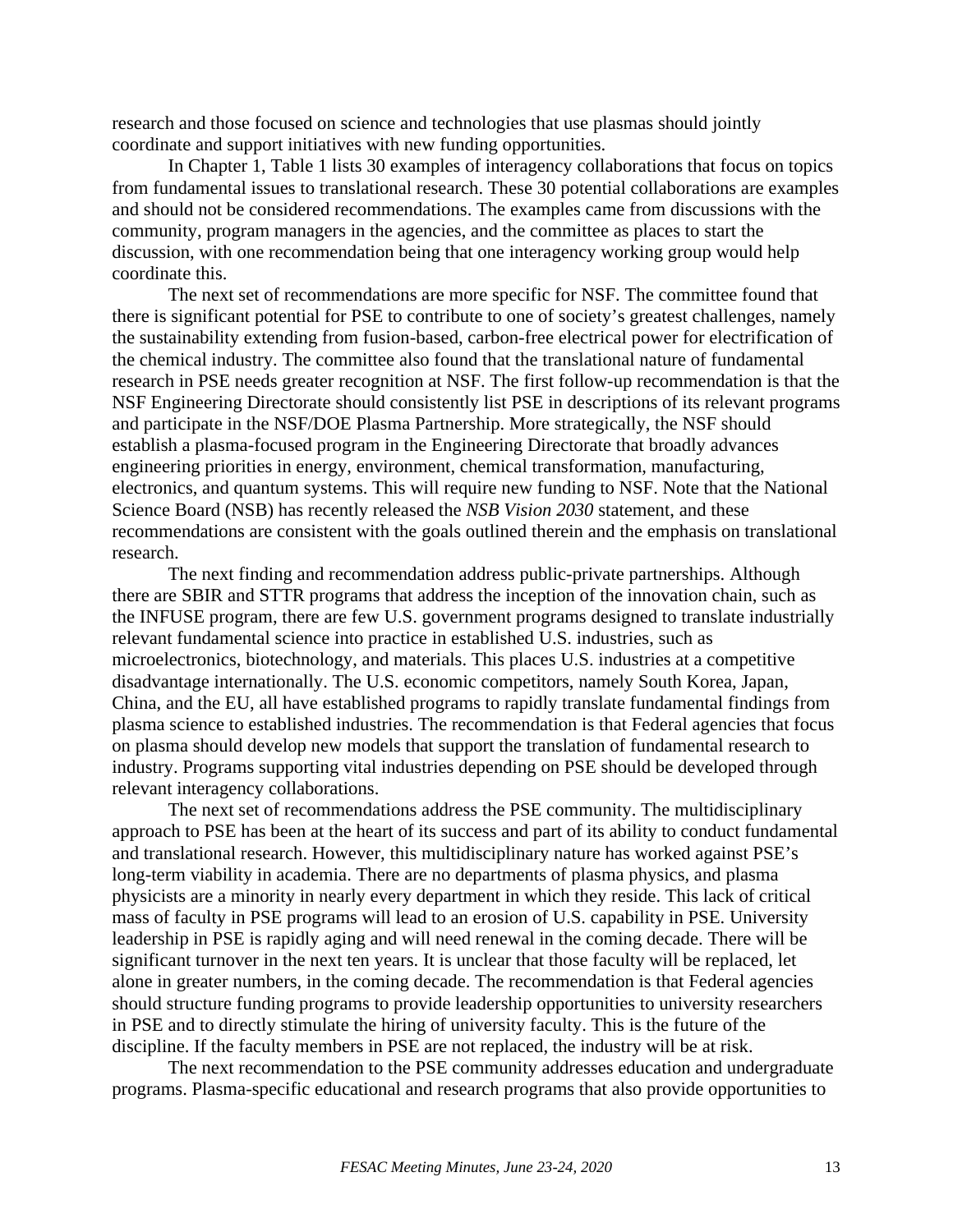diverse and less-advantaged populations are needed to ensure a critically-populated PSE workforce. PSE intern programs and summer schools are needed for undergraduate and graduate students, as are programs for students with incomplete preparation to progress in plasma physics. There has been an unfortunate decrease in the funding of these specific programs by several agencies including the DOE because of guidance from OMB and OSTP stating that that these programs may be a duplication of effort. It is the opinion of this research committee that more duplication in these areas can only strengthen PSE. The recommendation is that funding agencies, such as NSF, DOE, the National Aeronautics and Space Administration (NASA), and the Department of Defense (DOD), should structure funding to support undergraduate and graduate education training and research opportunities and encourage access to plasma physics for diverse populations. These would be direct scholarships and fellowships for plasma-specific activities. The report particularly emphasizes sponsoring undergraduate research at traditionallyundergraduate institutions to help diversify the field.

The next recommendations address the research enterprise. Given the impressive investments by other nations, there has been incremental progress in U.S. facilities, and this progress is insufficient to maintain leadership. A spectrum of facility scales is required by the sub-fields of PSE to address their science challenges and translational research. Mid-scale facilities, e.g. \$1M to \$40M depending on the field, offer particularly good opportunities or broadening opportunities within academia. This alludes back to the previous findings and recommendations regarding the 10-year window to revitalize the academic workforce. This implies universities should understand these reasons to hire plasma faculty. These investments address science and the need to renew the academic work force. The recommendation is that Federal agencies should support a spectrum of facility scales that reflect the requirements for addressing a wide range of problems at the frontiers of PSE.

Regarding facilities, the committee found that investments in PSE facilities without the concurrent support of research and operations is not optimum. The committee observes that, when facilities are constructed, it is common that the long-term viability of the facility is not accounted for in terms of renewal, upgrading, and use of the facilities. The committee recommends that Federal agencies provide recurring and increased support for the continued development, upgrading, and operations of experimental facilities at a spectrum of scales and for fundamental and translational PSE research using those facilities.

The next finding and recommendations specifically address Computational Plasma Science and Engineering (CPSE). The finding is that computation has become essential across PSE for experiment and mission design and diagnosis, idea exploration, probing of fundamental plasma physics processes, and prediction. The first recommendation is that Federal agencies should support the development of computational algorithms for PSE for the heterogeneous computing platforms of today and upcoming platforms, such as quantum computers. As important, the second recommendation is to encourage the development of mechanisms to make advanced computations, physics-based algorithms, machine learning, and artificial learning broadly accessible. There are other fields, like computational fluid dynamics, where highlysophisticated computational tools can be used by non-computing experts. Plasma physics is not at that point.

The last recommendation addresses DOE FES in particular. Although most of the FES budget supports fusion science, the present office title does not accurately reflect its broader mission. Following the recommendations of the Plasma 2010 Decadal Study, FES very generously expanded its scope of programs, developing what is called the Discovery Plasma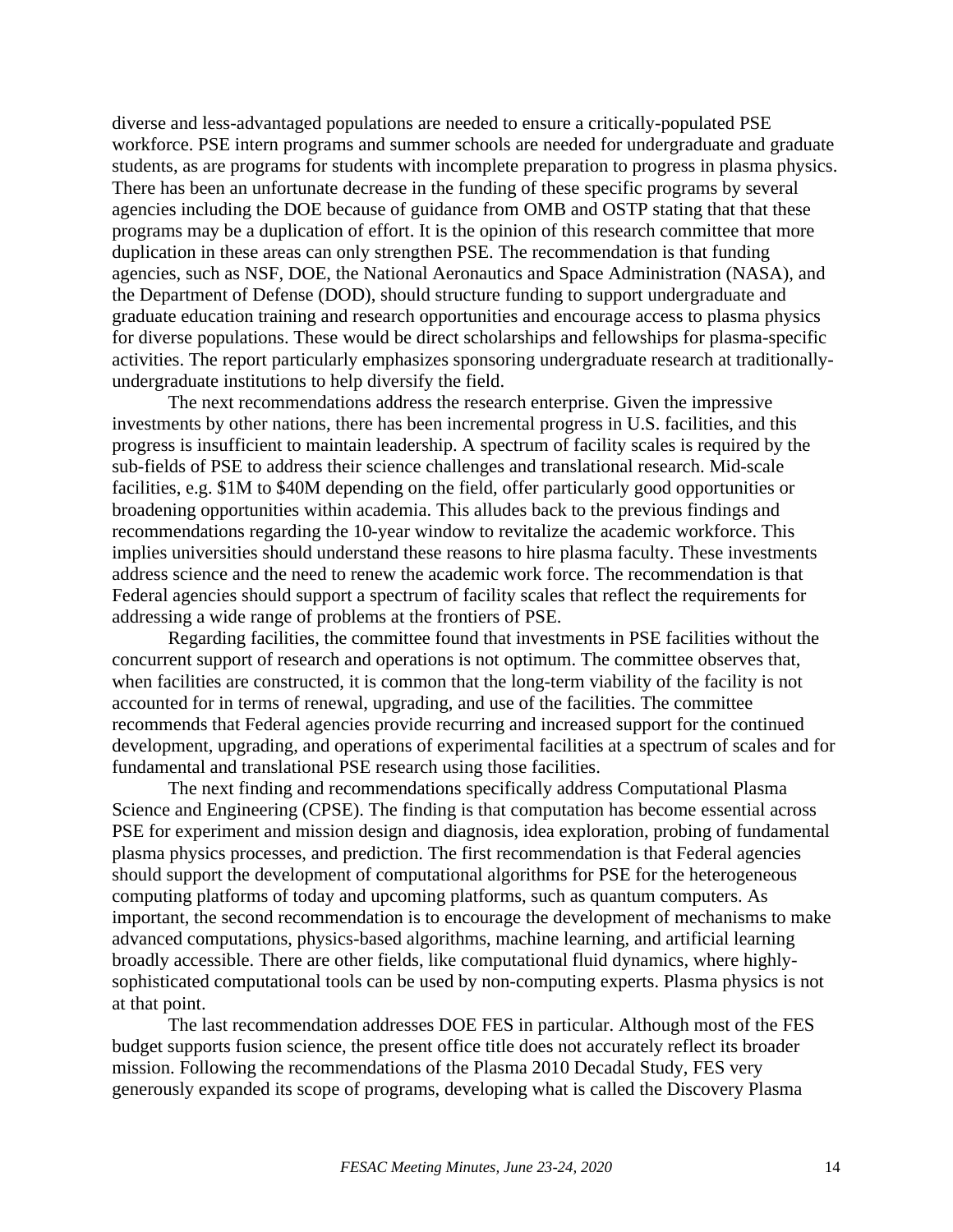Science program. The committee recommends that the national interest would be better served by renaming DOE FES to better reflect its broader mission, maximize its ability to collaborate with other agencies, and garner non-fusion plasma support. A possible title is *Office of Fusion Energy and Plasma Sciences*.

# **Discussion**

**Dr. Verboncoeur** discussed the success of public-private partnerships in a number of DOE efforts, signifying the existence of a model for such arrangements. Noting the current estimate of about \$3 of industry research funding for every \$1 of U.S. government research funding currently in the U.S., there may be ways to leverage this discrepancy. **Dr. Kushner** alluded to several examples in the report of successful public-private partnerships, and those partnerships seem to be more common in the early innovation cycle. The report highlights the concern of supporting established industries. One white paper looked at this issue in the microelectronics industry, where there are large amounts of equivalent Federal funding from our international competitors that directly link university and national laboratory programs with these established, critical industries, for both economic and defense/national security purposes. There are few such programs in the U.S. that address these established industries. **Dr. Zank** added that the report discusses SBIR and related programs. Plasma physicists tend to use the SBIR approach frequently for funding resources and supporting small businesses. Regarding fusion, the fusion chapter also discusses public-private partnerships.

**Dr. Rej** commented that the needs of the workforce for the future are concerning. Multiple reports emphasize coordination across agencies, industries, and schools. **Dr. Paul Terry** noted that many of the recommendations require significant investments of a sufficient number to help stave off the loss of faculty over the next ten years. Understanding that the report did not address priorities, **Dr. Terry** asked if it were feasible to implement these recommendations with the current budget or if an increased budget would be needed. **Dr. Kushner** confirmed that the report did not address priorities. New funding may be required, but the societal benefit is more than sufficient to justify it. The next ten years will be important for the viability of the fusion discipline. This is not due to a single factor, such as the loss of faculty or lack of diversity. There is a perception of the value of plasma physics by society and the other agencies in the Federal Government. In the best case, ITER is successful, the compact reactor is built, fusion energy enters the power grid, and Congress and the utilities are happy. In the worst case, none of that happens. The decadal study implies that the subcommittee should aim for the best case while preparing for the worst. For the latter, plasma physics should be made so valuable to other Federal agencies, such as NIH, EPA, and USDA, that those agencies are willing to invest money in plasma physics to solve their problems. If the recommendations in the report are implemented, especially in regards to interagency coordination, if the worst-case scenario occurs in the next 10 years, FES has alternatives because plasma physics has made itself valuable to the nation and Federal agencies.

Dr. Gary Zank presented the individual chapters of the report, starting with the Foundations of Plasma Science. There was internal committee deliberation regarding the organization of the material in these chapters despite the theme of the decadal study being crossinstitutional and cross-disciplinary. The committee is optimistic about the next decadal study and hopes it will have a more cross-disciplinary perspective. There are themes that run through the chapters, such as computational plasma science and its impacts on science as a whole. This is the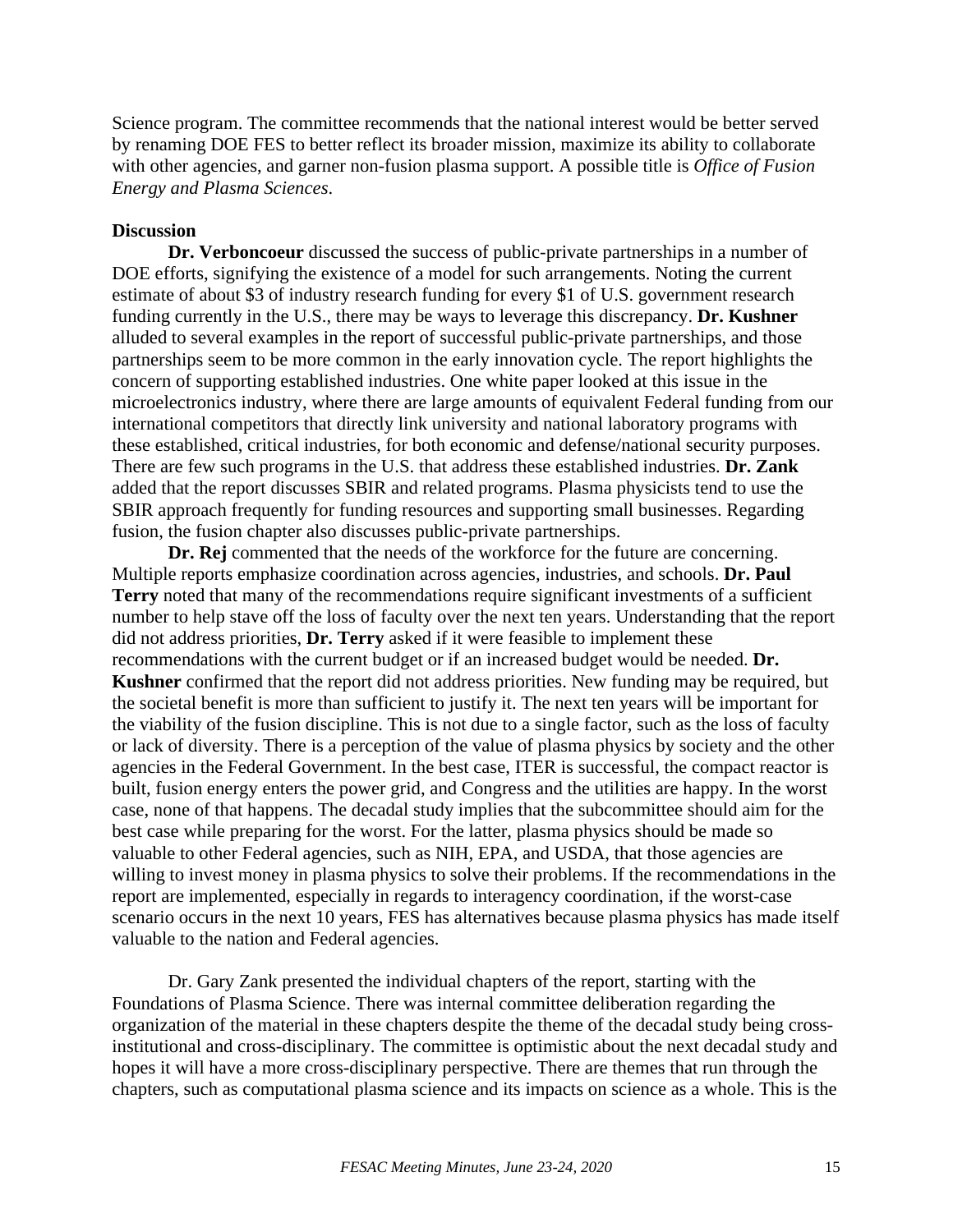lead highlight from the first chapter, Foundations of Plasma Science. The project was led by Dr. Amitava Bhattacharjee, whose group studied magnetic reconnection. Major findings that emerge from the first chapter are that fundamental research can and does translate to societally-relevant technologies through a growing gap between fundamental science and applications. This growing gap between applications and science is discussed in many reports. Crossing the valley of death continues to be a challenge. Another major finding is that new theory and computation are essential to leveraging investments in experimental facilities. The first recommendation is forging partnerships among agencies in order to bridge the various gaps in, for example, theory, computation, and experimental facilities, and also translational research for applications and societal benefits. The second recommendation is that efforts to foster collaborative activities such as Plasma Science Centers are needed. Finally, there is a recognized need for upgrading and operating plasma facilities.

The next chapter focuses on Laser-Plasma Interactions. This chapter was led by Dr. Cameron Geddes of Lawrence Berkeley National Laboratory. The highlight is plasma-based accelerators. The authors identify transformational applications from X-ray sources to particle colliders as well as plasma optics and high field physics. High field physics is leading to new physics regimes. The major findings are that rapid advances are enabled by new lasers, such as ultra-short pulse methods that led to the 2018 Nobel Prize. The report also identifies strategic opportunities for U.S. leadership and finds that a range of scales is needed to advance the scientific field, from single PI opportunities to the largest of facilities. The major recommendations are the formulation of a national strategy to develop new classes of lasers, the extension of the stewardship program for application-oriented research, and the support of research at a range of scales and infrastructure.

The next chapter covers Extreme States of Plasma, High Energy Density (HED). The chapter was led by Dr. Gail Glendinning of LLNL. The highlight is that four major new facilities came online in the last decade, producing a wealth of new data and significantly impacting the field. Novel diagnostics enable unprecedented levels of detailed characterization, and new capabilities in simulations enable transformative insights into plasma behavior. Major findings are that university facilities and researchers play a crucial role in HED science; there are currently strong basic science programs at large facilities that utilize a small fraction of the facility's time; and atomic, molecular, and optical (AMO) physics play a critical role to HED. Major recommendations are that the Federal support for university mid-scale HED facilities, especially for pulsed power, should be expanded; basic science programs at large HED facilities should be expanded; and investments in new diagnostics for HED are needed.

The next chapter discusses Low-Temperature Plasmas (LTP). This field fills an important gap between fundamental research and applications, and many applications come from LTP being developed for societal benefit. One example is plasma-based water treatment. The chapter lead was Dr. Peter Bruggeman of the University of Minnesota. The major findings of the chapter are that LTP has made society-wide transformations in our quality of life, and that funding agencies have not embraced the multidisciplinary LTP science underpinning these advances, leading to a partial loss of U.S. leadership. The recommendations are that DOE FES should lead and coordinate a new multidisciplinary LTP Center Program, and the NSF should establish consistent inter-directorate support for emerging LTP science, including a program in the NSF Engineering Directorate.

The next chapter is Magnetic Fusion Energy (MFE): Bringing Stars to Earth. The chapter was led by Dr. Troy Carter. Two highlights included increased understanding of and controlling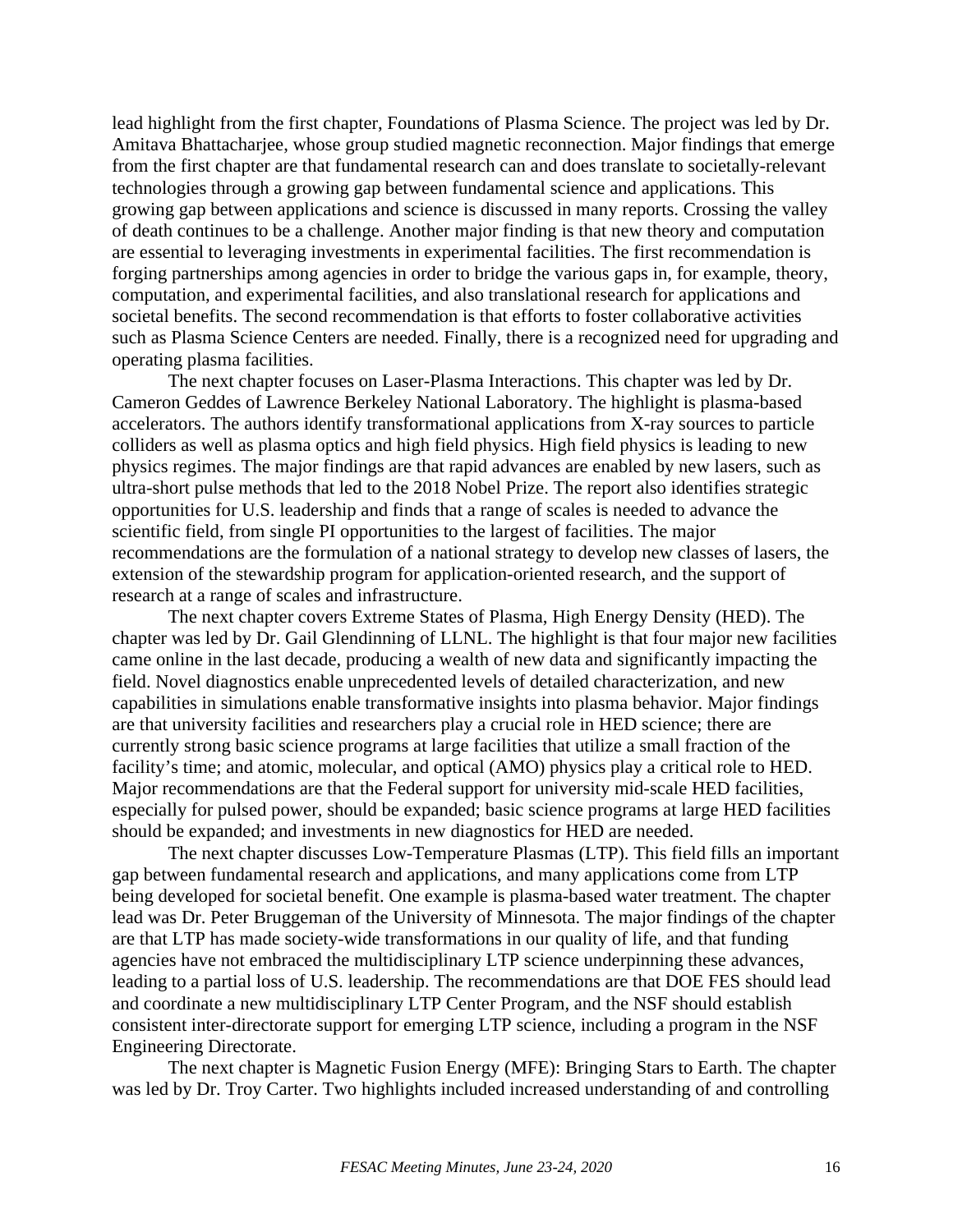the plasma edge, and the significant progress on the construction of ITER that will produce the first burning laboratory plasma. The major findings are that the absence of a consensus strategic plan and roadmap for future research is concerning, university programs are a key source of innovation in MFE but are at risk, and the state of DOE undergraduate and graduate fellowships in MFE is concerning. The report recommends regular strategic planning that is led by the U.S. MFE community, that DOE FES should structure funding to stimulate faculty hiring at universities, and that DOE SC should restore graduate fellowships and undergraduate programs.

The final chapter addresses the Cosmic Plasma Frontier. There are currently two spacecraft, Voyagers 1 and 2, which are furthest from the earth and are in the interstellar medium. There is also a spacecraft that is the closest to the sun, namely the Parker Solar Probe. It is drawing toward and away from the sun to study the corona and solar wind. Another highlight is the discovery of the gravitational waves and the imaging of black holes. This chapter was led by Dr. Judy Karpen of the NASA Goddard Space Flight Center. Major findings are that the inadequate support for theory and modeling has prevented progress in understanding cosmic plasmas, laboratory plasma experiments have untapped synergies with cosmic plasmas, and researchers should continue to work to standardize open data policies and formats. Recommendations are that the NSF/DOE Partnership in Basic Plasma Science and Engineering be expanded to include NASA, which would benefit cosmic plasmas ((\$4-5M/year) as well as support innovative joint projects and laboratory space science. Finally, interagency standards for data exchange should be developed for domestic and international collaboration.

These findings and recommendations can be summarized into various aspects. The first is stewardship. The finding is that PSE is highly multi-disciplinary and stretches into biology, information science, quantum physics, and materials science, among others, with extraordinary translational value. There in an opportunity to broaden interagency structures to support PSE, especially translationally. Structures are needed to facilitate discussion, and funding is needed to drive cross-agency collaborations.

The second aspect includes Education, Workforce, and Diversity. The aging PSE workforce is a concern. This represents an opportunity to diversify the workforce by establishing roots in both basic and translational science.

The third aspect regards the research enterprise and international competitiveness. There are multiple places where the U.S. is losing its preeminent position in PSE because of incremental progress at the mid-scale facilities, a lack of concurrent research and operational support to the facilities, and limited computational capacity. There are opportunities to support funding for a spectrum of facilities, particularly at universities, and for expanding fundamentals of PSE computations and expanding access to computation and facilities. The finding and opportunity are that industries that are reliant in PSE are at a competitive international disadvantage due to a lack of federally funded translational research.

#### **Discussion**

**Dr. Rej** recalled the discussions regarding the FES Early Career Awards. These awards have been good for careers at universities and national labs. **Dr. Rej** asked how these awards compare to those of other agencies over the last survey that was conducted. **Dr. Zank** expressed support for the Early Career Awards program. The concept of the program began in the NSF years ago. The NSF limitation was that the awards were to go to new faculty at universities, so they were unable to support researchers at the national laboratories. DOE fills a critical need in broadening the participation. The Early career Awards at NASA are not tied to faculty either and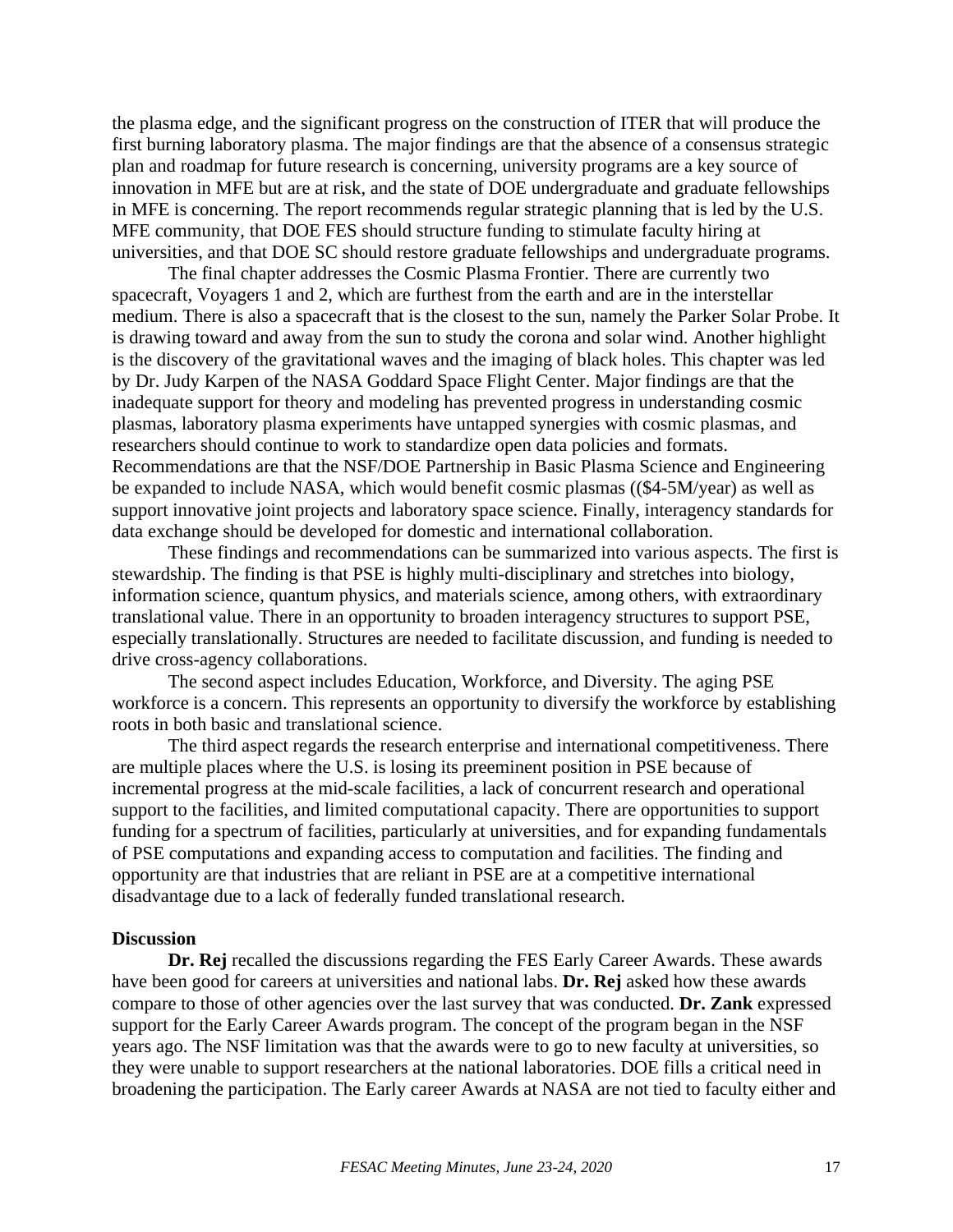can be awarded to researchers. It is laudable to see three of the plasma support agencies providing such support. Note also that the Space Physics section of the Geosciences Division in NSF provides faculty funding lines, and proposals can be submitted to the NSF requesting this line. The NSF will provide up to five years of support, during which the researcher may apply for tenure. At that time, the university would reduce the academic-year salary. That program has been successful in expanding space physics and heliophysics across universities that have not traditionally been focused in that area. This is one area where DOE should consider exploring. **Dr. Kushner** continued that the DOE Early Career Award program is valuable but noted that the recipients have to be hired as faculty. They look favorably upon hiring faculty in programs that have growing long-term funding prospects. The existence of an Early Career Award program in itself is likely insufficient to justify hiring by universities.

**Dr. Verboncoeur** observed that the recent accelerated move toward the Moon and Mars by NASA may provide opportunities for partnerships such as for programs like Artemis as well as for numerous plasma technologies, known and unknown, that may be integrated. **Dr. Zank** recalled that, during the committee deliberations, DOE had multiple opportunities to partner with NASA beyond the current programs, including basic plasma physics studies within interplanetary space. Thus, there are opportunities, especially when it comes to missions that are currently being designed with small clusters of satellites. One example is a study looking to make multi-point measurements of turbulence in interplanetary space using a swarm or cluster of satellites. This is an easy opportunity for DOE because the science is relevant, and DOE could produce some of the satellites. It would be a limited but consequential investment in DOE funding. There are other opportunities for mutually beneficial interaction, and they are only limited by imagination. It is not clear how much funding for fundamental science will be carried through from the current Moon to Mars mission, but it will be substantial. There are also technological opportunities where DOE can assist in developing those missions. These areas are where interagency discussions would be valuable. **Dr. Verboncoeur** raised manufacturing opportunities in addition to fundamental science. A significant portion of the Artemis effort will involve remote manufacturing and automated manufacturing in a hostile environment in which generating energy is a challenge. In such environments, densification and 3D printing provide opportunities beyond the traditional plasma-type tools. **Dr. Zank** agreed and referred to specific technology sections in NASA that aim to develop such new technology. There are opportunities in both fundamental science and manufacturing. **Dr. Kushner** mentioned that one of the mechanisms for interagency collaboration that the report discusses is the establishment of an interagency working group. This is an established way in which agencies discuss common interests. One example is the development of superconducting technologies and remote diagnostics being developed for ITER and other HLD applications. There are few superconducting technologies in NASA missions because NASA is not in that business.

**Dr. Pedersen** highlighted the importance of maintaining university programs. In fusion, there is a need to move toward larger devices, and this is true for space science and high-energy physics. The community is struggling to move towards that. **Dr. Pedersen** asked for examples of strategies to strengthen these ties and maintain university programs. **Dr. Zank** replied that the HED mechanism is working well. The three major facilities, NIF, Z, and Omega, have dedicated research space for basic science programs, and those programs are heavily populated by university researchers. While the university researchers may not be involved in the maintenance and operation of the facilities, they are engaged with bringing students and principals into the engagement. That is one model for engaging with universities to use large facilities. For mid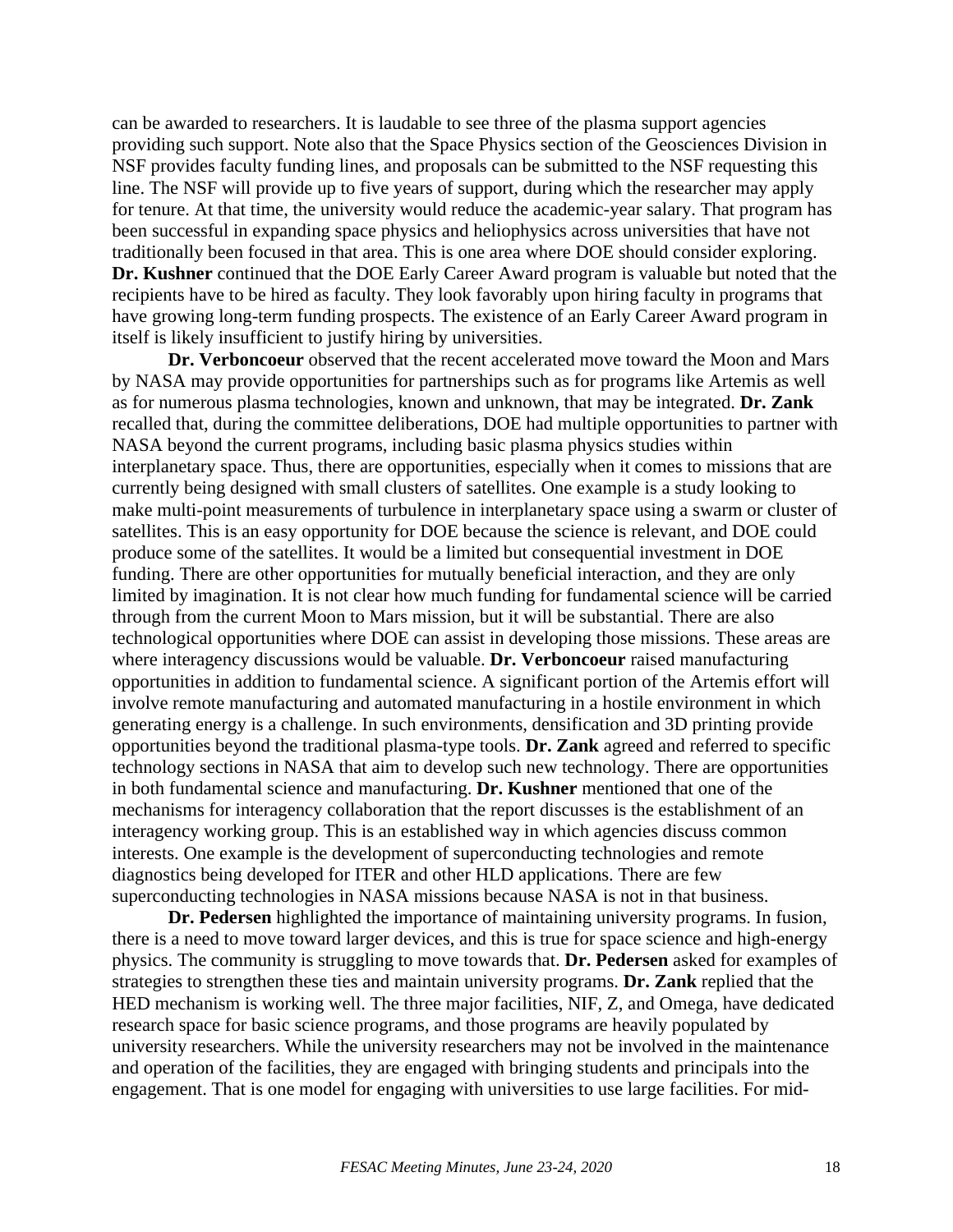scale facilities, the report recommends that university leadership be directly engaged, even if the facility is located elsewhere. For example, in the field of space physics, it is difficult for universities to maintain large engineering groups to build instrumentation and techniques. A new development allows university researchers to work with private research organizations to lead large programs and develop hardware. **Dr. Kushner** continued that the committee felt strongly about facilities being located at universities for hands-on experience for students. For example, LaserNetUS is very successful at establishing small labs at multiple universities with a range of laser capabilities that are used by researchers at the host university as well as others. FESAC should consider high energy density physics projects that do not require the capabilities of the large facilities and also offer research opportunities for students at universities in its strategic planning. **Dr. Pedersen** expressed hope that university faculty would embrace the concept of pursuing science that does not require large facilities. The universities, and especially the tenured faculty, have expressed the sentiment that, if the facility on the university campus is not of substantial size, the students and faculty may still experiment with the machines in large facilities.

Dr. Rej introduced Dr. Troy Carter to present the *Update on the FESAC Subcommittee to Develop a Long-Range Plan for the FES Program*.

Dr. Carter began by soliciting feedback from the community for the subcommittee to review during its planning process and noted the link for submitting feedback on the subcommittee's website.

The subcommittee's charge, received by Dr. Binkley in November 2018, is to initiate a FESAC-led long-range planning process for FES. The charge covers the entire portfolio, including fusion energy research and the broader stewardship mission in plasma science, now called Discovery Plasma Science (DPS). The process is operating in two parts and was modeled after the Particle Physics Project Prioritization Panel (P5) and the Nuclear Physics planning process. The American Physical Society (APS) Division of Plasma Physics (DPP) was identified as the leader of phase one, and that phase is complete. Phase two begins with a handoff of the results of the community-led process to the FESAC subcommittee, which is taking the input from phase one to develop the long-range plan.

The subcommittee has specific tasks it is required to perform, such as to consider current and future facilities, provide support for public-private partnership ventures, and identify potential international collaborations, among others. Importantly, there are budgetary constraints. FES was asked to consider three budget scenarios over ten years, FYs 2022 – 2031.

Phase one ended in March when the CPP co-chairs delivered their report to FESAC. This was a successful process. The CPP resulted in a community-led consensus report that is currently being utilized within DOE. This was a year-long, community-led process involving white papers, webinars, town halls, and five major workshops. Importantly, the process was open to the community reviewing and vetting draft reports. The process also provides guidance for prioritization within Fusion Science and Technology (FST), which includes Magnetic Fusion Energy (MFE), Fusion Materials & Technology (FM&T), and Inertial Fusion Energy (IFE); and within Discovery Plasma Science (DPS), which includes General Plasma Science (GPS) and High-energy Density Physics (HEDP). The CPP also considered four cross-cutting areas, namely theory/computation, workforce, diagnostics, and enabling technology, and made recommendations within each of those areas.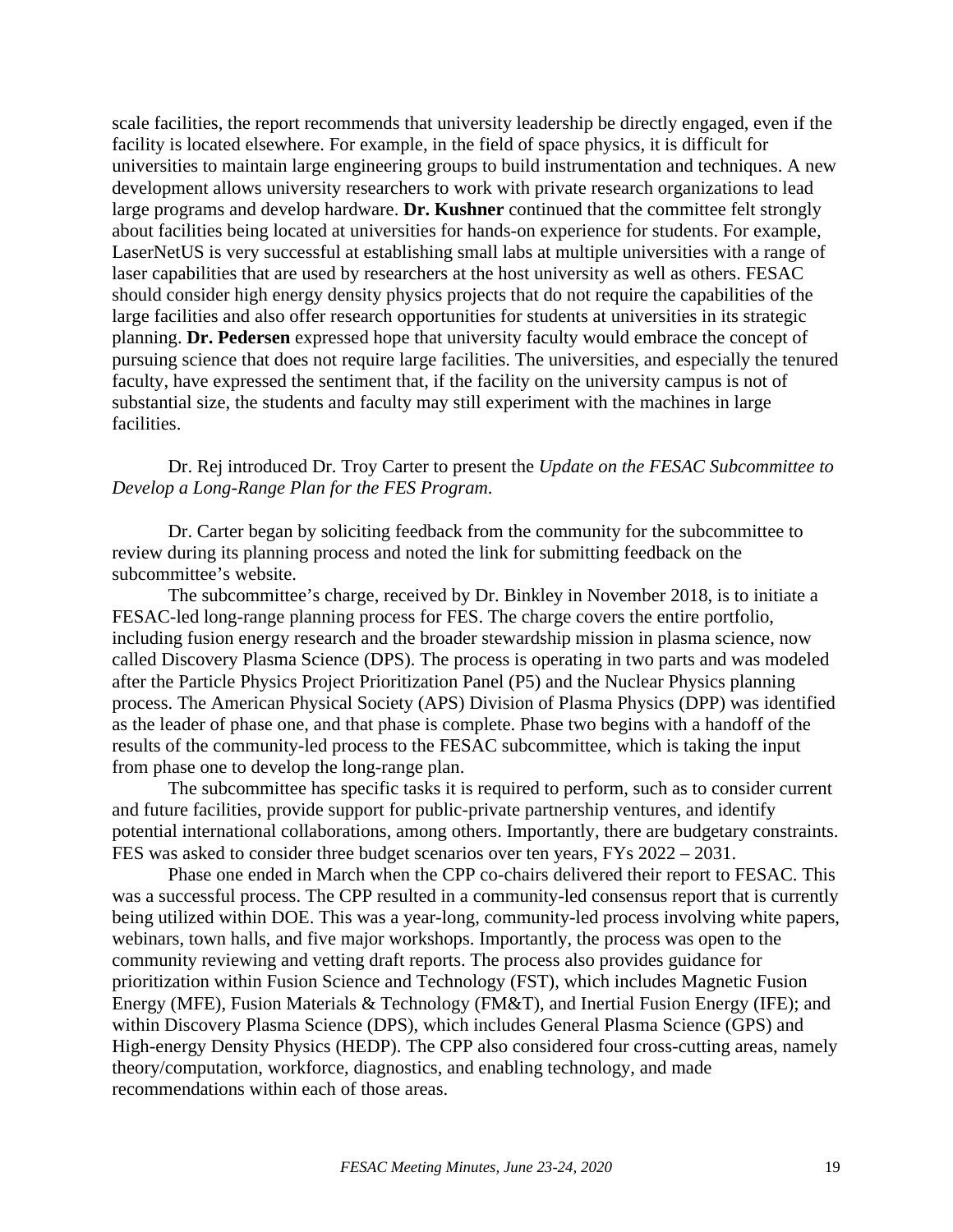The importance of consensus has been a constant theme through the process. One example of its importance is in the success of the P5 planning process. That success is tied to two things. The first is a compelling report that lays out priorities. The second is the need for strong and broad community backing. There was a large number of endorsing signatures for the report, but also the community is speaking with the same message.

Similar to the finding of P5, the fusion community has the reputation in congress of being a fractious community. The P5 report, and the consensus behind it, were essential to changing that point of view. The report also had a significant impact on the budget. For example, HEP appropriations are significantly above the budget scenarios provided for the planning process. The reason for this, as identified in legislation, is specifically because of this consensus report. The goal of this subcommittee is to have the same result. The desire is to produce a plan that deserves the backing of the community.

The subcommittee differs from P5 in important ways. The subcommittee is more intellectually diverse as well as more diverse in stakeholders. The APS DPP was chosen to lead CPP, which is reasonable in terms of critical mass of people in the field, yet the FES-funded community spans many additional professional organizations. FES also has strong ties to industry, including fusion, semiconductor processing, aerospace, and medical applications, among others. This diversity presents challenges and opportunities. Broad community endorsement will provide a powerful message to DOE, congress, and all remaining stakeholders.

The subcommittee's process in the community phase went further than the HEP community process. For HEP, the phase one consisted of a single major workshop that was preceded by work in advocacy groups. A report that identified the major scientific questions was written by the committee organizers and was submitted to P5. This information was the basis for the workshops, webinars, and town halls. The result of these workshops and other activities was community-reviewed guidance on prioritization in subareas prior to the phase two hand-off.

The LRP process is now in phase two. The FESAC Long-Range Planning Subcommittee has diverse membership, including people from the CPP process. The DPS leaders in the subcommittee are Dr. Scott Baalrud and Dr. Tammy Ma. The FST leaders are Dr. Charles Kessel, Dr. Wayne Solomon, and Dr. Oliver Schmitz. Other important contributors include strategic planning consultant Laurie Moret and FES liaison Dr. Sam Barish. For costing information, the subcommittee subcontracted the expertise of Jeff Hoy (ORNL, retired), and Carl Strawbridge (ORNL, retired), both of whom have experience in costing large DOE facilities.

The subcommittee has been working on phase two since February 2020. The main format for conducting business is videoconferencing, with multiple weekly meetings among various subgroups.

The CPP provides the foundation for the subcommittee's work. The CPP report conveys a compelling story regarding opportunities and urgency. Importantly, the report expresses consensus prioritization guidance that resulted from discussions with the community. Thus, a top priority of the subcommittee is to maintain and build on that consensus.

The LRP subcommittee is tasked with going beyond the scope of the CPP report. The CPP report did not address budget scenarios or costing, which is a core activity of the LRP subcommittee's work. An important aspect that was not discussed in the CPP report is partnering with other agencies, industry, and international collaborators. The subcommittee is working on incorporating these aspects. Further, the CPP process did not achieve consensus guidance for prioritization within subareas, in particular FST and DPS, due to time constraints. Such prioritizations must be completed by this subcommittee.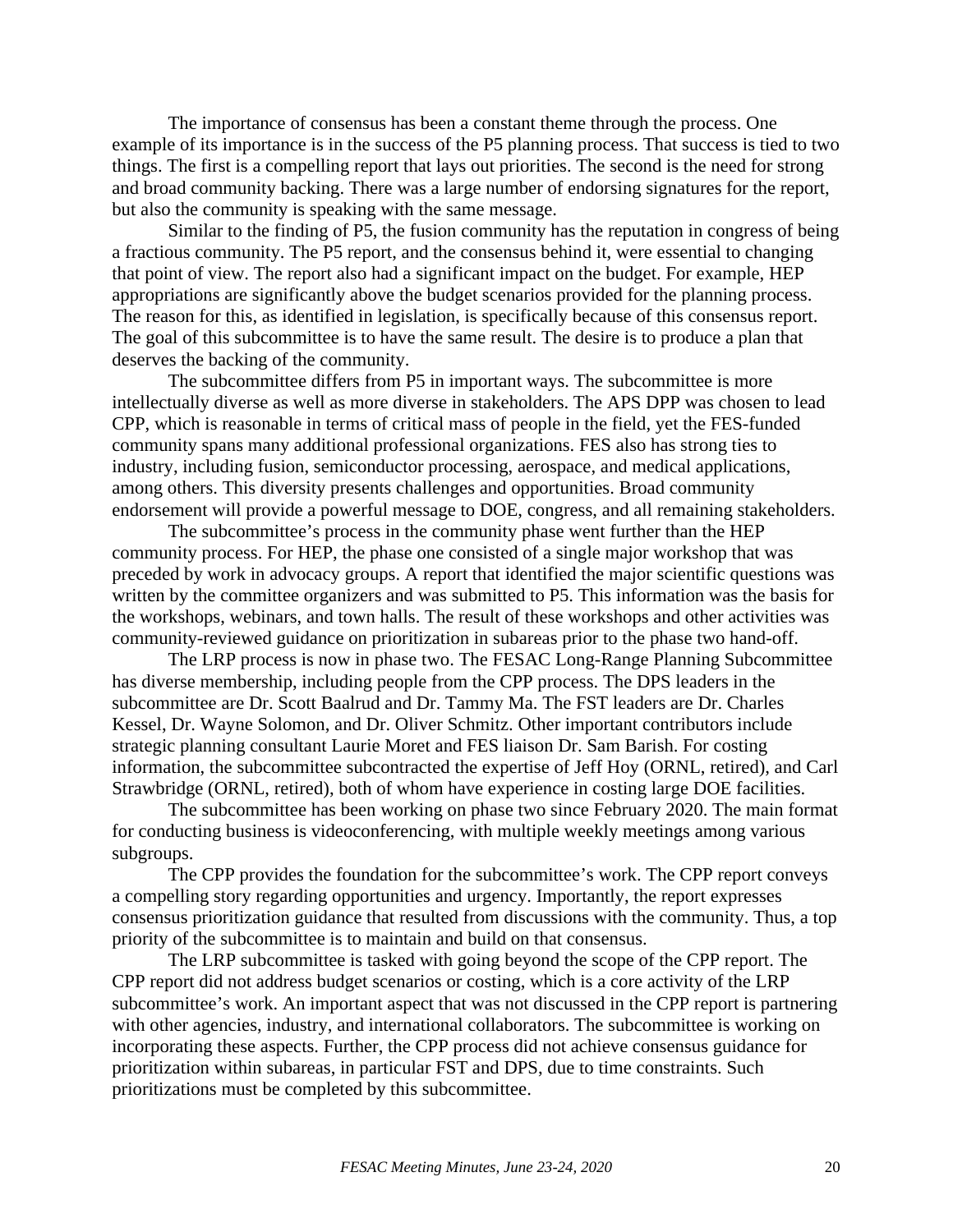The LRP subcommittee has been in communication with the community. The subcommittee is embargoed from releasing committee deliberation results until they are submitted to FESAC. Thus, the subcommittee cannot officially vet draft work. However, there are no restrictions on gathering additional input, and the subcommittee can tailor input requests to inform the community of the options being considered. The subcommittee has focused on gathering clarifying information on elements of the CPP report. To maintain consensus, all relevant parties are involved in the conversation.

The subcommittee also identified information gathering needs beyond those in the CPP report. For clarifying information, the subcommittee is gathering input via guest speakers and targeted requests. Otherwise, the information should be solicited broadly. The subcommittee allows feedback from any interested party and will consider all feedback submitted.

The subcommittee has invited a number of guests to meetings to gather input. These include the CPP co-chairs and FES staff. Relevant reports from similar efforts, such as the NAS BPR, were presented to improve understanding of the potential impacts of the report. Individuals from NNSA, NASA, and NSF have been invited to speak as well. The subcommittee is especially interested in collaborating with other agencies as well as leveraging public-private partnerships in developing a successful plan. The subcommittee also has submitted an information request to the Fusion Industry Association (FIA) requesting them to describe their current and planned activities that are relevant to CPP initiatives to better understand how opportunities for partnering can be incorporated into the strategic plan.

Regarding the budget scenarios, the subcommittee interprets the charge from FESAC in an important way. The charge asks the subcommittee to "assume that the contribution to the ITER project will continue throughout this entire period." Working with FES, the LRP subcommittee has focused on the non-ITER portion of the budget. The budget scenarios begin with the 2019 enacted budget appropriation levels with the funding for ITER construction (but not the related research or operation) removed. The FY 2019 remainder, \$432M, will be the starting point and will be projected forward over the 10-year period of the charge. The subcommittee will account for ITER operating costs, for which FES has provided projections, as well as costs for the ITER research program.

The subcommittee will estimate costs for all programs and facilities in the CPP report. These estimates will be for those that fall into the ten-year time-frame of the report and those that exceed it. The costs of projects in the Critical Decision (CD) process will also be estimated.

Costing small facilities and programs is conducted by the subcommittee with guidance from Carl Strawbridge, Jeff Hoy, and Don Rej. A key focus for the costing for the FST subgroup is the need to estimate the number of full-time equivalents (FTEs) to assign costs to programs. A multiplier is applied to personnel costs to account for materials and small experiments, which are used to generate ten-year cost profiles for the various Strategic Objectives (SOs) and Program Recommendations (PRs).

The costing of DPS programs utilizes SOs and PRs to identify programs that address the science drivers and includes either bolstering or continuing current programs or creating new ones. Historic data from grants inform program size needs in terms of the number and size of grants for different sub-communities. Historical data for costs of small- and intermediate-scale facilities are also being analyzed. Where appropriate, the same type of "per FTE yearly cost" used by FST is applied.

The FST subgroup is producing a roadmap and timeline for fusion research leading to a FPP using the CPP report as guidance. The CPP report is being used to inform the scope of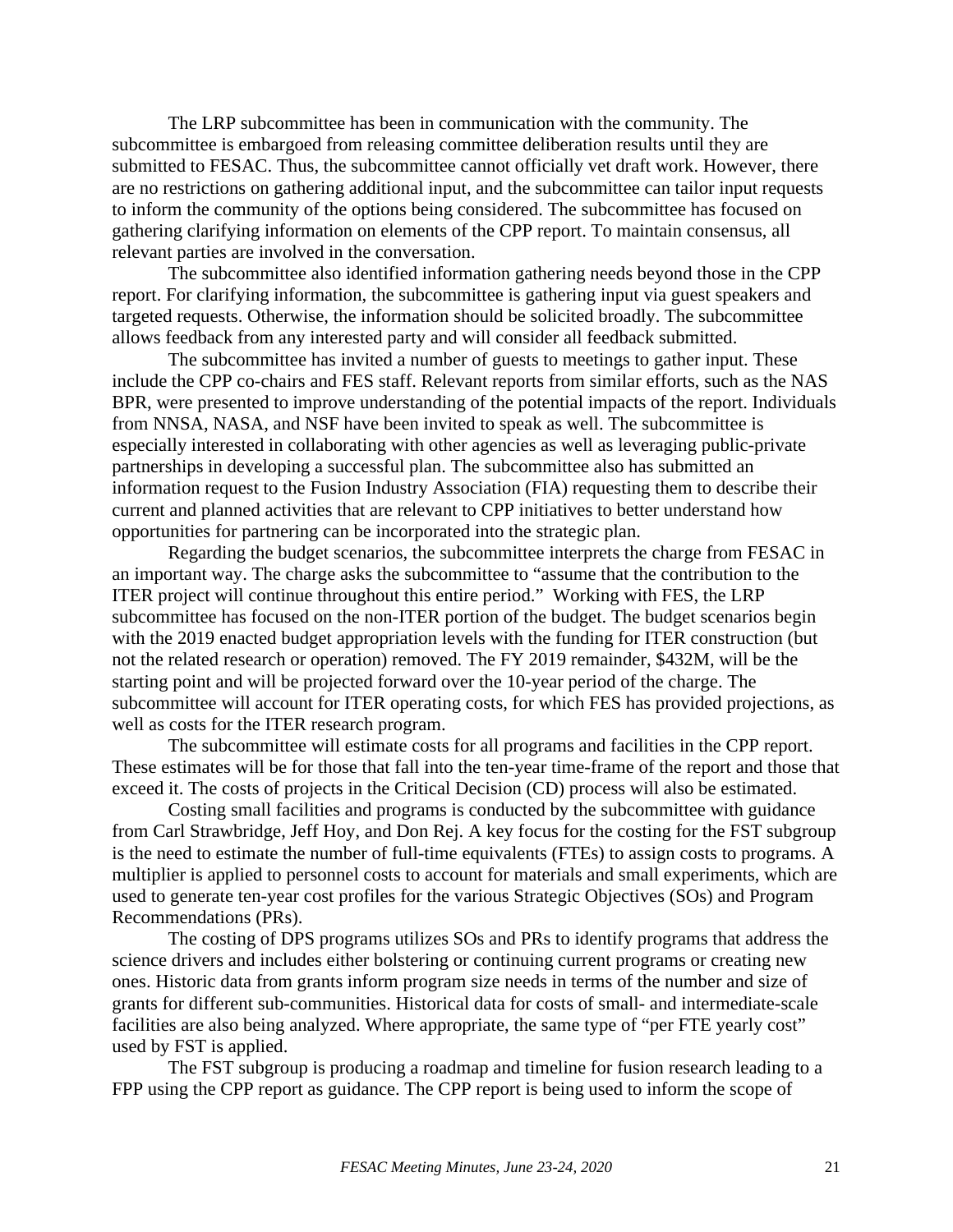necessary activities considering the ten-year time horizon. It is also being used to understand the impacts of reaching a FPP in terms of time and risk imposed by the constrained budget scenarios.

The LRP subcommittee needs to develop a strategy for a whole-portfolio plan with the community and subsequently devise that whole-portfolio plan. A natural starting approach is a "stay in your lane" strategy, in which each subarea gets its own proportion of the 2019 enacted budget, projected forward. Note that each subarea has a compelling reason for growth, and it is possible for both FST and DPS to grow together. One question that the subcommittee would like to propose to the community is how to convey independent, compelling cases for growth while building support for the entire community.

To initiate phase two, the subcommittee sought to share information regarding the elements of the plan with the community in order to garner community consensus. Some activities include advertising or sponsoring webinars and generating a list of frequently asked questions. One impetus is to correct factual misconceptions; another is to provide information regarding the planning process and the outcome of the consensus effort. This is a starting point, and there is a need for more interactions.

After education, the subcommittee sought input. Small focus group meetings were help to solicit input. Participants provided opinions on the proper way to account for the priorities of FST and DPS as well as any synergies between the two areas missed by the CPP.

The community expressed significant interest in the focus groups. The subcommittee plans to schedule additional focus groups to accommodate individuals that could not attend, and is also considering a virtual workshop. The goal is to hear from everybody. There are recognized risks in maintaining consensus within each area, and the CPP report provides a solid foundation from which to start the conversation.

In addressing the budget constraint scenarios, the subcommittee will be working on the prioritization assessment criteria (PAC) and values expressed in the CPP report for FST and DPS separately. The subcommittee would like to modify the DPS criteria. In addition to the PAC, which apply to facilities and programs, there are also overarching values applicable to the whole portfolio. The subcommittee is not proposing whole-program prioritization of values, but rather a set of shared values across the whole program.

Regarding project selection criteria, note that the DPS criteria, as written, are similar to values that do not facilitate the selection between projects. The values will remain, but the subcommittee will adopt additional selection criteria that reflect the FST criteria.

Whereas the selection criteria are specifically used in developing the various budget scenarios, the values across the whole portfolio should be apparent. Note that DPS did not call out specific values, and the subcommittee adopted as values the criteria mentioned above. The LRP subcommittee adopted an additional value, namely maintaining scientific and technological progress while developing future capabilities. This value expresses a sensible redirection of effort as projects end and begin.

In light of all this work, the subcommittee is interested in expressing a set of shared values across the whole portfolio. This would not necessarily prioritize programs or facilities but would rather express consensus. These values are available for review and comment by the community.

Mission and vision were also addressed by the CPP process. Currently, the mission and vision statements of FST and DPS do not express a unified sentiment despite constituting a single office. FES needs a single vision that embraces the entire portfolio. The subcommittee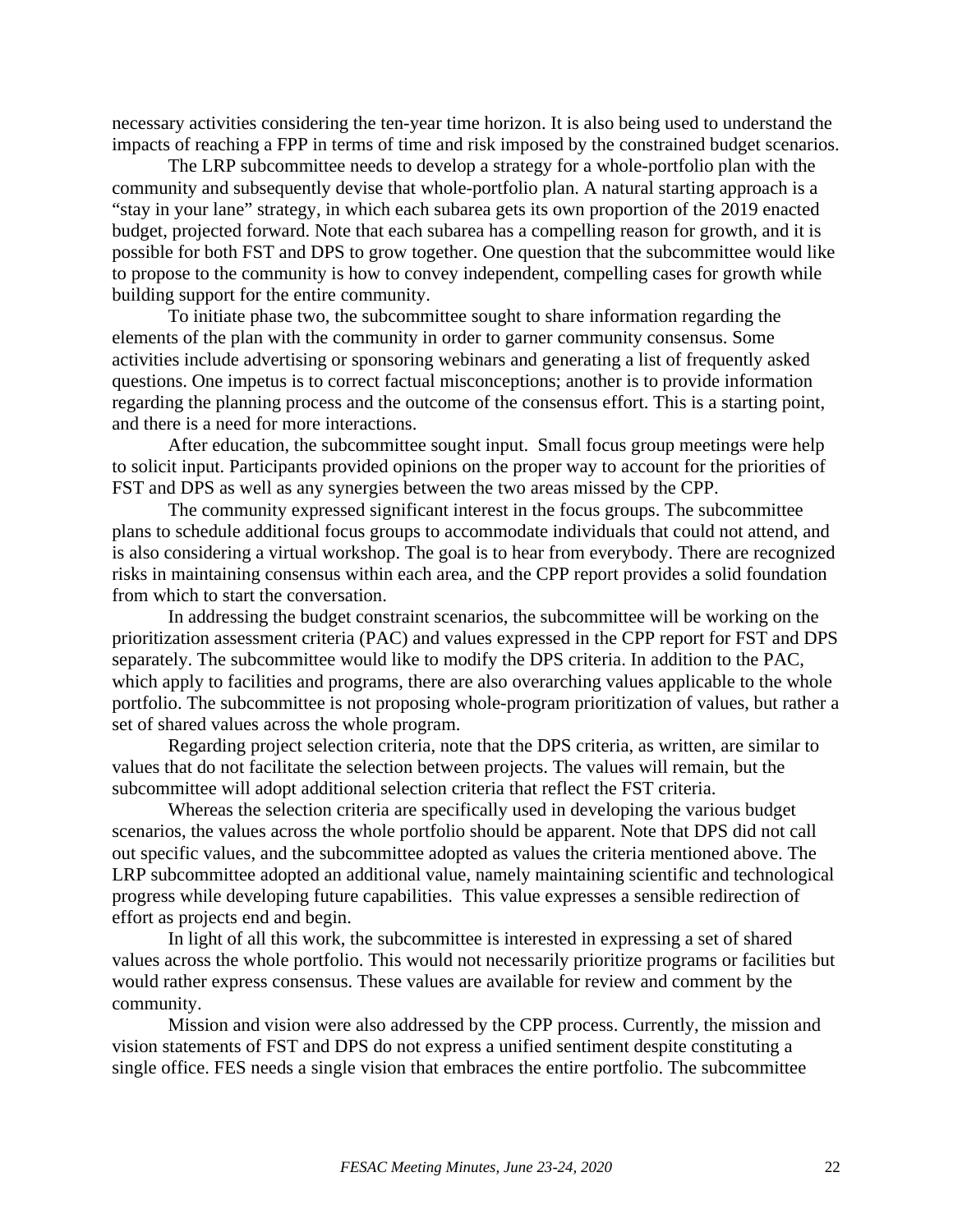proposes new vision and mission statements that incorporate the CPP missions and visions, and feedback is welcome on these statements.

The report is structured more closely on the most recent NASA strategic plan due to similarities in the intellectual diversity of the community, having strong mission-driven applications alongside fundamental science. This approach maintains separate plans for discovery science and fusion while including a discussion of shared values.

Regarding timeline, the subcommittee is developing costing estimates and addressing the "unconstrained but prioritized" budget scenario. Ideally, a draft report would be available by early fall. Our charge letter requested the report by December of this year, so there will be sufficient time to review and revise the draft. The subcommittee intends to work towards this December delivery but will take the time needed to ensure quality and consensus.

To stay informed or provide feedback to the subcommittee, visit the FESAC LRP Subcommittee website: [https://sites.google.com/view/fesac-lrp-public/home.](https://sites.google.com/view/fesac-lrp-public/home)

#### **Discussion**

**Dr. Parker** noted the prioritization of scientific impact for DPS though not FST and asked about the discrepancy. **Dr. Carter** replied that the FST criteria were adopted from the CPP report and have not been altered. The subcommittee is working towards DPS criteria that can facilitate prioritization of projects.

**Dr. Parker** also asked for more information regarding the coordination between the National Academies' strategic planning and reports. **Dr. Carter** said that, at the hand-off of the CPP report, the 2020 Decadal from the National Academies was still on-going. Now that study is complete and is being used as input to the NAS strategic planning process; other NAS studies are being reviewed as well. NASEM was sent a new charge from DOE regarding more clearly defining the FPP and what is needed to achieve it. FES consulted with the FESAC subcommittee to ensure that the charge is synergistic. The FPP is a goal the subcommittee is targeting with the LRP strategic plan while looking at a ten-year horizon. The CPP process included a discussion of the definition of the FPP, but more work remains. **Dr. Paul Terry** asked if the strategic planning process will require input on the steps prior to the FPP, such as types of confinement devices, and how the subcommittee is addressing it. **Dr. Carter** indicated that it was unclear if the process will require such input, but having FPP as a goal for FST in the strategic plan helps drive the program. The LRP subcommittee's strategic plan needs to embrace multiple possible versions of the FPP, and it will not include a detailed statement about what it will consist of. The scientific and technological goals of the CPP are clearly established regarding near-term activities. The discussion regarding the definition of the FPP will continue to develop as studies lead to further discussions with the community.

**Dr. Snyder** mentioned that both the NAS BPR and the CPP benefited from having the FPP as a concrete goal that contributed to a single message and asked if the subcommittee considered specifically referencing the FPP in the new mission statement. **Dr. Carter** stated that the FPP is commonly added and removed during revisions of the mission statement. **Dr. Wirth** commented that it is important to maintain the energy mission in the mission statement, but the strategic plan should also address technology. Technology will be a key aspect of the path towards the pilot plant. **Dr. Carter** emphasized that while science underlies everything, the intention was for technology to be represented in the mission statement. The subcommittee is also trying to consider how to grow the economy, but also encourage commercialization of fusion energy.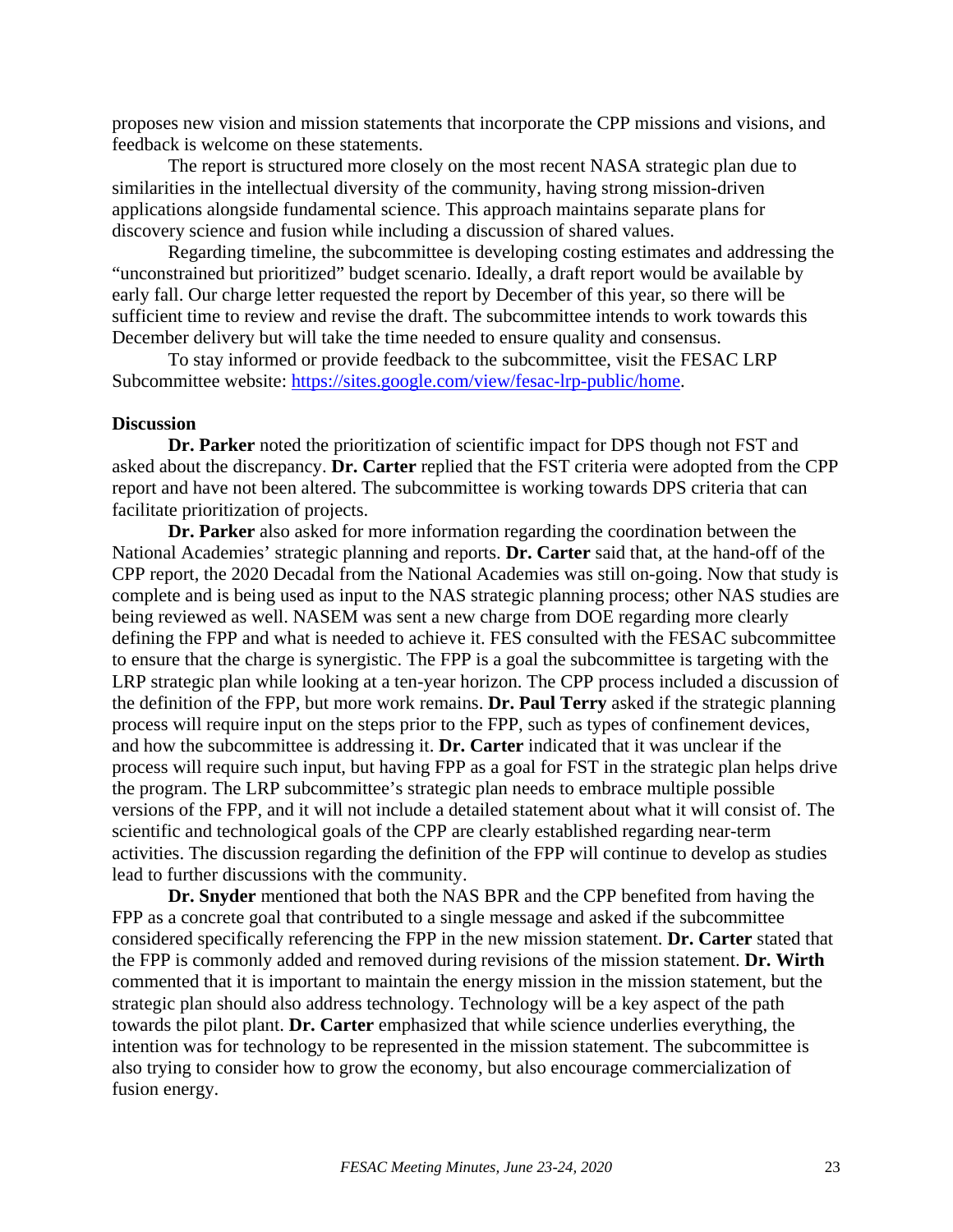**Dr. Skiff** commented that FST and DPS share similarities. They both have a basic science component and are driven by a desire for societal benefit. Further, it is not necessarily clear which side will ultimately deliver any given societal benefit. **Dr. Parker** offered support for the sentiment that priorities should be based on both societal and scientific impacts. **Dr. Carter** mentioned his support for including societal benefit as well as urgency in shared visions for FST and DPS. **Dr. Trask** supported including fundamental research and applications for societal benefit. **Dr. Matthews** expressed support for the vision and mission statements. The mission is not the pilot plant; the pilot plant is one way to achieve the mission. Societal benefit should be the mission. **Dr. Carter** noted that accommodating different visions is a struggle. Much time has been invested in devising missions that must now be accommodated into one vision, and the subcommittee is endeavoring to maintain the progress towards consensus achieved in the CPP report. **Dr. Kushner** said that one way to bridge the gap between science and technology is to employ the concept of *translational research*. Translational research is mentioned in numerous strategic reports as well as legislation, and it is a concept that multiple stakeholders can support.

**Dr. Knowlton** recalled Dr. Carter's concern regarding a fractious community and noted that it can be a positive sign of scientific diversity and discovery. The need for consensus is clear, and **Dr. Knowlton** asked how the subcommittee is working to prioritize issues and maintain scientific diversity while recognizing the need to create a definite plan. **Dr. Carter** indicated that the state of being fractious is partly due to the current environment. In a fractured environment, the lack of consensus is the natural state. The negative aspect of being fractured is the lack of a mechanism to reach consensus. The subcommittee is hoping to change the fractious culture. There is an opportunity for everyone to contribute to the strategic plan. The subcommittee also considers this as an ongoing progress. There will be opportunities to coursecorrect and to identify new opportunities for the community to contribute. Finally, the subcommittee intends to be as minimally prescriptive going forward. The community should be engaged in defining these elements, and the LRP subcommittee can accommodate the need for a different direction.

**Dr. Patello** asked if the subcommittee is accounting for all of the specifics of costing, as in a "bottom-up" approach, in the ten-year time-frame as a factor in the prioritization. **Dr. Carter** relayed the subcommittee's plan to not consider cost in prioritization. Understanding that costing is important to prioritization, the subcommittee is considering factors such as return on investment. **Dr. Skiff** expressed the sentiment that comparisons on costing are generally straightforward because of their value in dollars and asked how prioritizations are being made on other dimensions. **Dr. Carter** said that the subcommittee is starting the process of generating such criteria and is currently working on the methods and metrics to quantify and utilize priorities that are transparent and straight-forward. **Dr. Ma** noted that the subcommittee is working to avoid supporting any particular type of research over another. **Dr. Maingi** said that the difficult task seems to be addressing the unconstrained budget scenario. There are rough priorities and priority guidance that were both explicit and implicit in the report. The subcommittee is trying to follow the priorities and guidance from the CPP.

**Dr. Paul Terry** asked about prioritizing specifically for missions that have a sunset such that a range of small, medium, and large projects can be accommodated in a manner that advances a wide range of scientific priorities and entertain a broader range of questions than currently investigated, especially considering the plan to not consider costing in prioritization. **Dr. Carter** stated that the recommendations for projects across the entire portfolio are "do the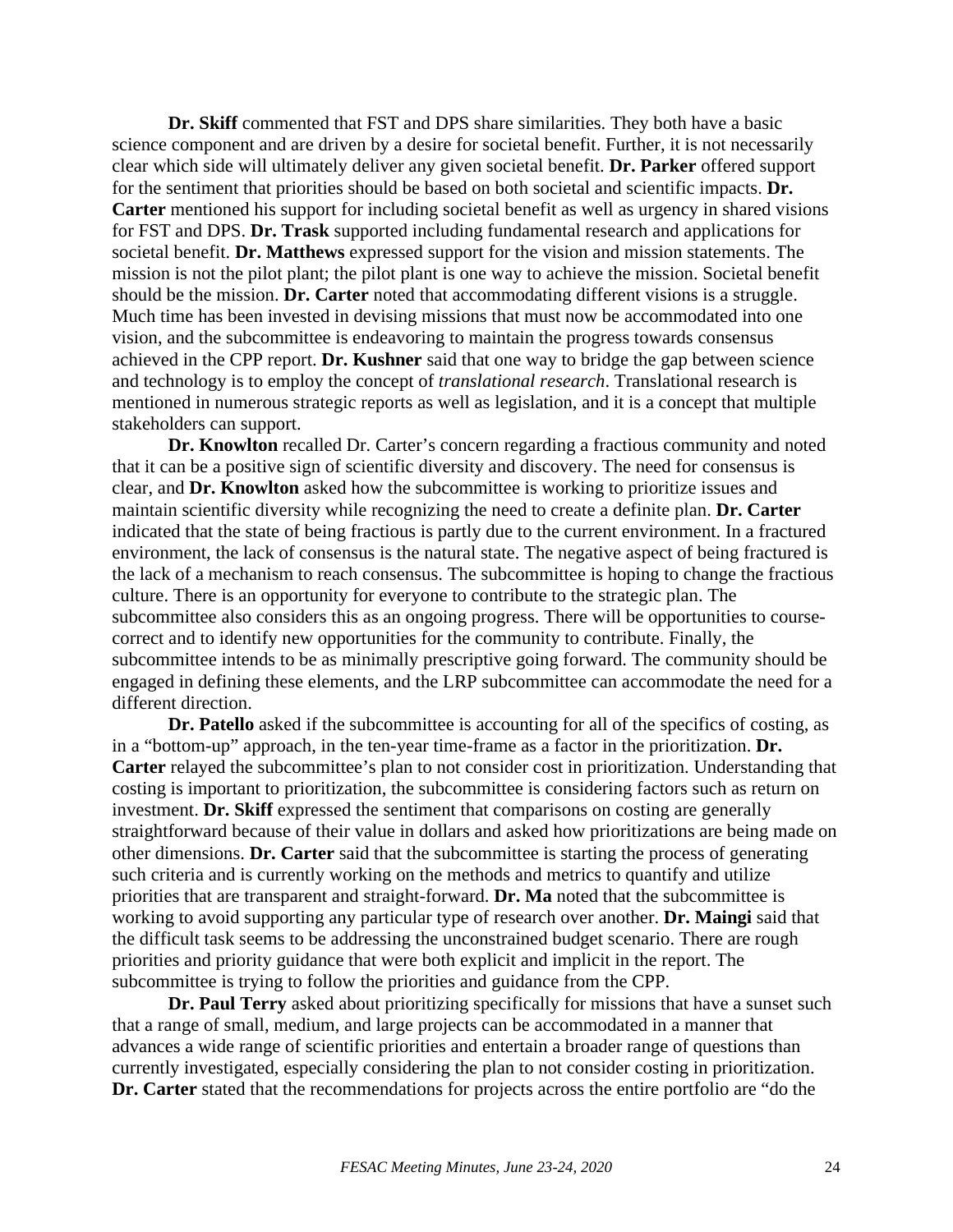right-sized project for the question." The prioritization does not consider absolute cost, but it does factor in the return on investment.

**Dr. Wirth** asked Dr. Carter to discuss the timeline for finishing and delivering the report to FESAC, how FESAC will respond to the report, and the timing for turning the subcommittee report into a full report from FESAC. **Dr. Rej** recalled the schedule indicating a period of review and revision, with the report scheduled to be submitted by December. **Dr. Carter** stated that edits must occur before the subcommittee members sign off on the report. There would not be extensive revisions. **Dr. Wirth** expressed the importance that the review process involves FESAC and non-FESAC participants. **Dr. Pedersen** asked if the committee would be able to review the report prior to it becoming available after the official handoff in November. **Dr. Carter** noted that this is a more significant report than the CPP, for which there was a timeframe of two weeks where members of the fusion community could view the report and provide comments. **Dr. Rej** recalled that some reports require edits before being publicly released during which members are often granted access. **Dr. Barish** stated that there is a restriction regarding when comments may be submitted, questions asked, and suggestions for changes made in either individual interactions with FESAC members or very small groups. The subcommittee is not allowed to talk with any FESAC member individually because this must occur at a public meeting.

**Dr. Knowlton** offered support for the strategy to take ITER off the budget and asked how the subcommittee would feel about presenting the U.S. ITER program as part of the U.S. long-range program. There appears to be a concern in the community about the U.S. role in ITER. **Dr. Carter** shared the subcommittee's view that the U.S. contribution to ITER is absolutely essential. While a significant portion is removed, the subcommittee would like to include details about how the research team is funded. The subcommittee will consider the costs of ITER and will assume the program's progress throughout the period of the long-range plan.

**Dr. Snyder** asked if the budget scenarios assume the same level of growth for ten years and then trying to expand after that 10-year window or if the constraints last beyond that. **Dr. Carter** indicated that they only are constrained to ten years. There is a need for growth outside of the budget scenarios, but there needs to be a plan for staying within them.

**Dr. Walker** stated that it would be nice to see early thoughts on the subcommittee's communication strategy to inform the community of this new vision. **Dr. Carter** mentioned the two needs of the LRP, the first being to maintain community consensus. The subcommittee continues to solicit input from the community. The second need is communication of the completed report to the relevant stakeholders. Feedback is welcome. The CPP had fewer workshops than P5, but more workshops may be needed to develop consensus over the whole portfolio.

**Dr. Van Dam** expressed the importance of consensus.

With no public comments, Dr. Rej adjourned the meeting at 5 pm EDT.

#### *July 24, 2020*

Dr. Rej called the meeting to order and began the *FESAC Discussions on the FESAC Subcommittee Update*.

## **Discussion**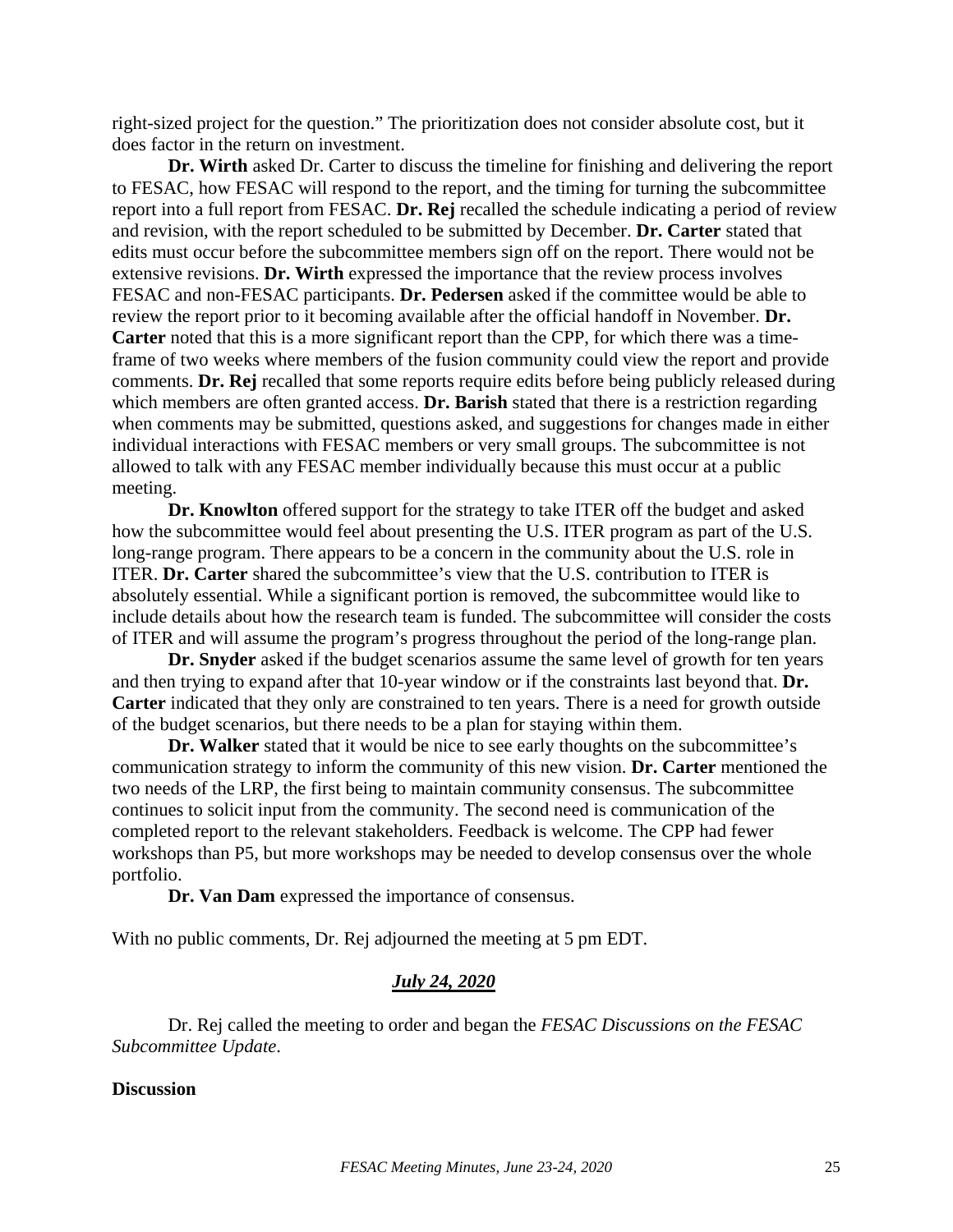**Dr. Knowlton** asked if there is feedback the subcommittee is particularly searching for. **Dr. Carter** noted that during the CPP process, there was little chance to prioritize across the DPS and FST parts of the program. The CPP team had to balance prioritization and consensus. The LRP subcommittee is working to avoid that trade off. Advice is welcome regarding how to merge the whole portfolio.

**Dr. Pedersen** noted that he had hoped to see a more aggressive path for the unlimited scenario. It seems like an opportunity to rapidly advance the program. **Dr. Pedersen** asked how those thoughts have been incorporated in the unlimited scenario and if it is advantageous to be less aggressive in that scenario. **Dr. Carter** noted that the subcommittee is working to understand the proper sequence of technological milestones and how fast those could be achieved.

**Dr. Patello** recognized the subcommittee's work on the constrained budget scenarios and asked about progress toward prioritization. **Dr. Carter** said that the subcommittee is working on both the budget scenarios and prioritization. There are sections of the report in which constrained scenarios are being considered, and the subcommittee is exploring mechanisms to make decisions between programs. Other sections require additional costing, which may lead to unforeseen barriers that delay the process. There are also contingencies built into the schedule. **Dr. Patello** asked if the criteria and values being applied to the programs are equally weighted. **Dr. Carter** recalled that the values in the CPP report were prioritized, but there was no guidance regarding quantification. The subcommittee is currently discussing implementation of these values and welcomes input on how to support growth-oriented plans; this should be recognized in the plan. **Dr. Pedersen** stated his willingness to be engaged in the process going forward, such as the review and revision process.

**Dr. Verboncoeur** reiterated that the subcommittee is seeking consensus while seeking to make progress on all fronts. At the same time, alternative plans must be considered, which may involve discovery science within and outside of fusion. Metrics should be consulted in the process of moving all areas forward, maintaining consensus, and prioritizing programs. **Dr. Verboncoeur** asked for an elaboration on such metrics and how they can impact both the directand indirect-path beneficiaries. **Dr. Carter** said that the subcommittee is still working on developing metrics and welcomes comments from the community. During the CPP process, there was a community consensus towards guidance on prioritization. The subcommittee will further address these issues. Risk has to come into the discussion of the path forward, although more on the fusion side rather than the discovery side. One approach is to develop a timeline, where achieving goals within budgets must assume some level of risk. Assuming a lower level of risk would imply a longer timeline under a constrained budget. **Dr. Verboncoeur** stressed the large number of unknowns, which can be opportunities for discovery. There are also positive economic side effects. Many fusion efforts have led to new tools, industries, capabilities, and occupational and training regimes, among other things. Including these other side effects is important when developing metrics. **Dr. Carter** noted that the CPP report sets forth principles in discussing the appropriate breadth of the program. This includes considerations of risk and discovery.

**Dr. Knowlton** emphasized the opportunities that this work provides. Trying to apply metrics, priorities, and rules to something of this scale is difficult. This also is an opportunity to engage more people in the FES program. It is important that FES remains visible, and researchers in threatened areas should reach into these other fields to identify collaboration opportunities. **Dr. Carter** agreed that there is a great opportunity to coalesce this intellectually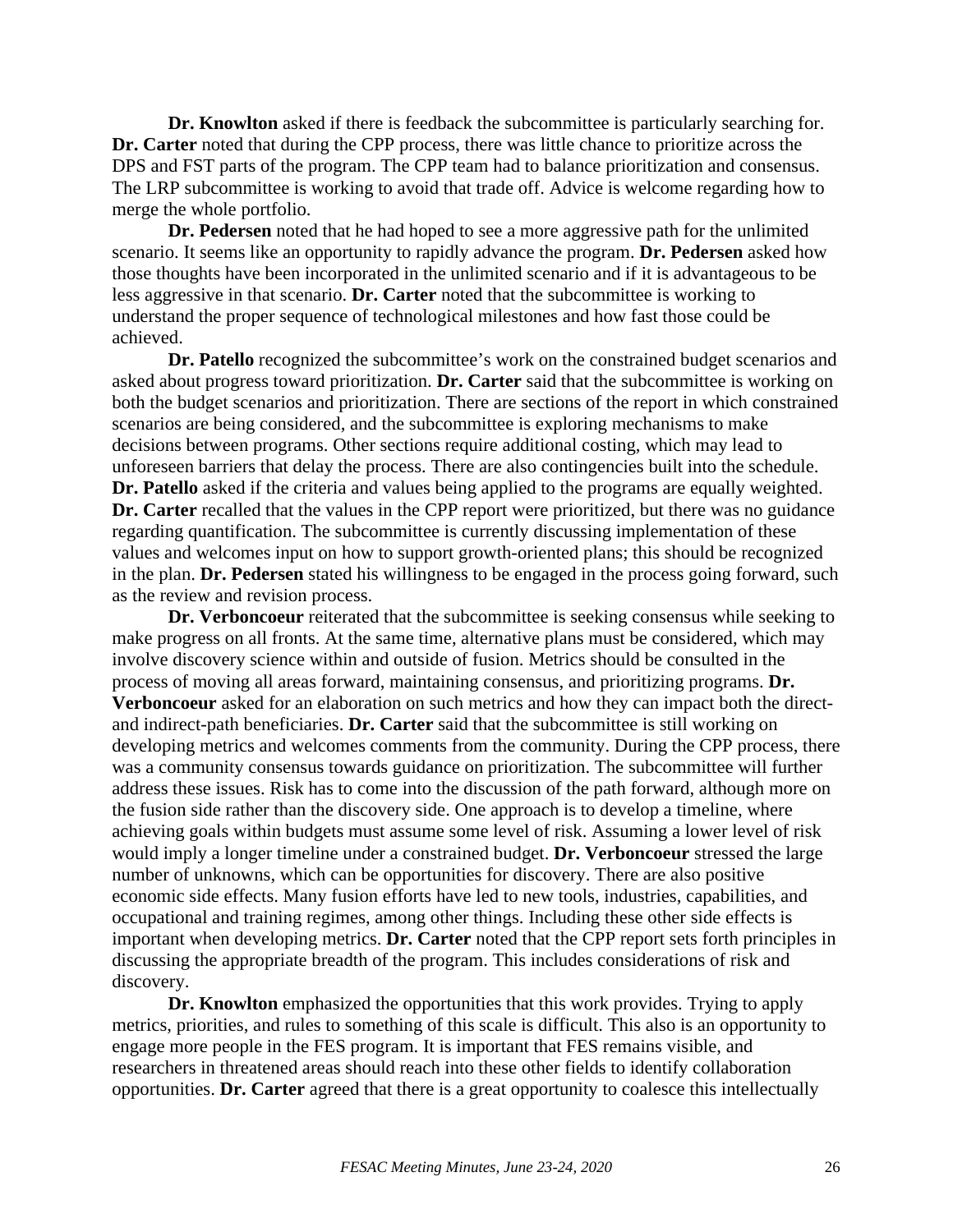diverse community. The decadal study is aiming to identify mechanisms to maintain diversity in pursuits as this provides strength and is important for the health of the field.

**Dr. Terry** recalled the strong emphasis on the decadal review's assessment of the tenyear cliff for replacing faculty. Physics departments replacing faculty will do so if there is compelling science. Universities will do so if they have strong science. It is thus important to highlight the science that is represented in the fusion milestones. Fusion approaches milestones as "retiring risks," which sounds daunting, yet there are ways of describing efforts in ways of fundamental science learned. Doing so may help to generate support from the public regarding fusion and physics department workforces alike. **Dr. Carter** noted that DPS has a significant level of technological readiness despite the "discovery" aspect of its name. All of FES is using science, but there must also be an emphasis on technology. FESAC members have wide intellectual interests across our respective colleges and universities. Most of these programs remain independent, and there are significant efforts to find complementarities and bring them together. Embracing the engineering aspect is critical for this.

**Dr. Snyder** reiterated that this strategy is intended to convey the excitement of these opportunities and the results of investing in them. Considering the unlimited plan and having to pare it back into the constrained budget scenarios and different time-frames, **Dr. Snyder** pondered where FES will be in five or ten years following these scenarios and pursuing the options for optimizing the potential for growth. Further, it seems reasonable to adopt the CPP report's approach to including the "blue-sky" plan in the budget scenarios. Finally, consider including a brief reference to an Apollo-style scenario, i.e. sufficient funding to pursue multiple paths in parallel to mitigate risk. **Dr. Carter** indicated that conversation has started. The subcommittee is considering multiple unconstrained scenarios versus just one, the time-frame required to do what is needed to do, and options for partnering with industry, among other things. Our plan will be followed by FES and not industry, which complicates forecasting. There is an opportunity to leverage private investment, but that is beyond the control of the subcommittee. Discussing the fastest way to fusion also represents an important opportunity. **Dr. Wirth** expressed support for including an additional budget scenario.

**Dr. Skiff** noted the unique opportunity for an impactful report. This impact is contingent on unity and realism. Regarding unity, the idea of an organic connection between basic science, translational research, and societal benefit is important for the language of the report. High-level goals can unify us and congress and better inform them of our needs and goals, and the goals should emphasize the need for unity and intellectual diversity. Diversity is also important for sustaining the talent pipeline. For example, students interested in fusion enter plasma physics programs at universities even if these universities do not specialize in fusion research. The "stay in your lane" strategy implicitly communicates an inability to prioritize. Positively, it could mean that prioritization across lanes should occur first, and that would be the starting point of the estimate. This will be a continuous and iterative process. There are two aspects of prioritization worth mentioning. The first is costing/pricing, which is what is available or feasible now. The second is the opportunity cost. Congress is interested in what this subcommittee is doing, and the private sector is committing money. This is a unique opportunity that should be taken. Another important aspect of prioritization is the idea of technological readiness in the context of opportunity cost. Opportunity cost can thus be another cost to consider for prioritization. **Dr. Skiff** asked if fusion was sufficiently prioritized to warrant significant investment, or if there remains the need to decide on what to invest in. **Dr. Carter** noted that much of the progress is due to the efforts of the CPP. Their work was done with the entire community engaged. The CPP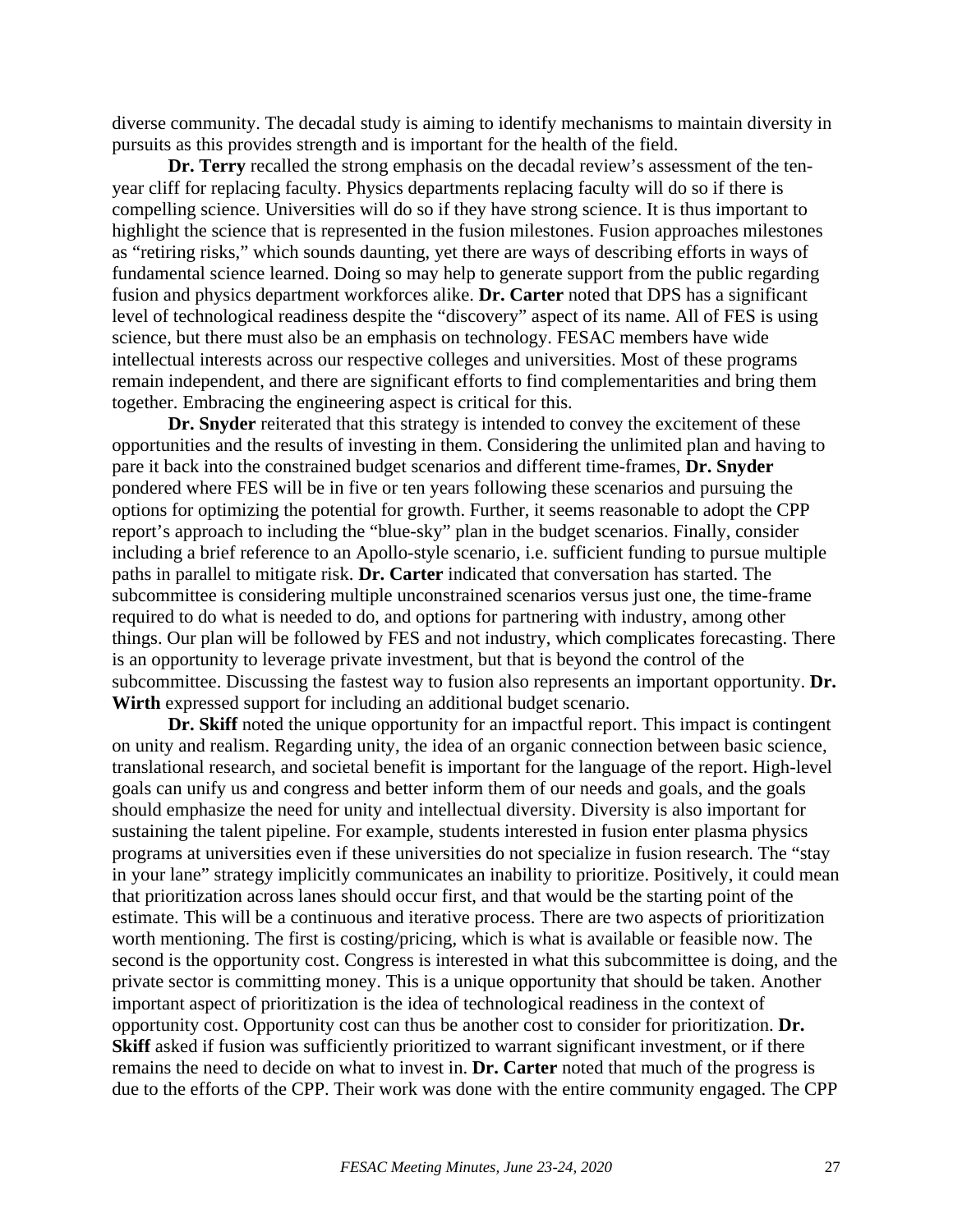also addressed the opportunity cost of projects in prioritization; it received input from the community. In terms of connections between programs and bringing people together, the FST group expressed a desire to move away from a pure science program and towards an energy program with applied societal benefits. This represents a culture shift in FES. The subcommittee is balancing the urgency to advance applications with the desire to pursue pure science. The "stay in your lane" approach is not a recommendation to act in isolation, but community building takes time and effort. The subcommittee needs to identify mechanisms to address the budget scenarios as a short-term goal, and seeks to join visions together rather than diluting and rolling them back.

**Dr. Trask** emphasized the need to be urgent. There is a compelling story to tell. The need for fundamental science and technological applications is inseparable. Pushing forward on both aspects is ideal. It will be difficult to compromise on broader values, such as distinguishing the value between application and fundamental research, workforce development, and other broad considerations. However, the compelling story in the plan will facilitate being broadly supported. **Dr. White** highlighted the importance of the sense of urgency and the compelling story. These are important to draw interest to the field. The intellectual diversity is important in facilitating this. The plan adopted by FESAC must be cognizant of how workforce development and continuity are impacted. It may be more of an issue for universities, due to their diverse funding streams, than for laboratories, which have more centralized funding. **Dr. Carter** agreed that the breadth of PSE is impressive. Each area stands as a discipline; that should be endorsed. **Dr. Rej** discussed how much of the work done by the subcommittee is working with agencies like NASA on heliophysics, transportation, and public-private partnerships. **Dr. Carter** noted the high-level interaction between DOE and NASA. There's an opportunity for both DPS and FST.

**Dr. Terry** raised the need to develop methods for discussing the questions that allow for relaxing the assumptions of the "stay in your lane" approach. The risk of separation is that it allows either FST or DPS to progress at a slower pace in an unsatisfactory way. There is a need to find a mechanism for identifying priorities between the two that does not decouple them. **Dr. Carter** noted the need for input and opinions from various stakeholders. The subcommittee has the goal of addressing the three budget scenarios and needs to find a way forward that the community supports. The "stay in your lane" approach is one way to do that. Note that "stay in your lane" does not mean status quo or "business as usual." It means stay in your budget, and ambitiously pursue your budget. The second goal is to ensure growth in the entire program. The subcommittee wants to make a compelling case that there are independent cases of growth but also wants to maintain the benefit of complementary efforts. **Dr. Carter** expressed his opinion that the programs should not necessarily be tied together in funding. Congress wants prioritization, and the subcommittee needs to express what is lost during such prioritization.

**Dr. Matthews** asked how the ability of cross-cutting initiatives to leverage aspects of multiple research areas is being accounted for in prioritization considering the "stay in your lane" budget approach being adopted by the subcommittee. These cross-cutting issues link FST and DPS together. Considering the four cross-cutting areas identified by the subcommittee, it seems reasonable to prioritize within cross-cuts rather than prioritizing the cross-cuts themselves. **Dr. Carter** agreed and requested input regarding new or alternative cross-cuts or other generally scientifically synergistic values. Where possible, the subcommittee is trying to tie scientific pursuits together. For example, the opportunities for the diagnostics program are effectively connected across FST and DPS. The subcommittee is striving to ensure that the community is represented while still progressing on the strategic plan. There is an additional need to express a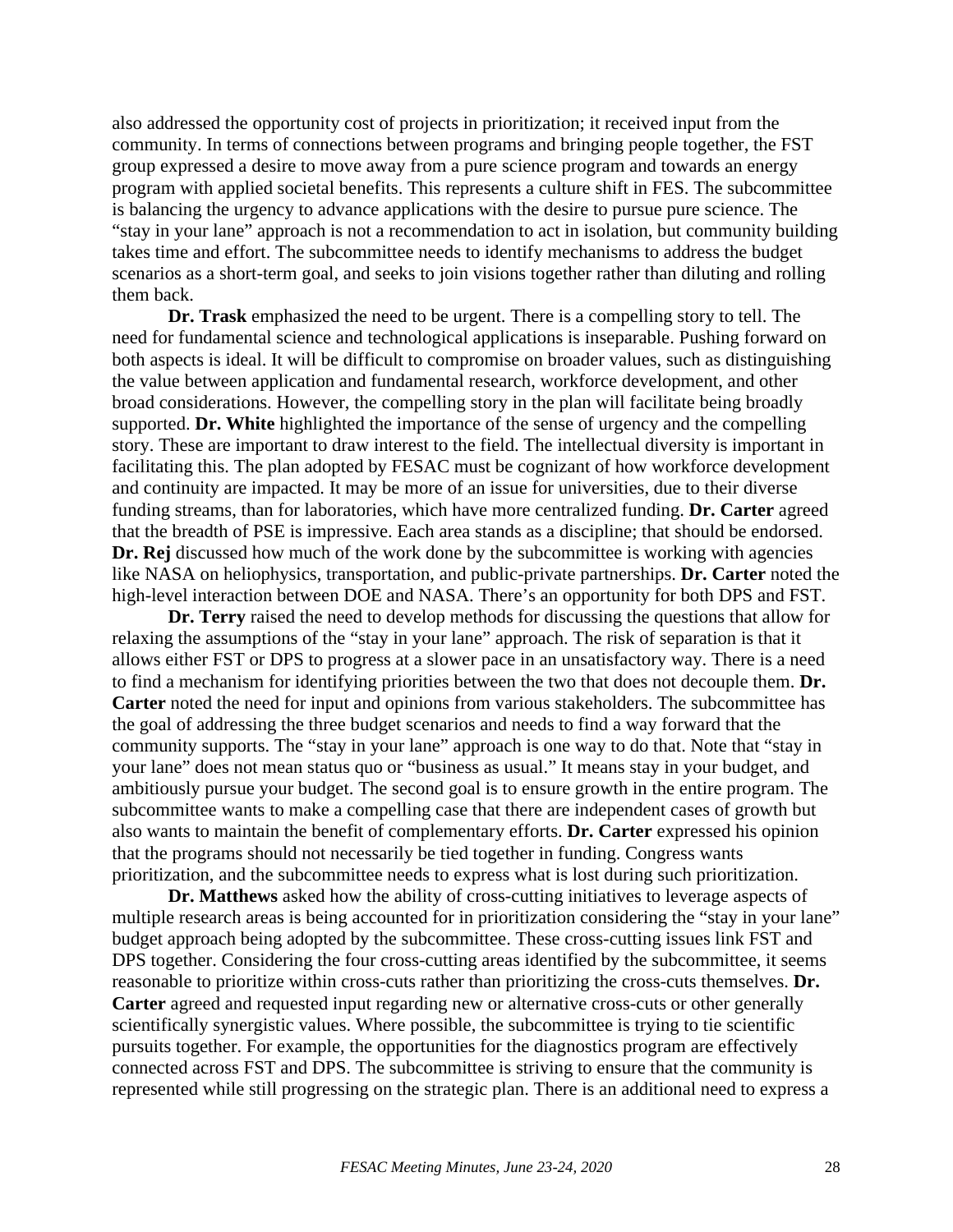shared point of view across the entire program regarding the mission and values of FES, which requires compromise on issues like language in the mission statement. The "stay in your lane" strategy may be one way to build consensus.

**Dr. Verboncoeur** raised the importance of the challenge of sympathizing with nonconstituents during negotiations of prioritization. The "stay in your lane" language could contribute to the challenge. Consider a *goal-based resource requirement* approach, which induces the right behavior from the government. Further, translation is absolutely crucial. The messaging should include both the implicit and explicit benefits of these activities and highlight the importance of collaboration. Also, Discovery Science may be more appropriately named General Plasma Science and Technology. It is crucial to recognize in the messaging that DOE played the key role in funding plasma science and technology, leading to more than \$1T and economic activity due to the discoveries, models, and diagnostics created by this program. These are crucial side effects. These also help build critical mass in the program, which aid in developing technologies that further draw interest to the program.

**Dr. Matthews** asked Dr. Carter if feedback on the mission statement is being solicited solely to FESAC members or to the broader community. **Dr. Carter** stated that both were welcome to submit comments. The CPP worked very hard on mission and vision statements. The preference would be to maintain those statements, but they did not facilitate a compromise. The subcommittee wants to preserve the value while recognizing that the vision is diluted as other offices are considered. The trade-off of this dilution is bringing people together. The subcommittee seeks to express a mission and compromise that captures everybody's vision. **Dr. Matthews** inquired if the subcommittee has issued a solicitation or other communication to the community regarding the mission and vision statements. **Dr. Carter** indicated that the subcommittee has yet to do so but has considered options such as virtual workshops rather than just focus groups.

**Dr. Terry** asked if the focus groups represent a sample of the community similar to that of the CPP. **Dr. Carter** noted that the CPP statistics are not readily available but that one goal of the CPP was representation across sub-areas. The LRP subcommittee also wanted to ensure representation across levels of career as well. There was a relatively strong response from the late career group. The subcommittee will use this information while striving to ensure broad and balanced representation.

**Dr. Kessel** noted that the focus on translational research in the decadal study that breaks down the barriers between physics, engineering, and technology is interesting considering NASA has not considered these barriers in their strategic plans. As discussing these barriers has impacted the LRP process, consider omitting this distinction to provide a new look for the strategic plan and pieces of the portfolio.

**Dr. Ma** expressed gratitude to the community and the desire to grow the DPS as well as the FST portion of the FES portfolio due to the importance of fundamental physics to the mission of FES. While it is the subcommittee's goal to have a plan for the next ten years, it is understood that this plan will not be perfect and will evolve over time.

**Dr. Maingi** expressed interest in the role the subcommittee wanted in the report, specifically the desire to conduct due-diligence on the report in real-time. Typically, discussions and comments are constrained to a meeting. The subcommittee may consider having an additional meeting to accommodate further discussing and incorporating the comments. **Dr. Carter** noted the plan for the National Academies-style review. FESAC members could potentially be included in that review stage to allow for sufficient time for feedback in addition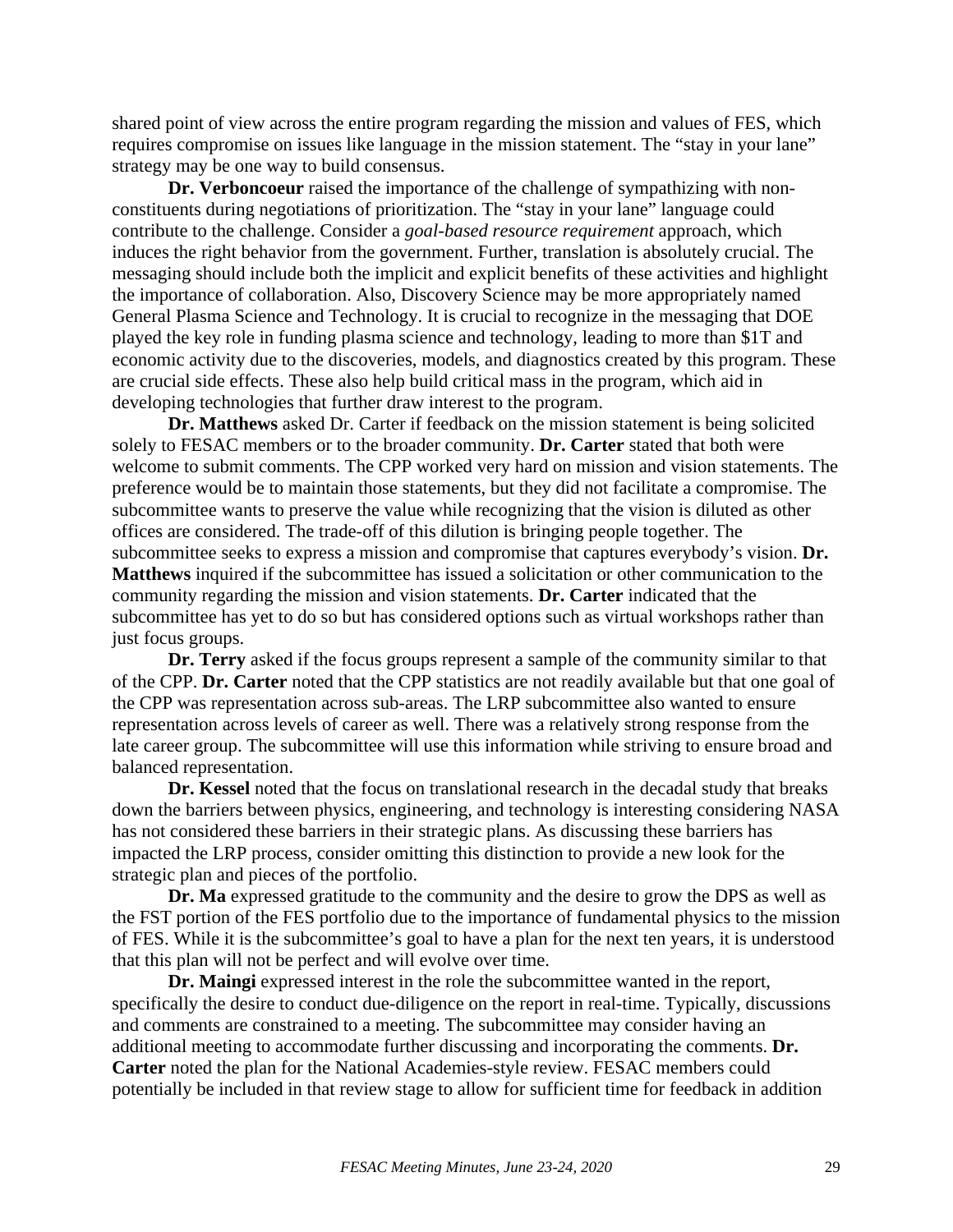to other feedback techniques if allowable. **Dr. Rej** mentioned that there will be another FESAC meeting in the fall. Recall also that members can meet in small groups of FESAC members. **Dr. Barish** stated that it is possible to have FESAC members in small groups communicate, and this occurred in past reports. Note also that there are 19 total FESAC members, and there are 17 present, constituting a quorum. Regarding Dr. Maingi's comment, Dr. Fall wanted this report right away.

**Dr. Parker** raised his involvement with fusion priority planning and strategic planning with universities at various levels. One persistent issue with strategic planning is implementation. It is common for businesses and other institutions to spend significant resources conducting strategic planning with little subsequent impact. The subcommittee should consider the nature and size of the impact this plan will make and how it will be implemented. **Dr. Carter** stated that part of implementation is out of the subcommittee's control, but the subcommittee is working toward actionable recommendations that maximize impact.

**Dr. Parker** asked for more details regarding closure on this process and the timeline. **Dr. Carter** said that DOE leadership is attentive toward FES activities, and congress has increased FES funding in anticipation of receiving this report. Dr. Fall relayed that he wanted it now, and there was discussion amongst the subcommittee of an interim report. However, Undersecretary Dabbar emphasized that trading off time for higher quality is acceptable. The subcommittee is willing to deliver the report before the December due date if possible and is targeting October for a draft report to accommodate for more review and revision. The goal is doing it right and building consensus. **Dr. Rej** expressed that Dr. Fall understands and appreciates the importance of taking the time to produce a high-quality report.

**Dr. Reyes** raised a question regarding the release and approval process. During the last vote for the strategic plan, many FESAC members were not allowed to vote due to conflicts of interest. Dr. Reyes asked if this issue has been explored and mitigated against. **Dr. Carter** noted that the committee is subject to conflict of interest rules. For the High Energy Physics Advisory Panel (HEPAP) strategic plan vote, the conflicts were distinguished by facility. Another strategy would be to make the plan less prescriptive and more general, such as avoiding naming facilities or institutions in the plan. **Dr. Barish** indicated that P5 has been the basis. That report identified several recommendations from which committee members were recused from voting. In anticipation to some of these issues with conflicts of interest during voting, a meeting was held last October between FES, the Office of General Council (GC), and staff members of HEP and the Office of Nuclear Physics to develop a plan for voting on the report. The conclusion was that if the GC, in conjunction with FES, feels that a particular FESAC member has a vested interest in a specific recommendation, that member will be recused. More generic recommendations also help to avoid conflicts of interest.

# Dr. Rej introduced Dr. Julie Carruthers to present *Diversity, Equity, and Inclusion in the Office of Science*.

Dr. Carruthers noted the numerous Diversity, Equity, and Inclusion (DEI) initiatives SC has been engaged in. Four such initiatives include DEI and the DOE National Laboratories, SC's internal business practices, the SC statement of commitment, and DOE and the Office of Civil Rights at the interagency level.

In 2015, SC started examining the policies and requirements of the ten DOE national laboratories for fostering DEI as well as policies for prohibiting discrimination and harassment.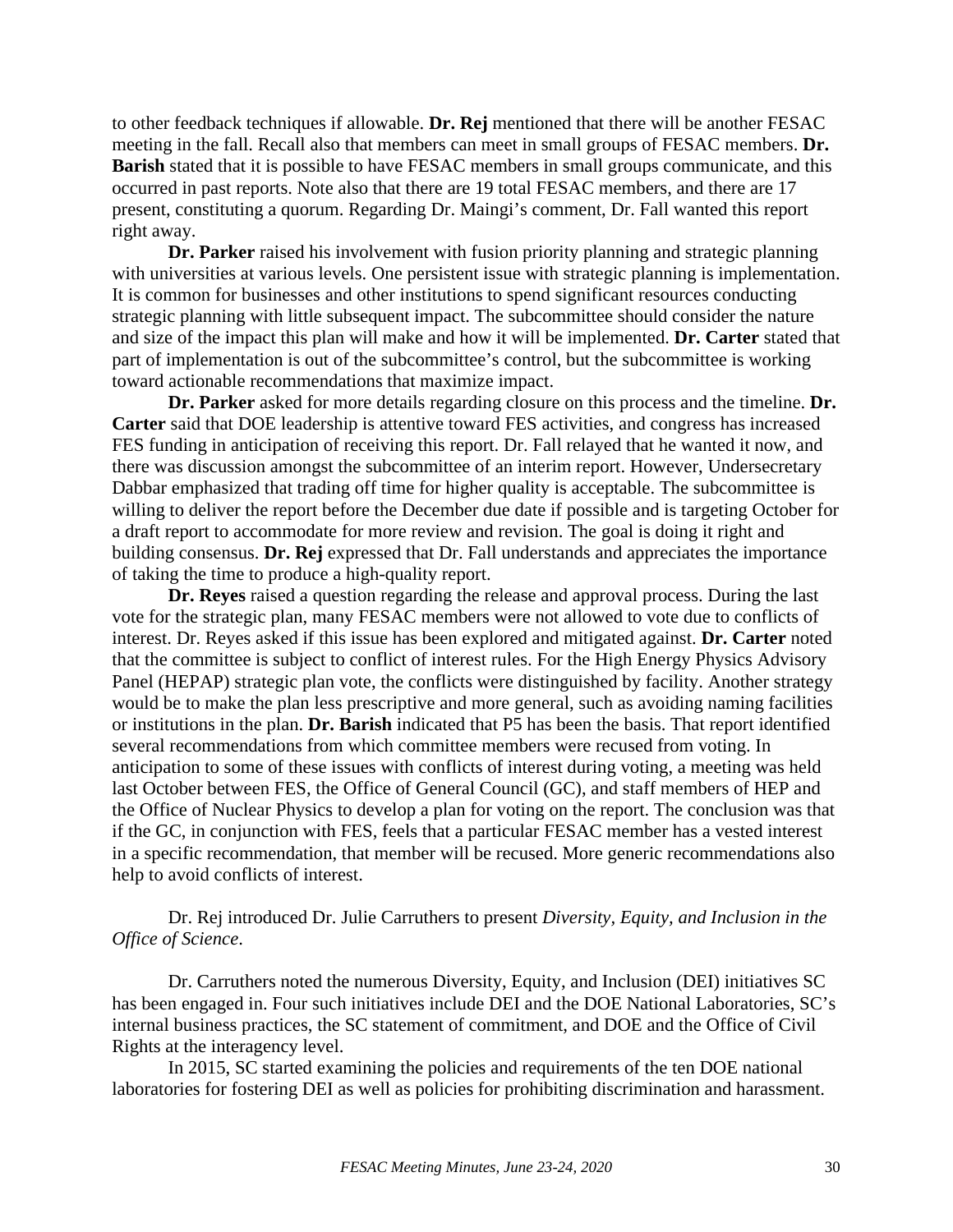The national labs are required under their Management and Operating (M&O) contracts to have in place "innovative strategies for increasing opportunities to fully use the talents and capabilities of a diverse work force," including through the contractor's workforce, educational outreach, community involvement, subcontracting, and technology transfer. The laboratories are required to meet the Civil Rights Act legal requirements regarding the prohibition of discrimination and harassment and preventing hostile work environments. Before 2015, the oversight of these requirements was managed by SC Federal site offices. SC headquarters had little insight into what the national laboratories were doing.

SC adopted the methods of the annual laboratory planning (ALP) processes, by which laboratories are required to develop annual science and technology strategic plans that look forward five to 10 years. In October 2016, the (now former) SC Director issued a memorandum to the ten SC laboratories describing the steps SC would take to establish uniform guidance for SC laboratories to communicate their DEI strategies to SC and how SC would review and provide feedback on their strategies. The memorandum also contained a new requirement for the SC laboratories to publicly post their workforce demographic data on their public websites and to update the data annually. SC developed the guidance, and the laboratories were invited to provide feedback on the SC guidance before it was issued in its final form. Additionally, the National Laboratory Directors Council (NLDC) created a common set of job categories across the DOE laboratory complex that the laboratories would use to report demographic information in a consistent manner.

This represented a shift in oversight from a regime of compliance to one of requiring actionable strategies. SC asked the laboratories to describe their DEI strategies, including challenges, goals, leadership and staff roles and responsibilities for addressing these strategies, planned actions, measures of progress and accomplishments, and workforce data. This process began in 2017, during which SC received and reviewed the strategic plans. The timeline was initially coupled with the lab planning process. SC decoupled these in 2019 due to workload concerns and because more time was needed in reviewing the DEI strategies. SC held separate feedback meetings with laboratory mangers to provide feedback on their plans. After three years of this process, SC decided to commence an external peer review to evaluate the laboratories' DEI efforts. This review occurred in November 2019, and SC is finalizing its official feedback to the 10 laboratories. As part of this, the laboratories will be required to address the findings of the peer reviews as part of their Annual Laboratory Plans.

The results suggest that promising DEI practices are emerging from the laboratories. First, there is a strong commitment by leadership to foster a culture of DEI at the laboratory demonstrated through visible policies and actions. Leadership has communicated DEI as central to advancing science and innovation and not an exercise in compliance. It is important that each laboratory understand its DEI challenges by collecting input through multiple mechanisms, such as focus groups, laboratory-wide culture surveys, and exit interviews, among others, to obtain the views of employees, visiting scientists, users, and students. It is also important that laboratory DEI goals and strategies are data-driven and based on clear measures of success. Leadership is held accountable for the laboratories' DEI goals through multiple mechanisms, including incorporating DEI goals into performance appraisals with clear standards for evaluation.

Regarding recruiting and hiring, laboratories are implementing numerous promising practices. Examples include openly posting and competing all laboratory positions, including post-doc positions, and screening postings for gender-biased language, and using diverse hiring panels that review applications and conduct interviews. Labs may require management oversight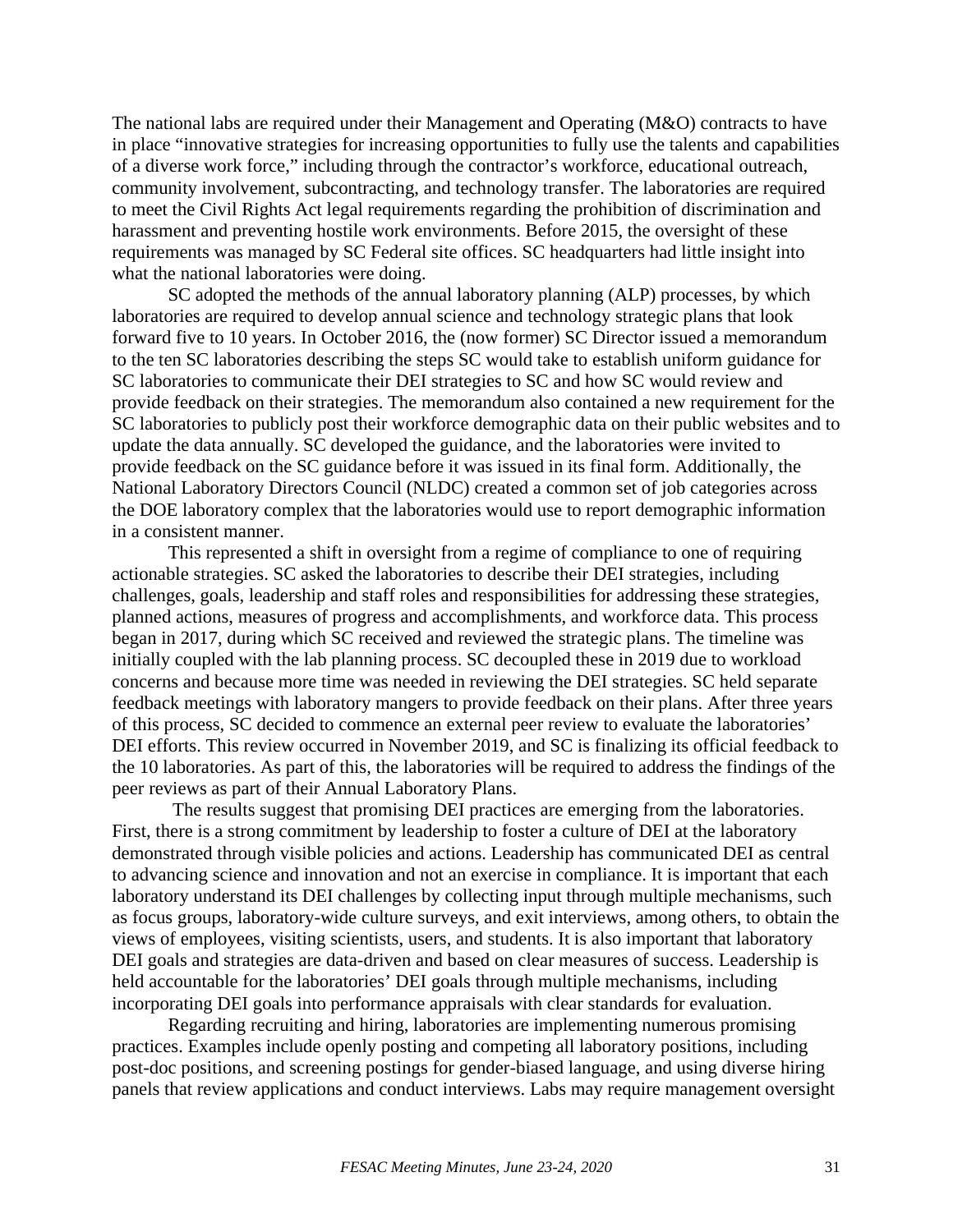and review of the diversity of candidate pools before commencing interviews, and announcements may be reopened if the candidate pool is not sufficiently diverse. Other examples include requiring high-quality training in diversity and implicit bias for all hiring panel members and hiring managers with regular retraining; using a standard set of interview questions for all candidate interviews; and leadership oversight of hiring recommendations.

The professional and leadership development opportunities for employees are largely to promote retention. These are advanced by providing mentorship opportunities for existing employees in all stages of their career. It is important to approach mentoring responsibilities with intentionality, using evidence-based practices, and setting expectations for mentors and mentees. Pairing leadership with managers and supervisors for leadership mentoring, and ensuring processes for selecting employees for leadership development programs, including speaking opportunities, are fair and transparent, with attention paid to equitable decision making based on data when making recommendations can also be effective. Other examples include allowing a self-nomination process for certain professional development opportunities; and ensuring clear and objective criteria are used for assessing employees for promotion decisions, considering institutional data regarding access to professional development and leadership opportunities.

The laboratories are working to foster inclusive research environments. Each laboratory must understand its DEI challenges, particularly the laboratory culture, by collecting the information through multiple mechanisms to understand the experiences of employees and other members of the community. The laboratory must also have policies, procedures, and networks in place that support the needs of a diverse workforce, such as family-friendly benefits and policies as well as employee resource groups that represent the communities at the laboratory. The laboratories should have zero-tolerance postures towards discriminatory, harassing, and unprofessional behaviors, and this message must be reinforced at all employment levels. Students and employees should have multiple mechanisms for reporting issues or seeking advice. Assigning training as a response to inappropriate behavior is insufficient for an effective zerotolerance policy.

The laboratories' demographic information has been posted on their websites. The NLDC also posted the aggregated data by job type.

Regarding SC internal business practices, a working group was initialized in 2018 to systematically review SC business practices and opportunities to better promote DEI in award making and management processes, and to better communicate policies, practices, and procedures to the research community. The charge to SC was to assess the current practices of programs to learn from them, and all areas of business with respect to program management were systematically researched. Areas of research included solicitation language and existing flexibility within current financial assistance policies and regulations; SC could improve its communication in this regard. Another area of research included peer review processes for both proposals and performance reviews, such as the reviewer selection process and the proposal review process. SC is also studying how guidance given can better communicate SC expectations of workshops, roundtables, and principal investigator meetings. Finally, SC researched FACAs and subcommittees as well as notional implementation strategies of the recommendations created by these discussions. The process for discussing each topic area included the aforementioned systematic review of SC policies and procedures, the existing practices of a subset of SC offices, analysis of the recommendations of the SC-sponsored equity workshops and Committee of Visitors (COV) recommendations, and policies and practices of other Federal agencies.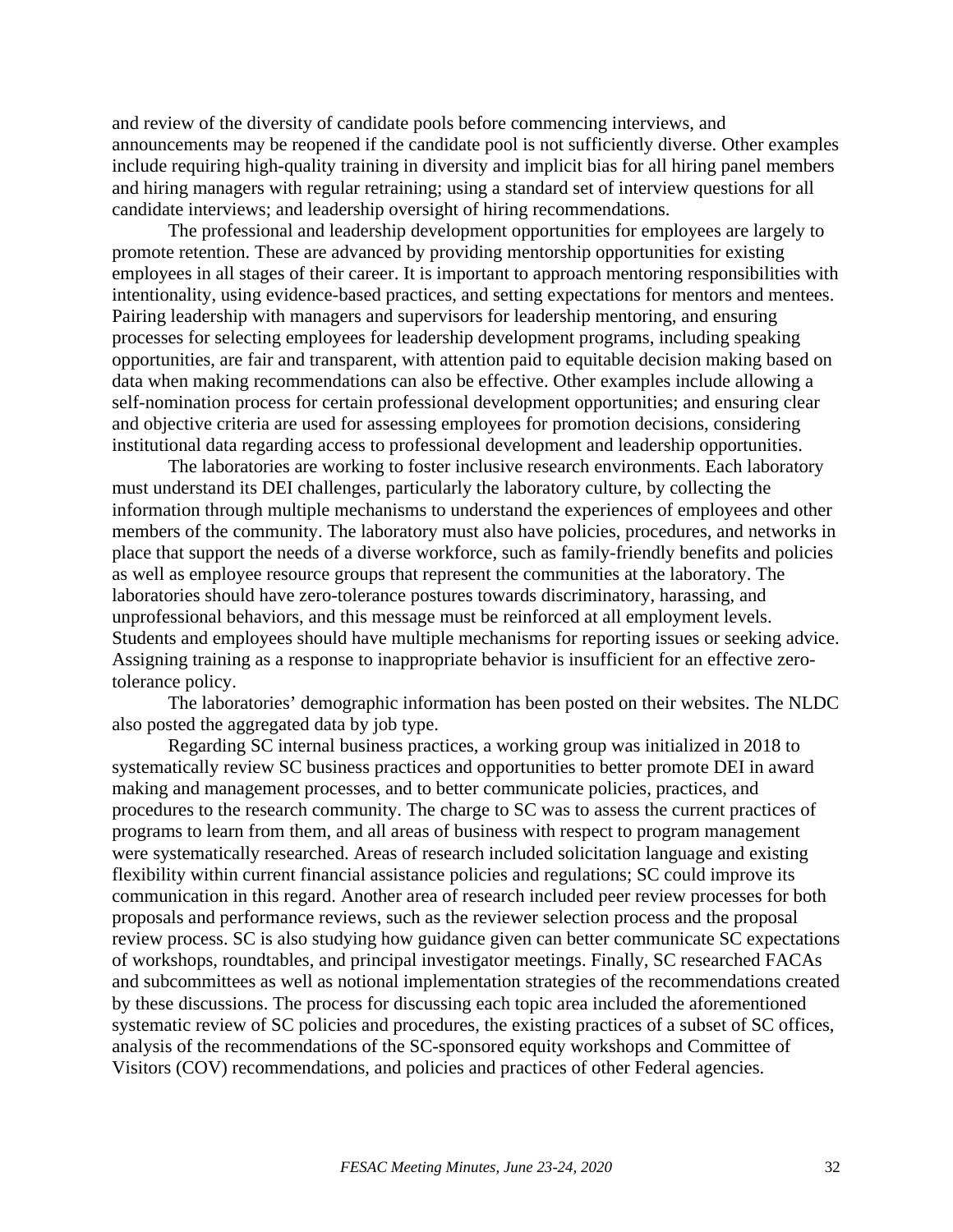The working group generated 15 recommendations spanning all discussion topic areas. Each recommendation has multiple components, including the development of resources and tools as well as guidance and training needed to implement the recommendation. The recommendations are aimed at ensuring SC business processes are supportive and inclusive of women and underrepresented minorities in STEM fields; allow for more rigorous tracking of diversity of applicants, awardees, and reviewers; limit and mitigate implicit bias; and encourage inclusive and professional behaviors in all SC-sponsored activities. These recommendations are intended to balance demographics on review panels, apply a set of standard review criteria reflective of DEI initiatives, and train reviewers as well as program staff on implicit bias. Once the report is approved, SC will communicate the results to the community and will reconstitute a working group focusing on implementation.

The Office of Science has increased communication regarding the Department's policies prohibiting discrimination and harassment. The number of complaints increased in 2018, and questions arose regarding what SC should do if a complaint was submitted to a program manager or any staff, or what the requirements were of individuals that wanted to file a complaint. The answer to that question was complicated. DOE has long had policies in place prohibiting discrimination and harassment by the institutions DOE funds and the respective employees, but the individual to bring the complaint to and the party responsible for oversight and enforcement differed by agency and job title. All of this information has been collected and published online.

DOE senior leadership is fully supportive of SC DEI efforts and understands its importance to SC. Discrimination and harassment undermine SC's mission by reducing productivity, discouraging or inhibiting talent retention and career advancement, and weakening the integrity of the SC enterprise as a whole. Beyond issues that may rise to legal action, SC expects the scientific community to behave respectfully, ethically, and professionally.

The DOE Office of Civil Rights and Diversity (OCRD) administers DOE policies, practices, and procedures related to civil rights laws as they apply to employees and grantees under Title IX. There is significant coordination of SC and OCRD with other agencies, including joint Title IX reviews. These are very detailed and include interviews with students, faculty, and staff within a department to ensure the program is in compliance. Guidance is also provided during these reviews. If any issues are uncovered, the reviews ensure the university leadership addresses them promptly. These policies and procedures are of interest to the Office of Science and Technology Policy (OSTP), which has been developing a Federal strategy for addressing sexual harassment and unwelcoming research environments across all funded research environments.

#### **Discussion**

**Dr. Rej** noted that NNSA has taken this issue seriously for many years, and these initiatives have significant impacts.

**Dr. Carter** asked if the research group considered targeted programs that might be created. There are solutions that apply to all programs, but tying funding to DEI initiatives is one alternative that may be considered. One option is graduate and undergraduate programs, which have recently seen restrictions from OMB. Programs directed at higher levels, such as faculty lines that address this issue, may help also.

**Dr. Carruthers** said that it was not the charge of the research group to identify targeted programs, but there are relevant initiatives in other offices within SC. For example, the Office of Workforce Development for Teachers and Scientists funds over 1,400 internships across the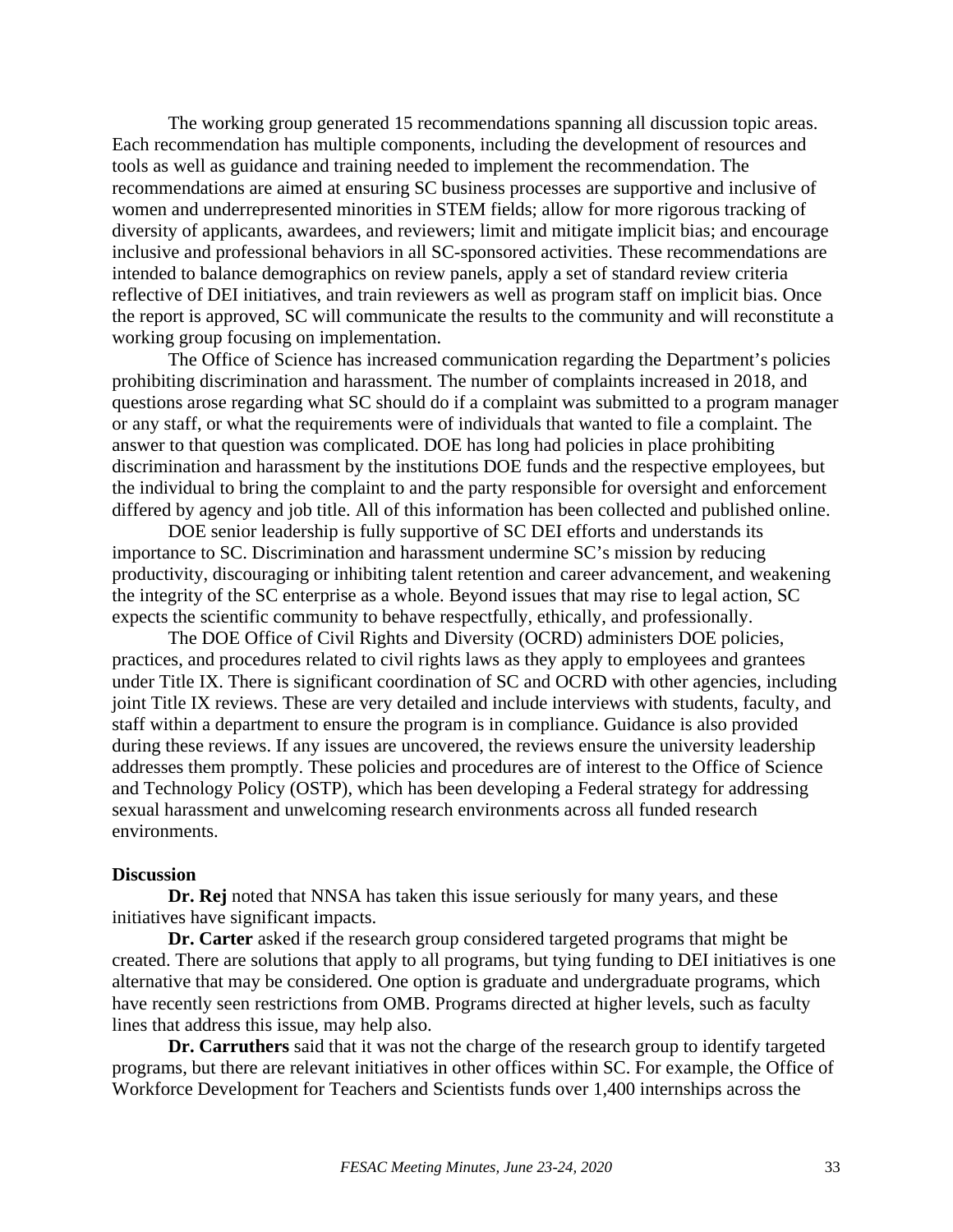national laboratories each year. The Visiting Faculty program also supports partnerships between faculty at universities and national laboratories. The outreach efforts for those programs are fully dedicated to diversity of the applicant pool. SC is also researching the barriers to participation. For example, DOE laboratories do much outreach, such as attending conferences for underrepresented groups. The laboratories find that it is common for people in these demographics to come to the events, apply to the internships, and yet not accept an offer. One response to this was developed by Brookhaven National Laboratory, which implemented a winter semester internship. Underrepresented groups may be reluctant to commit to a 16-week internship if they do not expect to fit in with the laboratory culture. The winter semester brings students to the laboratory for a week-long exposure to the scientists and to tour the facility. The student then has the opportunity to apply for the full internship in the following summer.

**Dr. Ma** expressed that the national laboratories take pride in their workforce diversity, but it is understood that those laboratories are not always welcoming to underrepresented communities.

**Dr. Matthews** noted that the DEI initiatives are often discussed in terms of college students and career professionals. It is important to also consider the barriers for high school students.

**Dr. Parker** expressed difficulty in recruiting underrepresented groups in physics at the University of Colorado, especially women. Academia is a very competitive market, and the climate of the department can be an important factor for students deciding between programs.

**Dr. Skiff** raised examples of efforts examining the efficacy of DEI efforts. There are barriers that prevent the established mechanisms for sexual harassment claims being fully utilized. **Dr. Carruthers** stressed the importance of laboratories to have multiple opportunities for people to raise concerns in a confidential manner. If raising a concern triggers automatic reporting, that will suppress reports.

**Dr. Snyder** asked for further comments on how the community is doing as a whole and the biggest weakness. For example, the field of physics is only 8% women. **Dr. Carruthers** suggested that implicit bias is particularly important. Another topic is mentorship and sponsorship. Some laboratories do not offer mentorship opportunities to everybody, which prevents retention in STEM fields.

**Dr. Terry** asked for advice in maintaining visibility of these issues. **Dr. Carruthers** noted that SC plans to implement the 15 recommendations, and the associate directors of the program offices in SC unanimously agree with them. Implementing these will require changing SC policies and culture. As changes are made internally, SC will also communicate these changes externally. Also, a foundational recommendation is to establish a code of conduct, including expectations and consequences. There will be a series of recommendations specifically for the laboratories as well. One question for the review panel was how SC could improve its oversight activities. The general recommendation was that SC act as a catalyst to help the laboratories address these issues. SC can bring forth the newest data, although effective tools are also needed.

**Dr. Trask** asked **Dr. Carruthers** to expound upon what "right" looks like regarding demographic characteristics and the extent to which policies should be shifted towards prohibitions and consequences versus values and rewards. **Dr. Carruthers** said that, at the minimum, the level of participation in SC activities would reflect the demographics of the scientific community in various scientific disciplines. Regarding the pipeline more generally, either or both consequences and rewards may be appropriate at times, but policies like quotas are